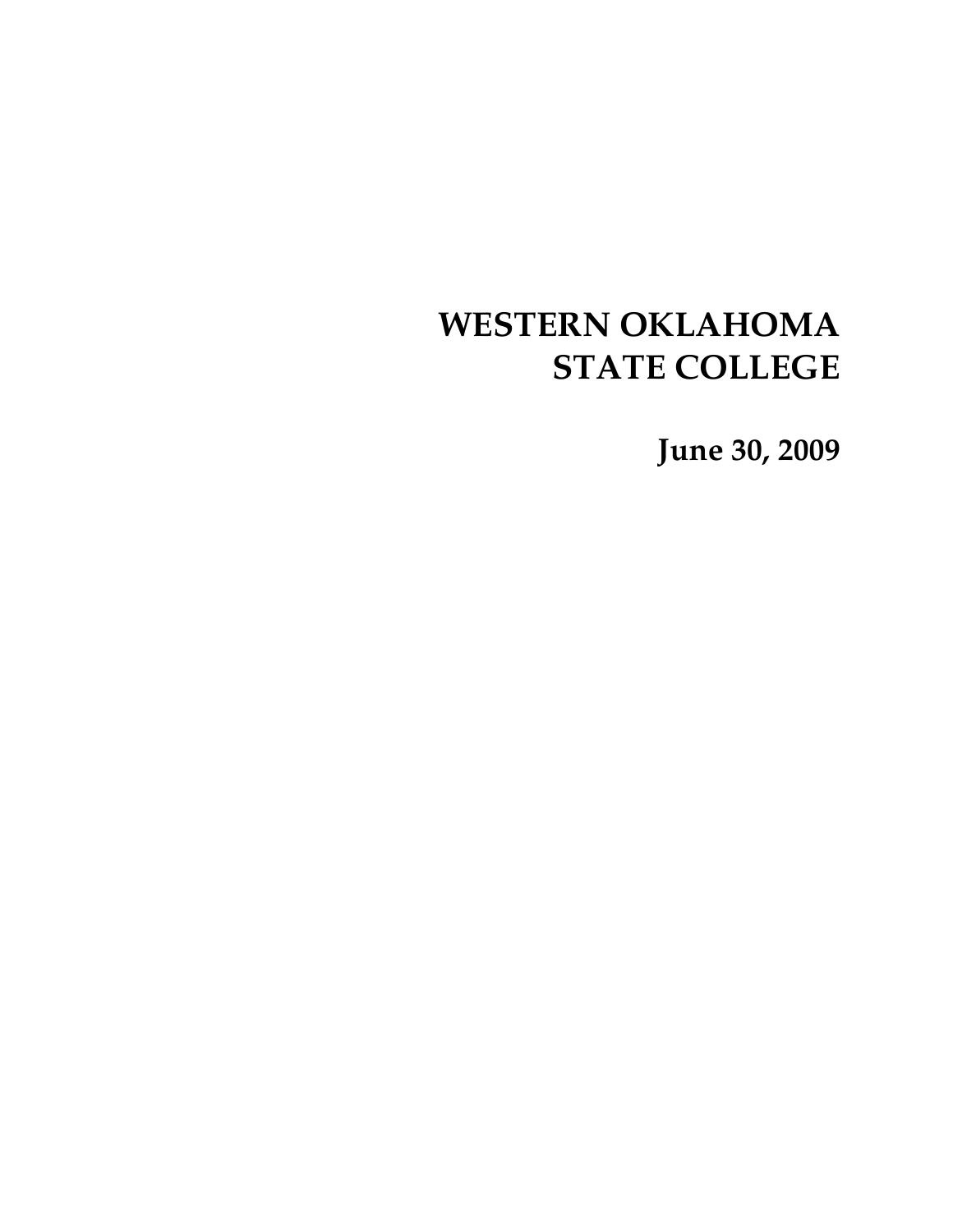#### WESTERN OKLAHOMA STATE COLLEGE

June 30, 2009

#### AUDITED FINANCIAL STATEMENTS

## REPORT REQUIRED BY *GOVERNMENT AUDITING STANDARDS*

| Independent Auditors' Report on Internal Control over Financial Reporting and on |  |
|----------------------------------------------------------------------------------|--|
| Compliance and Other Matters Based on an Audit of Financial Statements           |  |
|                                                                                  |  |

## REPORTS REQUIRED BY OMB CIRCULAR A-133

| Independent Auditors' Report on Compliance with Requirements Applicable to each Major<br>Program and Internal Control over Compliance in Accordance with OMB Circular A-133 and |  |
|---------------------------------------------------------------------------------------------------------------------------------------------------------------------------------|--|
|                                                                                                                                                                                 |  |
|                                                                                                                                                                                 |  |
|                                                                                                                                                                                 |  |
|                                                                                                                                                                                 |  |
|                                                                                                                                                                                 |  |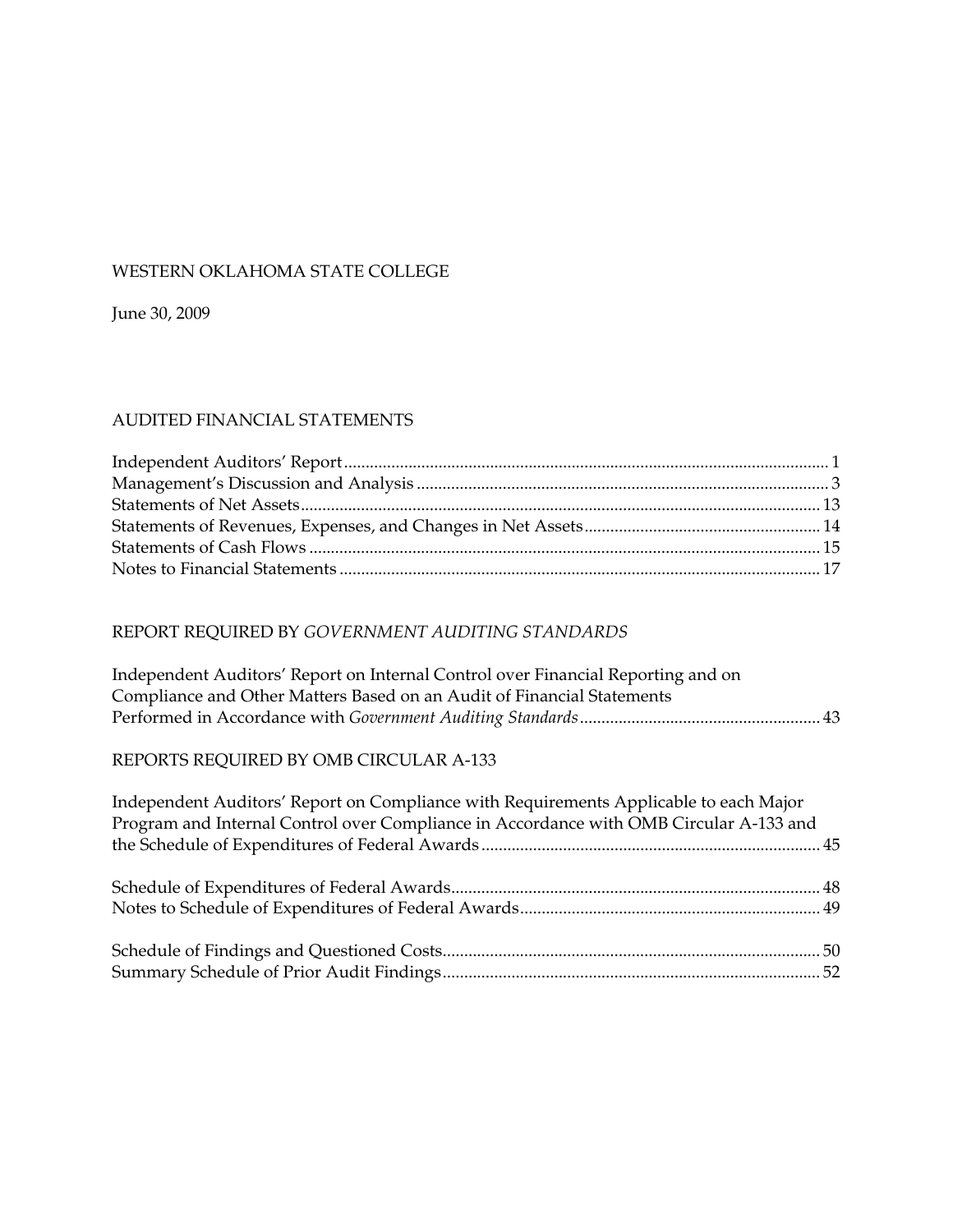

#### Independent Auditors' Report

Board of Regents Western Oklahoma State College Altus, Oklahoma

We have audited the accompanying statements of net assets of Western Oklahoma State College (the "College"), a component unit of the State of Oklahoma, as of June 30, 2009 and 2008, and the related statements of revenues, expenses, and changes in net assets and statements of cash flows for the year then ended. These financial statements are the responsibility of the College's management. Our responsibility is to express an opinion on these financial statements based on our audits. We did not audit the financial statements of the College's discretely presented component unit, the Western Oklahoma State College Foundation, Inc. Those financial statements were audited by another auditor, whose report thereon has been furnished to us, and in our opinion, insofar as they relate to the amounts included for the Foundation, are based on the report of the other auditor.

We conducted our audits in accordance with auditing standards generally accepted in the United States of America and the standards applicable to financial audits contained in *Government Auditing Standards*, issued by the Comptroller General for the United States. Those standards require that we plan and perform the audit to obtain reasonable assurance about whether the financial statements are free of material misstatement. The financial statements of the Foundation were audited by other auditors and were not audited in accordance with *Government Auditing Standards*. An audit includes consideration of internal control over financial reporting as a basis for designing audit procedures that are appropriate in the circumstances, but not for the purpose of expressing an opinion on the effectiveness of the College's internal control over financial reporting. Accordingly, we express no such opinion. An audit includes examining, on a test basis, evidence supporting the amounts and disclosures in the financial statements, assessing the accounting principles used and significant estimates made by management, as well as evaluating the overall financial statement presentation. We believe that our audit and the report of the other auditor provide a reasonable basis for our opinion.

In our opinion, based on our audits and the report of the other auditor, the financial statements referred to above present fairly, in all material respects, the respective financial position of Western Oklahoma State College and its discretely presented component unit, Western Oklahoma State College Foundation, Inc. as of June 30, 2009 and 2008, and the respective changes in financial position and, where applicable, cash flows for the years then ended, in conformity with accounting principles generally accepted in the United States of America.



531 Couch Drive, Suite 200 Oklahoma City, OK 73102-2251

TEL 405.239.7961 FAX 405.235.0042 WEB www.coleandreed.com **RSM McGladrey Network** An Independently Owned Member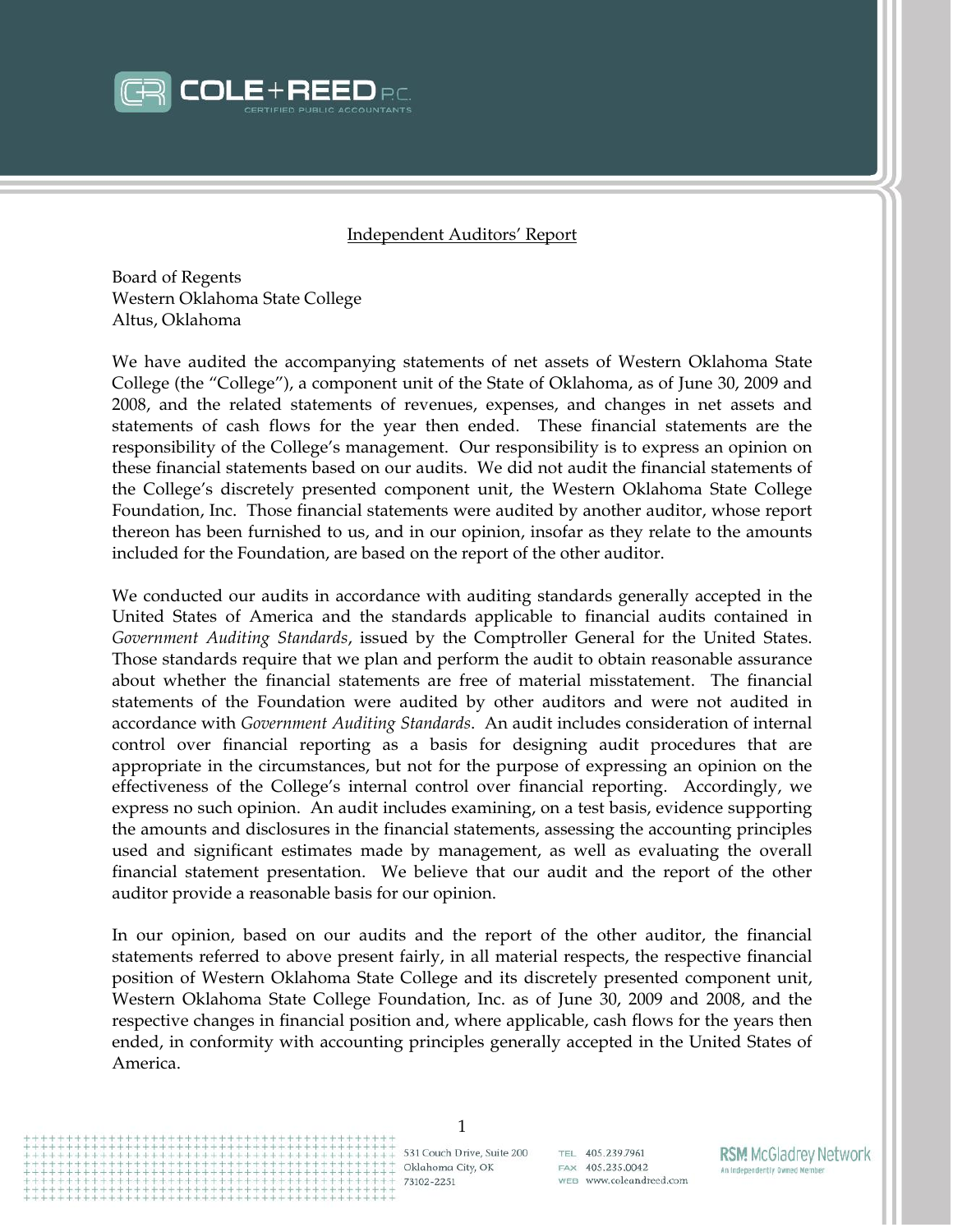In accordance with *Government Auditing Standards*, we have also issued our report dated September 30, 2009, on our consideration of the College's internal control over financial reporting and our tests of its compliance with certain provisions of laws, regulations, contracts and grant agreements and other matters. The purpose of that report is to describe the scope of our testing of internal control over financial reporting and compliance and the results of that testing, and not to provide an opinion on the internal control over financial reporting and compliance. That report is an integral part of an audit performed in accordance with *Government Auditing Standards* and should be considered in assessing the results of our audit.

Management's Discussion and Analysis, as listed in the Table of Contents, is not a required part of the basic financial statements, but is supplementary information required by the Governmental Accounting Standards Board. We have applied certain limited procedures, which consisted principally of inquiries of management regarding the methods of measurement and presentation of the supplementary information. However, we did not audit the information and express no opinion on it.

CuLe & Reed P.C.

Oklahoma City, Oklahoma September 30, 2009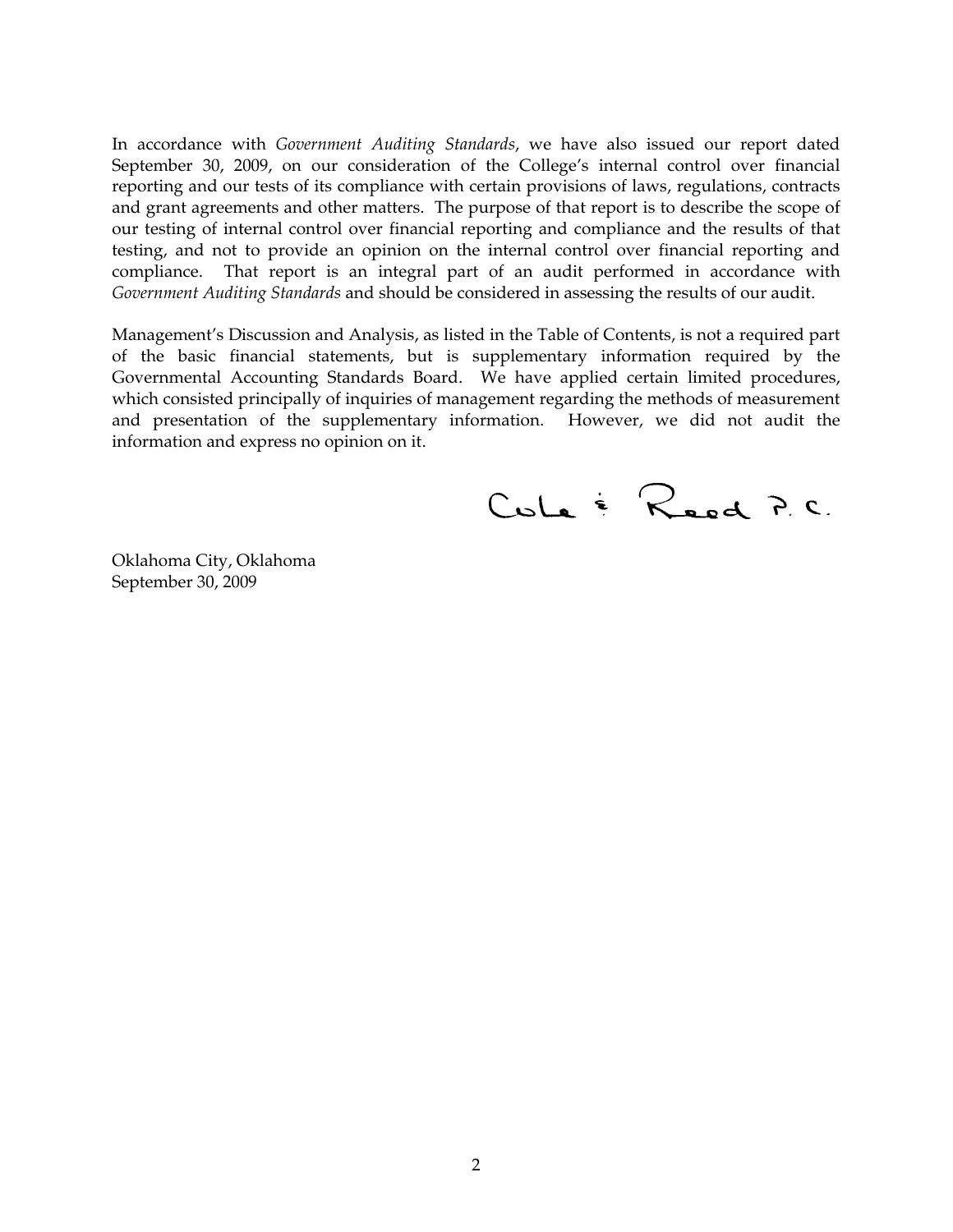The discussion and analysis of Western Oklahoma State College's (the College) financial statements provides an overview the College's financial activities for the year ended June 30, 2009. Since this management's discussion and analysis is designed to focus on current activities and currently known facts, please read it in conjunction with the College's basic financial statements and related footnotes.

Financial Highlights



**Net Assets**

The following chart provides a graphical breakdown of total revenues by category for the fiscal year ended June 30, 2009.



In fiscal year ended June 30, 2009, the College's revenues exceeded expenses, creating an increase in total net assets of \$488,494, which represents a 2.98% increase from that reported in 2008.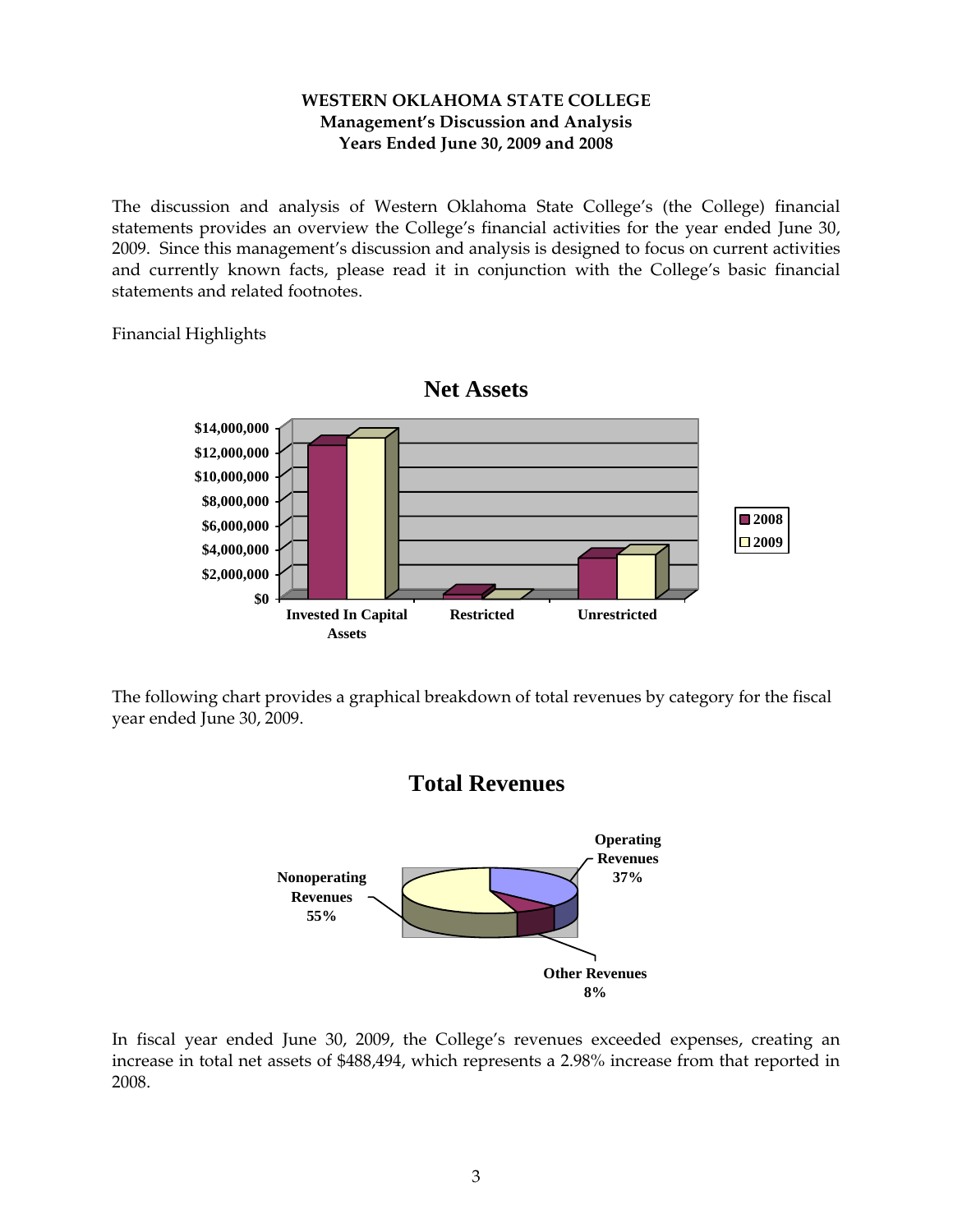#### **OVERVIEW OF THE FINANCIAL STATEMENTS AND FINANCIAL ANALYSIS**

The annual report consists of three basic financial statements: the Statement of Net Assets, the Statement of Revenues, Expenses, and Changes in Net Assets, and the Statement of Cash Flows.

The Statement of Net Assets and the Statement of Revenues, Expenses, and Changes in Net Assets report information on the activities of the College as a whole. When revenues and other support exceed expenses, the result is an increase in total net assets. When the reverse occurs, the result is a decrease in total net assets. The relationship between revenues and expenses may be thought of as the College's operating results.

These two statements report the College's net assets and changes in total assets. You can think of the College's net assets-the difference between assets and liabilities-as one way to measure the College's financial health, or financial position. Over time, increases or decreases in the College's net assets are an indicator of whether the financial health is improving or deteriorating. You will need to consider many other non-financial factors, such as the trend and quality of student applicants, freshman class size, student retention, condition of the buildings and safety of the campus, to assess the overall health of the institution.

All assets and liabilities included in these two statements are presented using the accrual basis of accounting, which is similar to the accounting used by most private-sector institutions. All of the current year's revenues and expenses are taken into account, regardless of when cash is received or paid.

#### **FINANCIAL ANALYSIS OF THE COLLEGE AS A WHOLE**

The following table of the College's net assets summarizes the major changes between years:

|                                      | <b>Net Assets</b> |         |            |          |             |             |
|--------------------------------------|-------------------|---------|------------|----------|-------------|-------------|
|                                      |                   | June 30 |            | Increase |             | Percent     |
|                                      | 2009<br>2008      |         |            |          | (Decrease)  | Change      |
| Current assets                       | \$<br>4,317,379   | \$      | 3,987,083  | \$       | 330,296     | 8.28%       |
| Noncurrent assets:                   |                   |         |            |          |             |             |
| Restricted Cash and Cash Equivalents | 447,231           |         | 645,668    |          | (198, 437)  | $-30.73\%$  |
| Receivable From State Agency         | 775,359           |         | 4,242,733  |          | (3,467,374) | $-81.73\%$  |
| Capital assets, net                  | 17,603,963        |         | 14,014,921 |          | 3,589,042   | 25.61%      |
| Other                                | 1,380             |         | 5,093      |          | (3,713)     | $-72.90\%$  |
| Total assets                         | 23,145,312        |         | 22,895,498 |          | 249,814     | $1.09\%$    |
| Current liabilities                  | 1,686,469         |         | 1,490,295  |          | 196,174     | 13.16%      |
| Noncurrent liabilities:              | 4,550,892         |         | 4,985,746  |          | (434,854)   | $-8.72\%$   |
| <b>Total liabilities</b>             | 6,237,361         |         | 6,476,041  |          | (238,680)   | $-3.69\%$   |
| Net assets:                          |                   |         |            |          |             |             |
| Investment in capital assets         | 13,253,389        |         | 12,641,713 |          | 611,676     | 4.84%       |
| Restricted                           |                   |         | 394,626    |          | (394,626)   | $-100.00\%$ |
| Unrestricted                         | 3,654,562         |         | 3,383,118  |          | 271,444     | 8.02%       |
| Total net assets                     | \$<br>16,907,951  | \$      | 16,419,457 | \$       | 488,494     | 2.98%       |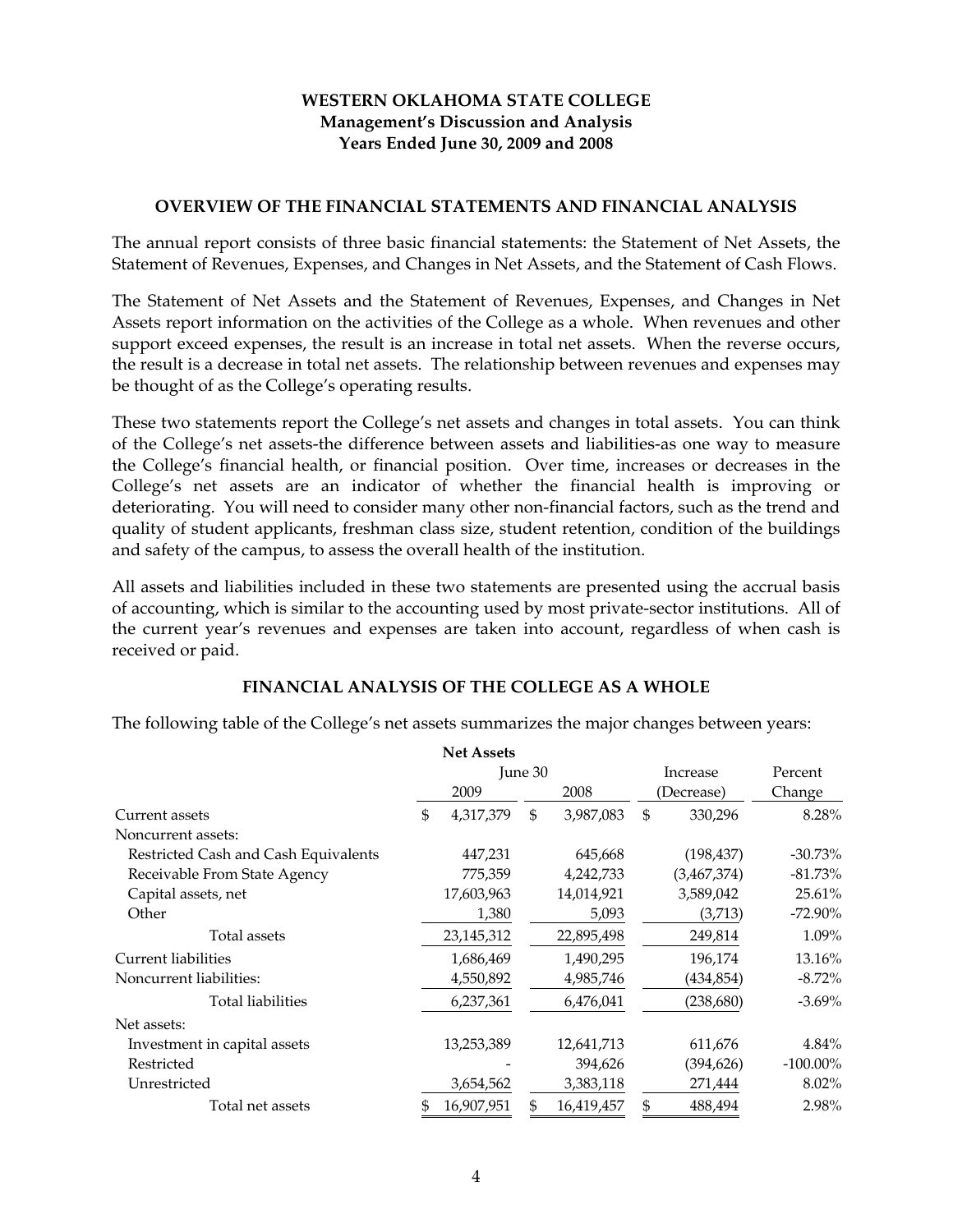#### **FINANCIAL ANALYSIS OF THE COLLEGE AS A WHOLE (Continued)**

The breakdown of operating revenues and expenses for fiscal years ended June 30, 2009 and 2008 are as follows:





#### **Other** Operating 13% Auxilary 10% State/Local Grants 11% Federal Grants 22% Tuition & Fees 44%

**Operating Expenses**



**Operating Revenues 2008**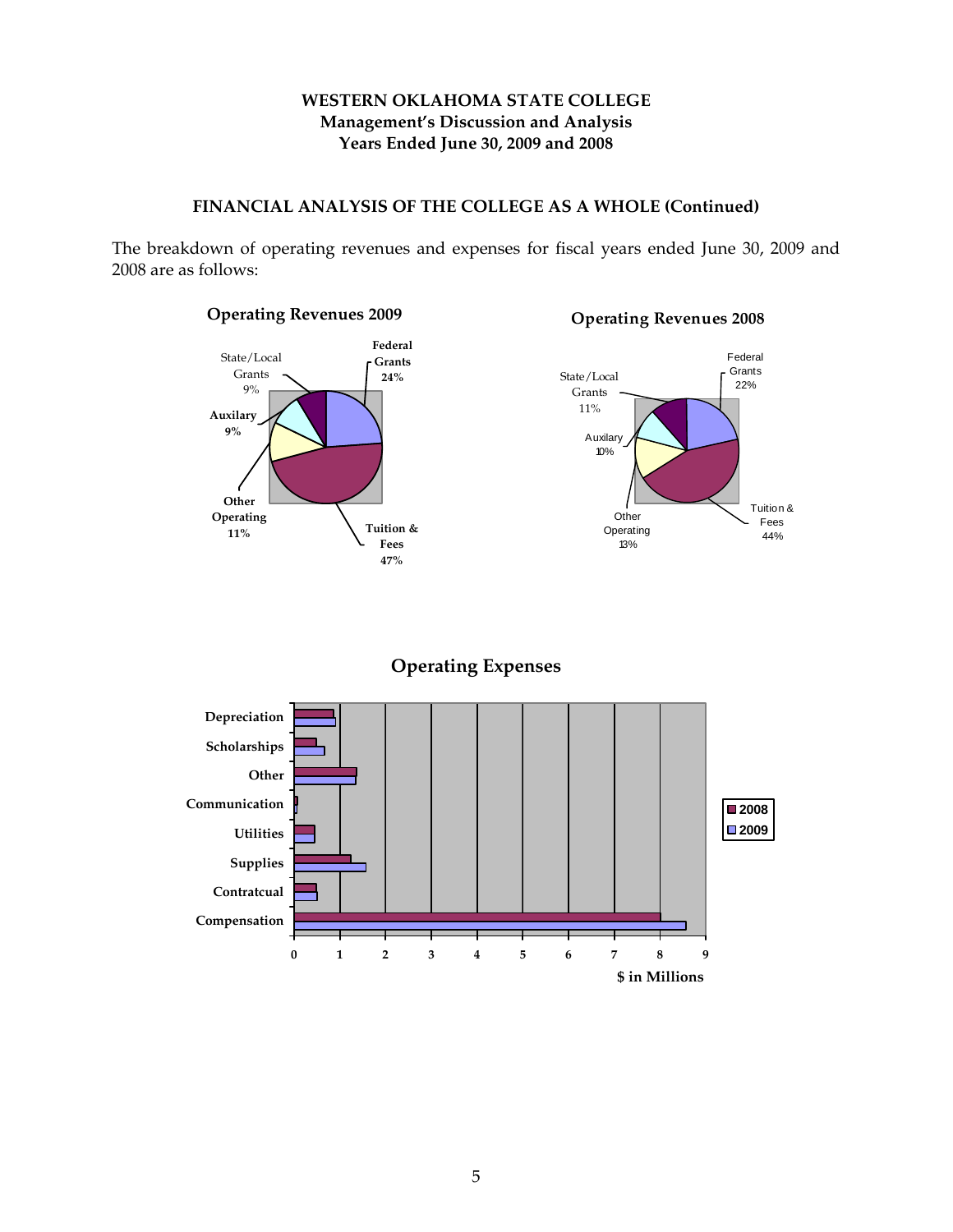## **FINANCIAL ANALYSIS OF THE COLLEGE AS A WHOLE (Continued)**

|                                                           | Years Ended June 30 |    | Increase    | Percent       |            |
|-----------------------------------------------------------|---------------------|----|-------------|---------------|------------|
|                                                           | 2009                |    | 2008        | (Decrease)    | Change     |
| Operating revenues:                                       |                     |    |             |               |            |
| Tuition & Fees                                            | \$<br>2,516,450     | \$ | 1,896,498   | \$<br>619,952 | 32.69%     |
| Federal and state grants                                  | 1,751,226           |    | 1,415,913   | 335,313       | 23.68%     |
| Auxillary enterprise charges                              | 489,531             |    | 418,082     | 71,449        | 17.09%     |
| Other                                                     | 616,041             |    | 554,475     | 61,566        | 11.10%     |
| <b>Total Operating Revenues</b>                           | 5,373,248           |    | 4,284,968   | 1,088,280     | 25.40%     |
| Less operating expenses                                   | 14,049,072          |    | 12,943,204  | 1,105,868     | 8.54%      |
| Net loss from operations                                  | (8,675,824)         |    | (8,658,236) | (17,588)      | 0.20%      |
| Nonoperating revenues (expenses):                         |                     |    |             |               |            |
| State appropriations                                      | 5,819,608           |    | 5,797,441   | 22,167        | 0.38%      |
| Federal grants and contracts                              | 1,902,214           |    | 1,733,779   | 168,435       | 9.71%      |
| On-behalf appropriations for OTRS<br><b>State Regents</b> | 390,956             |    | 397,720     | (6,764)       | $-1.70%$   |
| <b>Endowment Contributions</b>                            | 59,237              |    | 57,767      | 1,470         | 2.54%      |
| <b>Interest Revenue</b>                                   | 76,419              |    | 297,099     | (220, 680)    | $-74.28%$  |
| <b>Interest Expense</b>                                   | (252,057)           |    | (265, 535)  | 13,478        | $-5.08%$   |
| Net Nonoperating revenues                                 | 7,996,377           |    | 8,018,271   | (21, 894)     | $-0.27%$   |
| Other revenues, expenses, and<br>gains and losses         |                     |    |             |               |            |
| Capital grants and gifts                                  | 10,475              |    | 6,475       | 4,000         | 61.78%     |
| State appropriations restricted                           |                     |    |             |               |            |
| for capital purposes                                      | 467,266             |    | 663,695     | (196, 429)    | $-29.60\%$ |
| On-behalf OCIA capital leases                             | 690,200             |    | 690,771     | (571)         | $-0.08%$   |
| <b>Total Other</b>                                        | 1,167,941           |    | 1,360,941   | (193,000)     | $-14.18%$  |
| Increase in net assets                                    | 488,494             |    | 720,976     |               |            |
| Net assets, beginning                                     | 16,419,457          |    | 15,698,481  |               |            |
| Net assets, ending                                        | \$<br>16,907,951    | \$ | 16,419,457  |               |            |

#### **Revenues, Expenses and Changes in Net Assets**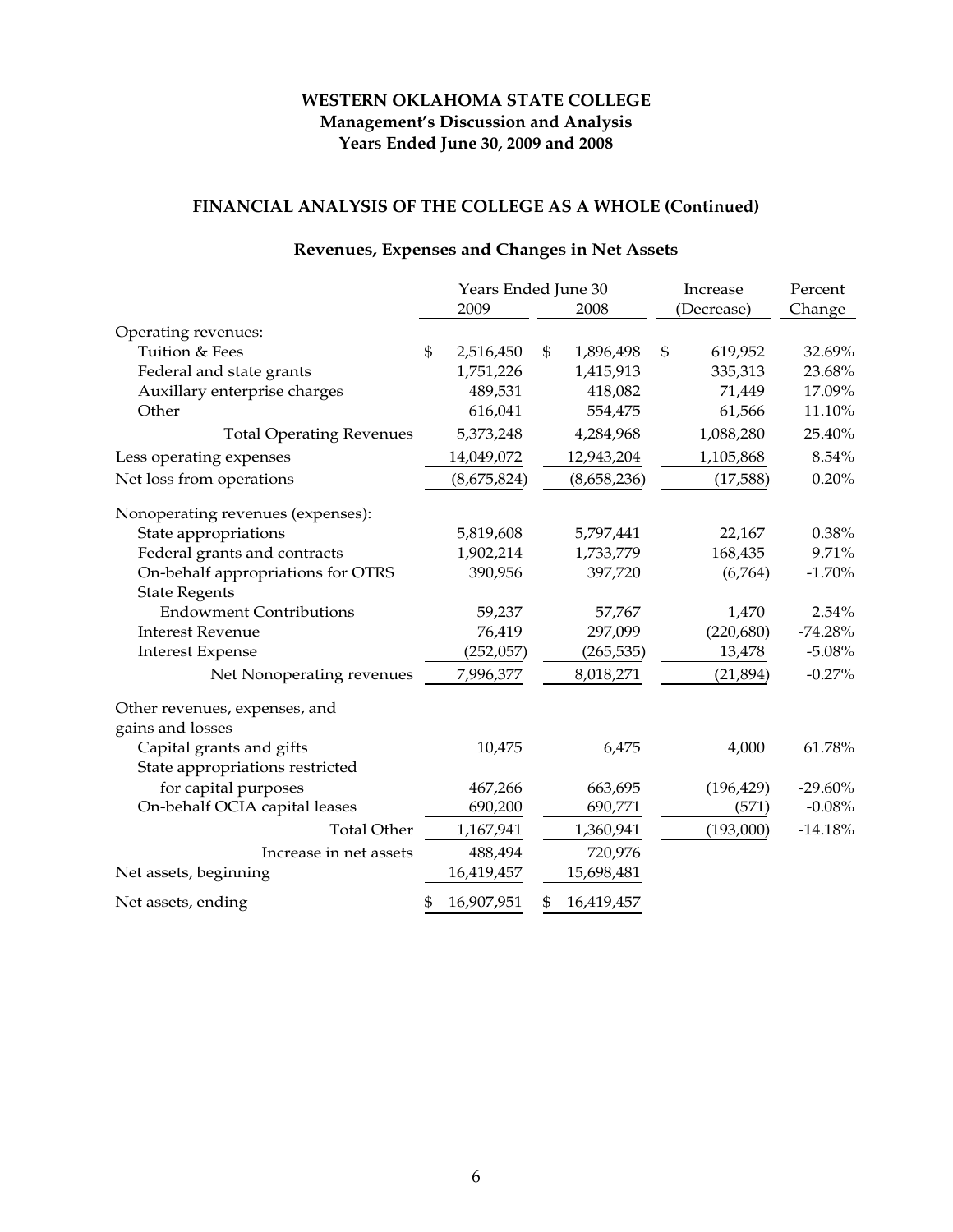#### **FINANCIAL ANALYSIS OF THE COLLEGE AS A WHOLE (Continued)**

In fiscal year 2009, revenue changes were the result of the following:

- Tuition & fees revenues increased by 32.69%. This increase is due to a combination of several factors. Collections of prior year receivables exceeded management's estimates by approximately 10%, out-of-state waivers increased by \$703,000 (due to a 58.97% increase in out-of-state enrollment), tuition and fee rates increased by 8.6% over the FY 08 fiscal year and total enrollment increased 12.39%. Auxiliary revenues increased by 17.09%, which represents an increase of \$16,196 in Residence Hall and an increase in student store of \$55,253. Federal Grants & Contracts experienced an increase of 24%, due to an increase in U.S. Department of Agriculture Distance Leaning and Telemedicine Grant in the amount of \$358,000.
- Interest revenue and expense both declined this year. The interest revenue decreased by 74.28%, primarily caused by the interest earnings received on the unexpended 2005 OCIA bond funds is decreasing as the funds are being spent on the bond projects. The interest earnings on these funds are restricted to the projects that these funds support. The small decrease in the interest expense is attributed to the OCIA bond payments made by OCIA on behalf of the College in the amount of \$254,131, a decrease of \$11,404 from the prior year.
- The 61% increase in capital grants and gifts is from new gifts to the library holdings.
- The on-behalf contributions to Oklahoma Teacher's Retirement System represent the amount of dedicated state revenue from the State's sales, use and income taxes that is used as contributions to the Oklahoma Teacher's Retirement Program (OTRS). For 2009, the State of Oklahoma contributed 5% of the State's General Revenue Fund to the OTRS on behalf of participating employers. The College has estimated the amounts contributions to the OTRS by the State on its behalf by multiplying the ratio of its covered salaries to total covered salaries for the OTRS for the year by the applicable percentage of taxes collected during the year. This amount was \$390,956 for FY 2009 and \$397,720 for FY 2008, which is a 1.70% decrease.
- On-behalf capital lease payments maintained at the previous year's numbers, which is the On-Behalf Payment for the interest and principal for the 1999 and 2005 OCIA bond issues.

Another way to assess the financial health of an institution is to look at the Statement of Cash Flows. Its primary purpose is to provide relevant information about the cash receipts and cash payments of an entity during a period. The Statement of Cash Flows also helps users assess an entity's ability to generate future net cash flows, its ability to meet its obligations as they come due, and its needs for external financing.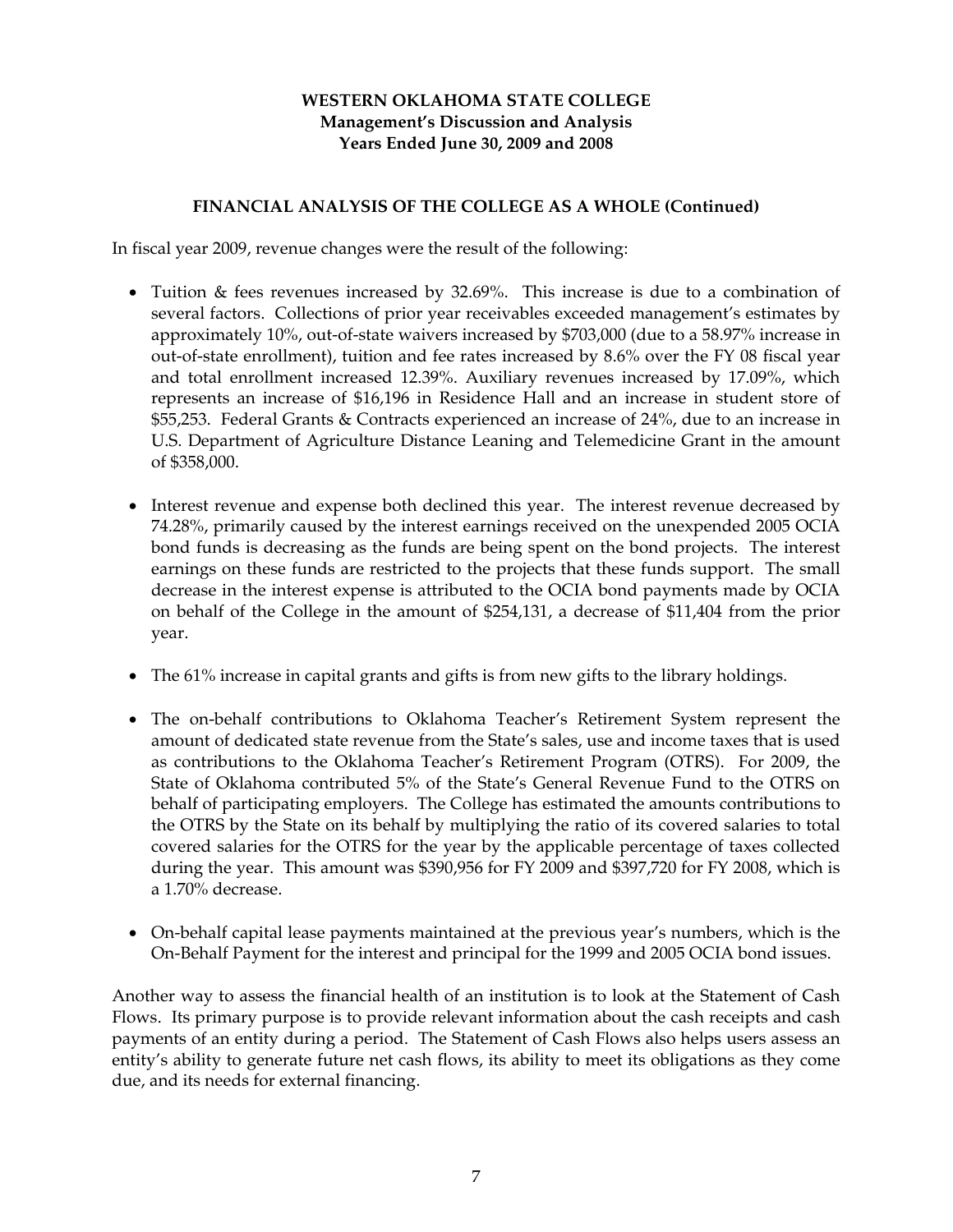#### **FINANCIAL ANALYSIS OF THE COLLEGE AS A WHOLE (Continued)**

#### **Cash Flows**

|                                          | Year Ended June 30 |             |    |             |            | Increase   |  |
|------------------------------------------|--------------------|-------------|----|-------------|------------|------------|--|
|                                          |                    | 2009        |    | 2008        | (Decrease) |            |  |
| Cash provided (used) by:                 |                    |             |    |             |            |            |  |
| Operating activities                     | \$                 | (7,351,374) | \$ | (6,654,468) | \$         | (696, 906) |  |
| Noncapital financing activities          |                    | 7,780,736   |    | 7,589,092   |            | 191,644    |  |
| Capital and related financing activities |                    | (684,350)   |    | (972, 426)  |            | 288,076    |  |
| Investing activities                     |                    | 76,419      |    | 297,099     |            | (220, 680) |  |
| Net increase in cash                     |                    |             |    |             |            |            |  |
| and cash equivalents                     |                    | (178, 569)  |    | 259,297     |            | (437, 866) |  |
| Cash and cash equivalents, beginning     |                    | 3,924,825   |    | 3,665,528   |            | 259,297    |  |
| Cash and cash equivalents, ending        |                    | 3,746,256   | S  | 3,924,825   | \$         | (178, 569) |  |

The College's liquidity decreased during the year. Cash used by operating activities increased by approximately \$697,000 while non-capital financing activities increased due to a state appropriations increase of approximately \$192,000. Cash provided by investing activities decreased by approximately \$221,000, which is represented by a decrease in interest income as a result of the interest earnings on the unexpended portion of the 2005 OCIA bond proceeds. The net result of these items is a decrease in cash by approximately \$438,000.

Although the Statement of Revenues, Expenses, and Changes in Net Assets shows an increase in total net assets of approximately \$488,000, this is representative of all funds combined. Management feels that it is important to point out the net change in fund balances for each individual fund. This is displayed below.

#### **Summary of Changes in Net Assets by Fund**

|                                     | 2009          | 2008 |            |  |
|-------------------------------------|---------------|------|------------|--|
| <b>Educational and General Fund</b> | \$<br>196,381 | \$   | (170, 544) |  |
| <b>Auxiliary Fund</b>               | 347,758       |      | (12,672)   |  |
| Restricted Fund                     | (270,963)     |      | (296,087)  |  |
| Unexpended Plant Fund               | (388, 450)    |      | 82,162     |  |
| Capital Assets                      | 603,768       |      | 1,118,117  |  |
| Combined Total                      | \$<br>488,494 | \$   | 720,976    |  |

Because of deficits in restricted funds, the Unrestricted Education and General Fund was reduced by \$272,695 in the College's Statement of Net Assets.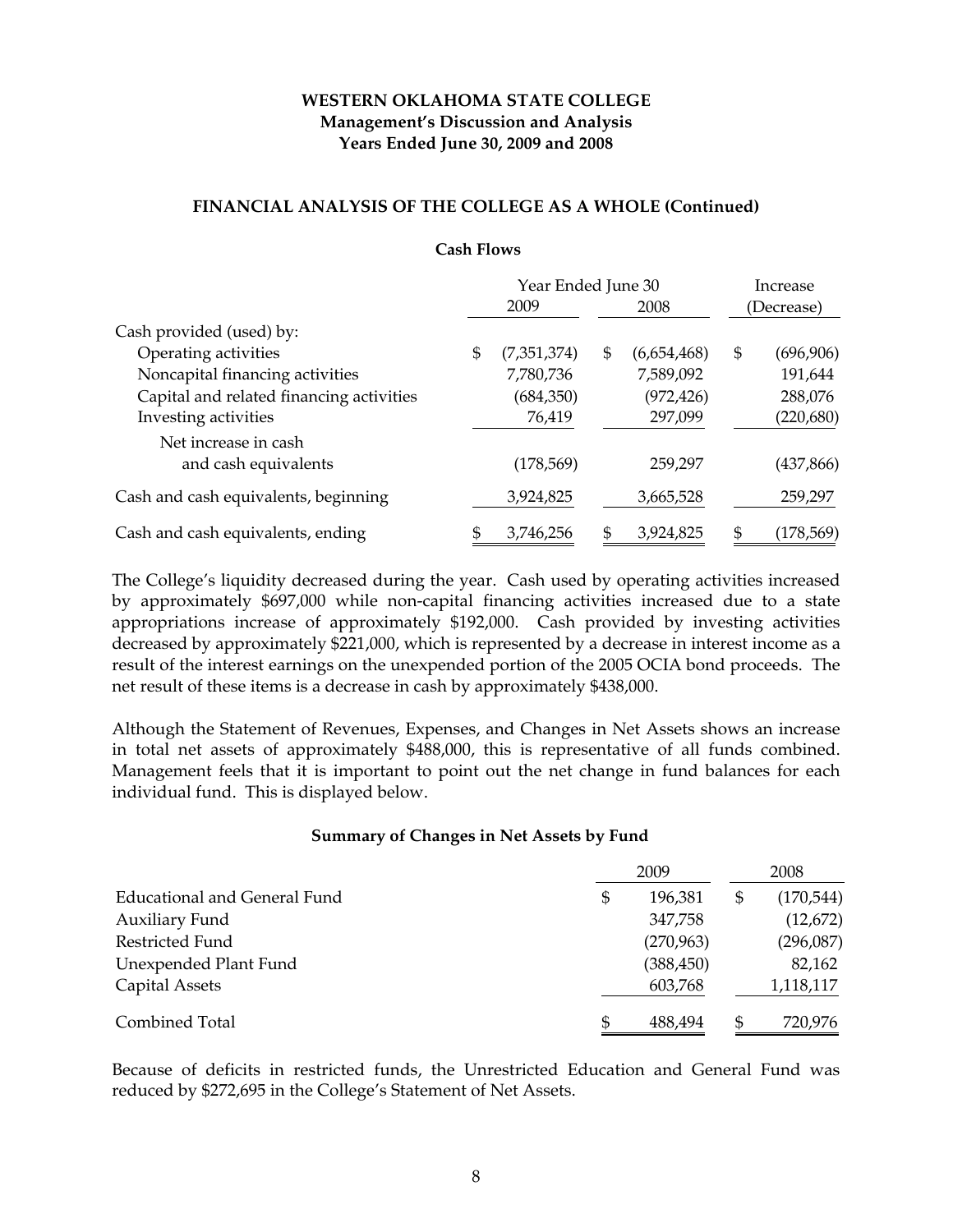#### **CAPITAL ASSETS AND DEBT ADMINISTRATION**

#### **Capital Assets**

At June 30, 2009, the College has approximately \$17.6 million invested in capital assets, net of accumulated depreciation of \$11 million. Depreciation charges totaled approximately \$906,000 for the current fiscal year, compared to approximately \$857,000 for the previous fiscal year. Details of these assets for the two years are shown below.

|                                    | Year Ended June 30 |            |    |            |  |
|------------------------------------|--------------------|------------|----|------------|--|
|                                    |                    | 2009       |    | 2008       |  |
| Land                               | \$                 | 212,345    | \$ | 212,345    |  |
| Infrastructure                     |                    | 756,108    |    | 728,715    |  |
| Land Improvements                  |                    | 877,035    |    | 837,707    |  |
| <b>Buildings</b>                   |                    | 6,433,666  |    | 6,263,108  |  |
| Furniture, Fixtures, and Equipment |                    | 2,400,057  |    | 2,301,642  |  |
| Library Materials                  |                    | 1,807,186  |    | 1,871,621  |  |
| Construction in Progress           |                    | 5,117,566  |    | 1,799,783  |  |
|                                    |                    | 17,603,963 | J. | 14,014,921 |  |

Planned capital expenditures for fiscal year ending June 2010 will be budgeted and paid primarily from Section 13 for the college academic programs. Throughout the year there will be expenditures from other grant programs like USDA, Title IV, State Economic Development, TANF, and institutional reserve funds.

Section 13 for fiscal year 2010 will expend approximately \$467,000 in new funds to include items such as dorm debt retirement payment - \$102,000; campus-wide computer technology equipment and software - \$150,000; new computer academic department requests - \$20,000; physical plant upgrades for HVAC, carpet & vehicles - \$50,000; and \$45,000 is undesignated at this time.

November 2005 was the beginning of a 4-year period during which the College would invest \$6,000,000 in three (3) capital projects funded by a State bond issue. Two of the three projects were completed during fiscal year 2007; parking lots - \$500,000, and IT upgrades - \$400,000. The remaining \$5,100,000 will be a new Cooperative Higher Education Training Center with IT equipment and fully modern student learning and computer lab spaces. Construction began in February 2008 and should be complete for occupancy by October 2009. It is a 31,000 square foot building which was about 90% completed as of June 30, 2009.

In October 2008, Western Oklahoma State College began construction of a 4,000 square foot new Student Center at an overall cost of \$700,000. This facility will be fully designated for Student Activities and read for occupancy in October 2009. This will be a daily gathering place with games, TV's, wireless internet, and comfortable seating.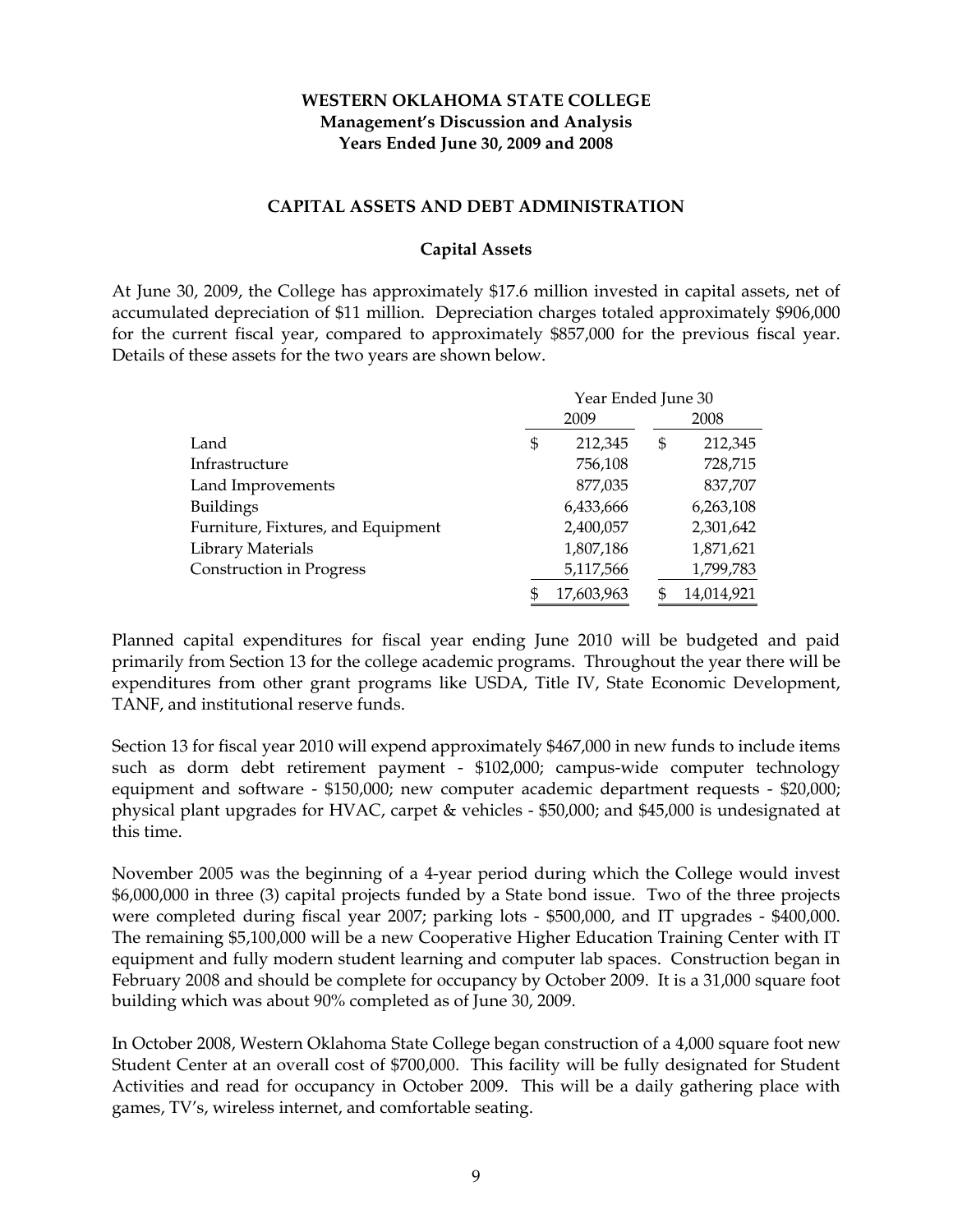#### **CAPITAL ASSETS AND DEBT ADMINISTRATION (Continued)**

#### **DEBT**

At year-end, the College had \$4,985,746 in debt outstanding, compared to \$5,455,982 reported the previous year-end. The table below summarizes these amounts by type.

| <b>Outstanding Debt</b>                    |                    |   |           |
|--------------------------------------------|--------------------|---|-----------|
|                                            | Year Ended June 30 |   |           |
|                                            | 2009               |   | 2008      |
| <b>OCIA 1999 Capital Lease Obligations</b> | 10,705             | S | 73,934    |
| <b>OCIA 2005 Capital Lease Obligations</b> | 4,847,458          |   | 5,220,298 |
| <b>ODFA 2007 Master Lease Obligations</b>  | 127,583            |   | 161,750   |
|                                            | 4,985,746          |   | 5,455,982 |

The Oklahoma Capital Bond Authority (OCIA) 1999 capital lease obligations provide that the College is to make specified monthly payments to OCIA over 10 years. During the years ended June 30, 2009 and 2008, OCIA made lease principal and interest payments on behalf of the College totaling \$67,452 and \$67,660, respectively. These on-behalf payments have been recorded as restricted state appropriations in the College's Statement of Revenues, Expenses, and Changes in Net Assets.

In November 2005, the OCIA issued its OCIA Bond Issue 2005F Series. Of the total bond indebtedness, the State Regents for Higher Education allocated \$6,000,000 to the College. Concurrently with the allocation, the College entered into a lease agreement with OCIA for projects being funded by the OCIA bonds. This lease agreement provides for the College to make specified monthly payments to OCIA over 25 years. The proceeds of the bonds and subsequent leases are to provide for capital improvements at the College. During the years ended June 30, 2009 and 2008, OCIA made lease principal and interest payments on behalf of the College totaling \$622,748 and \$623,111, respectively.

More detailed information about the College's outstanding debt is presented in Note E to the financial statements.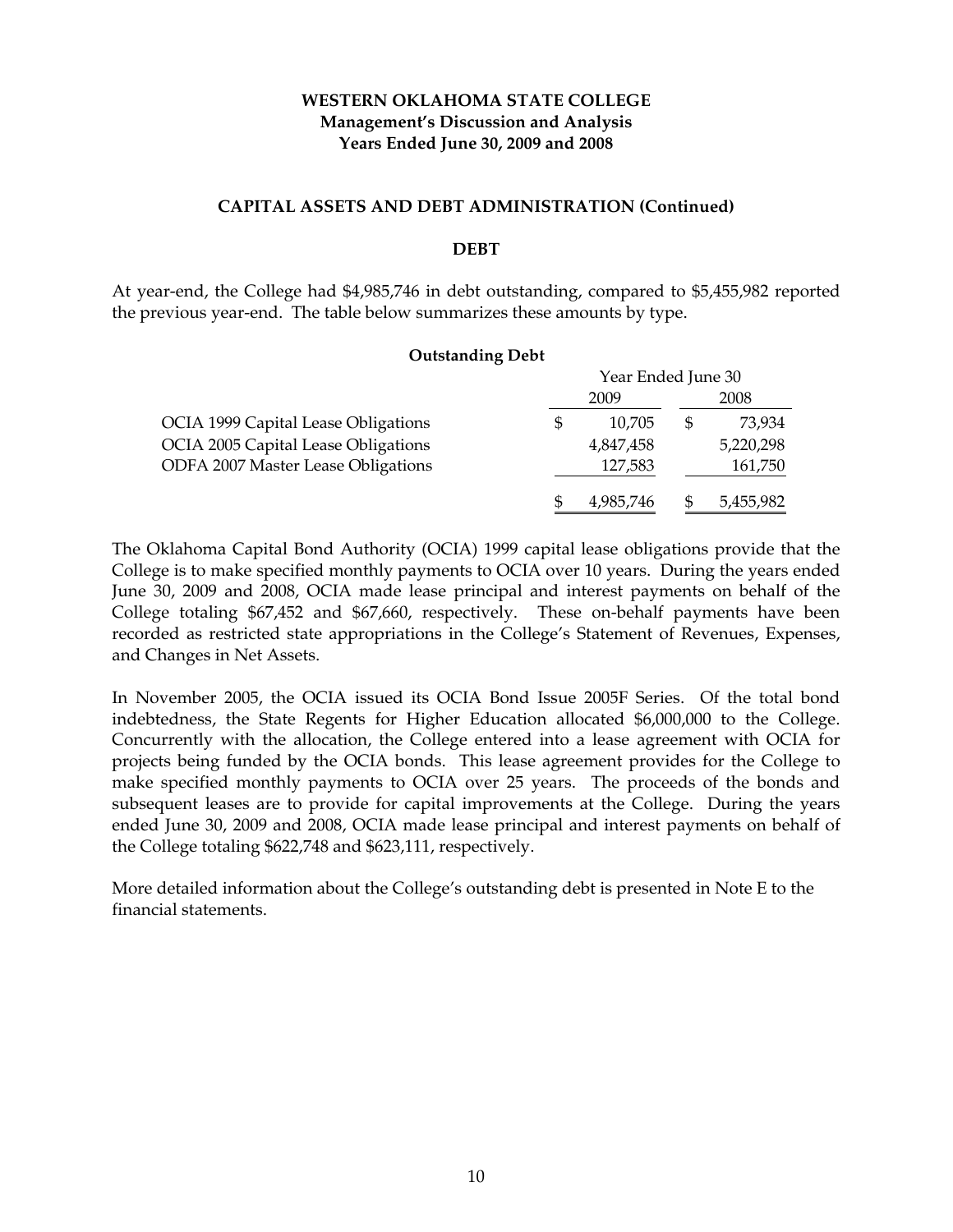#### **WESTERN OKLAHOMA STATE COLLEGE FOUNDATION, INC.**

Western Oklahoma State College Foundation, Inc. (the Foundation) is a legally separate taxexempt component unit of the College. The Foundation acts primarily as a fund-raising organization to supplement the resources that are available to the College in support of its programs. Although the College does not control the timing and amount of receipts from the Foundation, the majority of resources, or income thereon, which the Foundation holds and invests, is restricted to the activities of the College by the donors. Because these restricted resources held by the Foundation can only be used by, or for the benefit of, the College, the Foundation is considered a component unit for the College and is discretely presented in the College's financial statements.

The key components of the Foundation's Net Assets are as follows:

|                               |  | 2008      |  |           |  |
|-------------------------------|--|-----------|--|-----------|--|
| Unrestricted                  |  | 656.978   |  | 649.367   |  |
| <b>Temporarily Restricted</b> |  | 292.367   |  | 311.691   |  |
| Restricted                    |  | 3,498,996 |  | 3,380,196 |  |

More detailed information on the Foundation can be found in the financial statements and in Note J to the financial statements.

#### **ECONOMIC FACTORS THAT WILL AFFECT THE FUTURE**

The economic declines in the markets, bank failures, foreclosures, unemployment, auto industry bailouts, etc., have all made for an uncertain future for Western, our state and nation. The infusion of Federal Stimulus Funds has helped avoid an immediate emergency situation for colleges and universities in Oklahoma, however, the long term economic future and stabilization is still very uncertain once the stimulus dollars are no longer available.

Currently monthly targets in regard to receipt of state revenues are below the expectations of the Office of State Finance. Western and other higher education institutions have taken a percentage cut from our monthly allocations. The declining state revenues have also made it very difficult politically to raise tuition to make up some of the loss. This political reality of holding down tuition is almost certain, at least to a major degree, since the receipt of the stimulus dollars is contingent upon mitigating the need for tuition increases. This pressure to keep tuition increases to a minimum will remain for at least one additional year until the stimulus dollars are no longer available.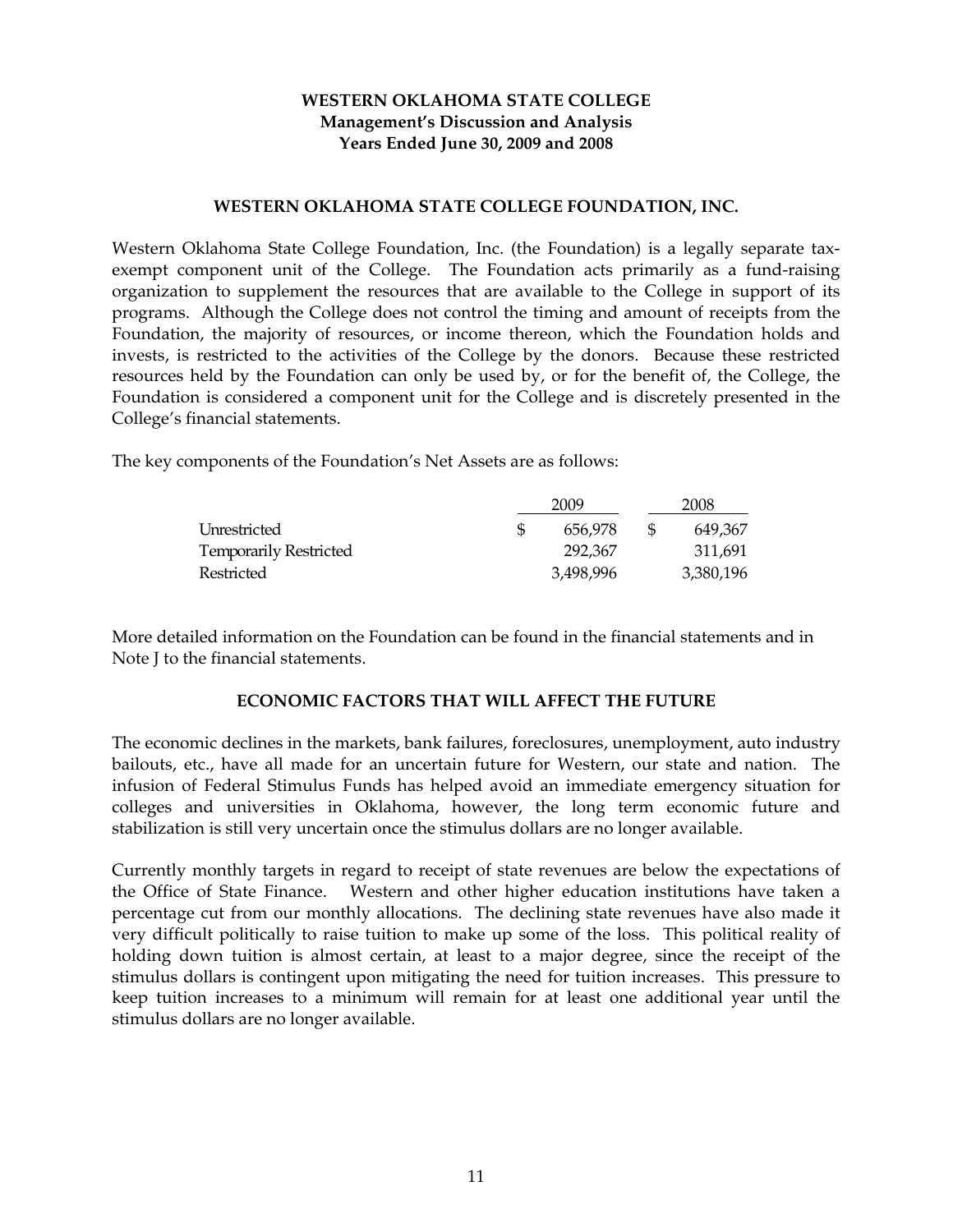#### **ECONOMIC FACTORS THAT WILL AFFECT THE FUTURE (Continued)**

In order to address the future declines in state revenues and the loss of stimulus dollars, Western is aggressively seeking new revenue streams in three primary areas: (1) on-line course offerings; (2) expanding the number of students participating in our athletic programs; and, (3) expanding targeted academic programs that are in high demand areas, i.e. nursing.

**On-line course offerings** – Western has seen significant growth in providing on-line course offerings throughout the year and especially during intersession when the demand appears greatest. Western will expand these offerings and services in a methodical method to meet the demands at a pace that will not outpace the need. The intent of these expansions will be to "fill the gap" with tuition and fee dollars from these on-line courses when the stimulus dollars are no longer available and the likelihood of new additional state dollars are questionable.

**Expanding the number of students participating in our athletic programs** – Western has challenged our athletic coaches to enhance the quality and at the same time expand the number of participants in our athletic programs. Additional scholarship dollars have been provided to help Western coaches recruit quality athletes, increase the number participating, and compete with other state institutions in number and size of scholarships. The increased number of participants has been significant and the revenue generated through tuition and fees by those additional students who participate in athletics is and will be significant in stabilizing the income side of our budget.

**Expanding targeted academic programs that are in high demand areas, i.e. nursing** - Western will continue to seek revenue to help expand and, at least, maintain our current expansion of our Registered Nursing program. The potential loss of the Program of Excellence Grant will have a significant impact on Western's ability to continue and/or expand this important program. Additional grant dollars will be sought to solidify our current program and to seek new methods of providing instruction and clinical training at different times and in different formats.

In conclusion, the overall economic outlook remains questionable especially in regard to state allocations. Western is preparing itself to explore every opportunity to stabilize enrollments and to acquire the necessary funding to move the institution forward.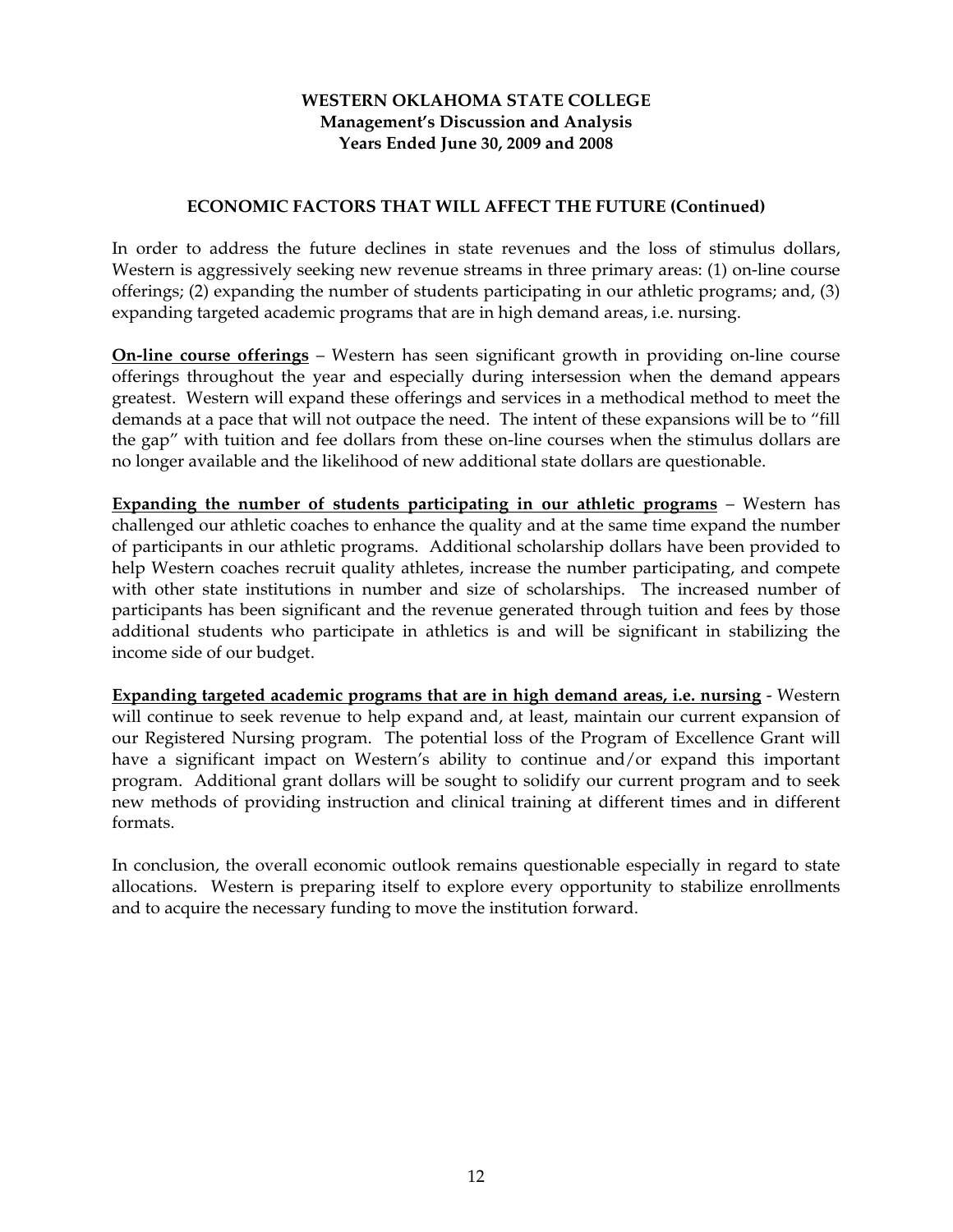#### STATEMENTS OF NET ASSETS

#### WESTERN OKLAHOMA STATE COLLEGE

|                                                |                  | June 30,<br>2009                 | June 30,<br>2008 |                                  |  |  |
|------------------------------------------------|------------------|----------------------------------|------------------|----------------------------------|--|--|
|                                                |                  | Component<br>Unit<br><b>WOSC</b> |                  | Component<br>Unit<br><b>WOSC</b> |  |  |
|                                                | <b>WOSC</b>      | Foundation, Inc.                 | <b>WOSC</b>      | Foundation, Inc.                 |  |  |
| <b>ASSETS</b>                                  |                  |                                  |                  |                                  |  |  |
| <b>CURRENT ASSETS</b>                          |                  |                                  |                  |                                  |  |  |
| Cash and cash equivalents                      | 3,299,025<br>\$  | \$<br>249,932                    | 3,279,157<br>\$  | \$<br>324,574                    |  |  |
| Interest receivable                            |                  | 26,447                           |                  | 60,453                           |  |  |
| Accounts receivable, net of allowance          |                  |                                  |                  |                                  |  |  |
| for doubtful accounts                          | 800,439          |                                  | 497,747          |                                  |  |  |
| Inventories                                    | 217,915          |                                  | 210,179          |                                  |  |  |
| <b>Total Current Assets</b>                    | 4,317,379        | 276,379                          | 3,987,083        | 385,027                          |  |  |
| NONCURRENT ASSETS                              |                  |                                  |                  |                                  |  |  |
| Restricted cash and cash equivalents           | 447,231          |                                  | 645,668          |                                  |  |  |
| Investments                                    |                  | 4,026,649                        |                  | 3,867,239                        |  |  |
| Receivable from state agency                   | 775,359          |                                  | 4,242,733        |                                  |  |  |
| Debt service reserve funds                     | 1,380            |                                  | 5,093            |                                  |  |  |
| Other assets                                   |                  | 85,000                           |                  | 85,000                           |  |  |
| Capital assets, net of accumulated             |                  |                                  |                  |                                  |  |  |
| depreciation                                   | 17,603,963       | 1,318,792                        | 14,014,921       | 1,367,636                        |  |  |
| Total noncurrent assets                        | 18,827,933       | 5,430,441                        | 18,908,415       | 5,319,875                        |  |  |
| <b>TOTAL ASSETS</b>                            | 23,145,312       | 5,706,820                        | 22,895,498       | 5,704,902                        |  |  |
| <b>LIABILITIES</b>                             |                  |                                  |                  |                                  |  |  |
| <b>CURRENT LIABILITIES</b>                     |                  |                                  |                  |                                  |  |  |
| Accounts payable                               | 955,115          |                                  | 718,671          |                                  |  |  |
| Accrued interest payable                       |                  | 3,479                            |                  | 3,648                            |  |  |
| Deposits held in custody for others            | 22,316           |                                  | 13,690           |                                  |  |  |
| Accrued payroll                                | 51,982           |                                  | 60,566           |                                  |  |  |
| Accrued compensated absences                   | 80,637           |                                  | 73,309           |                                  |  |  |
| Current portion of noncurrent liabilities      | 434,854          | 105,000                          | 470,236          | 105,000                          |  |  |
| Lease premium, net                             | 141,565          |                                  | 153,823          |                                  |  |  |
| Total current liabilities                      | 1,686,469        | 108,479                          | 1,490,295        | 108,648                          |  |  |
| NONCURRENT LIABILITIES, net of current portion |                  |                                  |                  |                                  |  |  |
| Obligations under capital leases               | 4,550,892        |                                  | 4,985,746        |                                  |  |  |
| Obligations under revenue bonds                |                  | 1,150,000                        |                  | 1.255.000                        |  |  |
| Total noncurrent liabilities                   | 4,550,892        | 1,150,000                        | 4,985,746        | 1,255,000                        |  |  |
| <b>TOTAL LIABILITIES</b>                       | 6,237,361        | 1,258,479                        | 6,476,041        | 1,363,648                        |  |  |
| <b>NET ASSETS</b>                              |                  |                                  |                  |                                  |  |  |
| Invested in capital assets, net of related deb | 13,253,389       |                                  | 12,641,713       |                                  |  |  |
| Restricted:                                    |                  |                                  |                  |                                  |  |  |
| Expendable                                     |                  |                                  |                  |                                  |  |  |
| Instruction, scholarships and other            |                  | 292,367                          | 57,092           | 311,691                          |  |  |
| Capital projects                               |                  |                                  | 337,534          |                                  |  |  |
| Nonexpendable                                  |                  | 3,498,996                        |                  | 3,380,196                        |  |  |
| Unrestricted                                   | 3,654,562        | 656,978                          | 3,383,118        | 649,367                          |  |  |
| TOTAL NET ASSETS                               | \$<br>16,907,951 | \$<br>4,448,341                  | 16,419,457       | \$<br>4,341,254                  |  |  |

See notes to financial statements.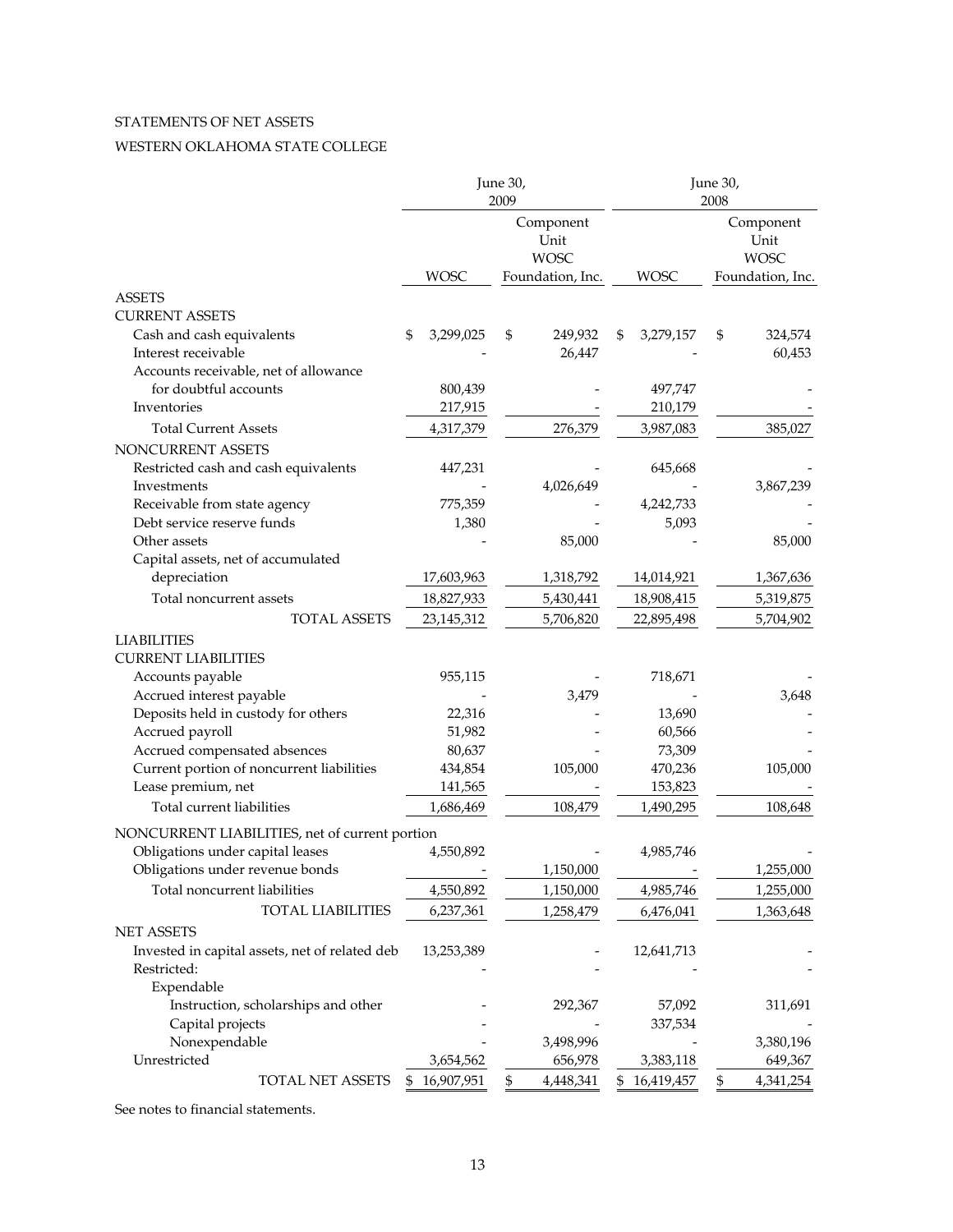#### STATEMENTS OF REVENUES, EXPENSES AND CHANGES IN NET ASSETS WESTERN OKLAHOMA STATE COLLEGE

|                                                      | Year Ended June 30,<br>2009 |             |    | Year Ended June 30,<br>2008 |    |             |    |                  |  |  |  |  |  |  |  |  |  |  |  |  |  |                                  |  |  |  |                                  |
|------------------------------------------------------|-----------------------------|-------------|----|-----------------------------|----|-------------|----|------------------|--|--|--|--|--|--|--|--|--|--|--|--|--|----------------------------------|--|--|--|----------------------------------|
|                                                      |                             |             |    |                             |    |             |    |                  |  |  |  |  |  |  |  |  |  |  |  |  |  | Component<br>Unit<br><b>WOSC</b> |  |  |  | Component<br>Unit<br><b>WOSC</b> |
|                                                      |                             | <b>WOSC</b> |    | Foundation, Inc.            |    | <b>WOSC</b> |    | Foundation, Inc. |  |  |  |  |  |  |  |  |  |  |  |  |  |                                  |  |  |  |                                  |
| <b>OPERATING REVENUES</b>                            |                             |             |    |                             |    |             |    |                  |  |  |  |  |  |  |  |  |  |  |  |  |  |                                  |  |  |  |                                  |
| Tuition and fees, net of scholarship discounts and   |                             |             |    |                             |    |             |    |                  |  |  |  |  |  |  |  |  |  |  |  |  |  |                                  |  |  |  |                                  |
| allowances of \$2,282,000 and \$1,727,000 at         |                             |             |    |                             |    |             |    |                  |  |  |  |  |  |  |  |  |  |  |  |  |  |                                  |  |  |  |                                  |
| June 30, 2009 and 2008, respectively                 | \$                          | 2,516,450   | \$ |                             | \$ | 1,896,498   | \$ |                  |  |  |  |  |  |  |  |  |  |  |  |  |  |                                  |  |  |  |                                  |
| Federal grants and contracts                         |                             | 1,289,830   |    |                             |    | 923,658     |    |                  |  |  |  |  |  |  |  |  |  |  |  |  |  |                                  |  |  |  |                                  |
| State and local grants and contracts                 |                             | 461,396     |    |                             |    | 492,255     |    |                  |  |  |  |  |  |  |  |  |  |  |  |  |  |                                  |  |  |  |                                  |
| Student store, net of scholarship discounts and      |                             |             |    |                             |    |             |    |                  |  |  |  |  |  |  |  |  |  |  |  |  |  |                                  |  |  |  |                                  |
| allowances of \$373,000 and \$416,000 at             |                             |             |    |                             |    |             |    |                  |  |  |  |  |  |  |  |  |  |  |  |  |  |                                  |  |  |  |                                  |
| June 30, 2009 and 2008, respectively                 |                             | 388,491     |    |                             |    | 333,238     |    |                  |  |  |  |  |  |  |  |  |  |  |  |  |  |                                  |  |  |  |                                  |
| Residence hall, net of scholarship discounts and     |                             |             |    |                             |    |             |    |                  |  |  |  |  |  |  |  |  |  |  |  |  |  |                                  |  |  |  |                                  |
| allowances of \$91,000 and \$98,000 at               |                             |             |    |                             |    |             |    |                  |  |  |  |  |  |  |  |  |  |  |  |  |  |                                  |  |  |  |                                  |
| June 30, 2009 and 2008, respectively                 |                             | 101,040     |    |                             |    | 84,844      |    |                  |  |  |  |  |  |  |  |  |  |  |  |  |  |                                  |  |  |  |                                  |
| Other operating revenues                             |                             | 616,041     |    | 205,000                     |    | 554,475     |    | 232,900          |  |  |  |  |  |  |  |  |  |  |  |  |  |                                  |  |  |  |                                  |
| TOTAL OPERATING REVENUES                             |                             | 5,373,248   |    | 205,000                     |    | 4,284,968   |    | 232,900          |  |  |  |  |  |  |  |  |  |  |  |  |  |                                  |  |  |  |                                  |
| <b>OPERATING EXPENSES</b>                            |                             |             |    |                             |    |             |    |                  |  |  |  |  |  |  |  |  |  |  |  |  |  |                                  |  |  |  |                                  |
| Compensation and employee benefits                   |                             | 8,562,750   |    |                             |    | 8,008,454   |    |                  |  |  |  |  |  |  |  |  |  |  |  |  |  |                                  |  |  |  |                                  |
| Contractual services                                 |                             | 496,245     |    | 37,749                      |    | 486,425     |    | 37,136           |  |  |  |  |  |  |  |  |  |  |  |  |  |                                  |  |  |  |                                  |
| Supplies and materials                               |                             | 1,569,175   |    |                             |    | 1,235,044   |    |                  |  |  |  |  |  |  |  |  |  |  |  |  |  |                                  |  |  |  |                                  |
| <b>Utilities</b>                                     |                             | 448,880     |    | 1,087                       |    | 450,304     |    | 668              |  |  |  |  |  |  |  |  |  |  |  |  |  |                                  |  |  |  |                                  |
| Communication                                        |                             | 59,475      |    |                             |    | 65,261      |    |                  |  |  |  |  |  |  |  |  |  |  |  |  |  |                                  |  |  |  |                                  |
| Bond interest expense                                |                             |             |    | 52,371                      |    |             |    | 82,043           |  |  |  |  |  |  |  |  |  |  |  |  |  |                                  |  |  |  |                                  |
| Other operating expenses                             |                             | 1,344,674   |    | 1,000                       |    | 1,360,189   |    | 79,922           |  |  |  |  |  |  |  |  |  |  |  |  |  |                                  |  |  |  |                                  |
| Scholarships and fellowships                         |                             | 662,358     |    | 458,560                     |    | 481,014     |    | 385,173          |  |  |  |  |  |  |  |  |  |  |  |  |  |                                  |  |  |  |                                  |
| Depreciation expense                                 |                             | 905,515     |    | 48,844                      |    | 856,513     |    | 48,844           |  |  |  |  |  |  |  |  |  |  |  |  |  |                                  |  |  |  |                                  |
| TOTAL OPERATING EXPENSES                             |                             | 14,049,072  |    | 599,611                     |    | 12,943,204  |    | 633,786          |  |  |  |  |  |  |  |  |  |  |  |  |  |                                  |  |  |  |                                  |
| Net loss from Operations                             |                             | (8,675,824) |    | (394, 611)                  |    | (8,658,236) |    | (400, 886)       |  |  |  |  |  |  |  |  |  |  |  |  |  |                                  |  |  |  |                                  |
| Nonoperating revenues (expenses)                     |                             |             |    |                             |    |             |    |                  |  |  |  |  |  |  |  |  |  |  |  |  |  |                                  |  |  |  |                                  |
| State appropriations                                 |                             | 5,819,608   |    |                             |    | 5,797,441   |    |                  |  |  |  |  |  |  |  |  |  |  |  |  |  |                                  |  |  |  |                                  |
| Federal grants and contracts                         |                             | 1,902,214   |    |                             |    | 1,733,779   |    |                  |  |  |  |  |  |  |  |  |  |  |  |  |  |                                  |  |  |  |                                  |
| Contributions and donations                          |                             |             |    | 378,808                     |    |             |    | 373,417          |  |  |  |  |  |  |  |  |  |  |  |  |  |                                  |  |  |  |                                  |
| On-behalf contributions to Oklahoma Teachers'        |                             |             |    |                             |    |             |    |                  |  |  |  |  |  |  |  |  |  |  |  |  |  |                                  |  |  |  |                                  |
| Retirement System                                    |                             | 390,956     |    |                             |    | 397,720     |    |                  |  |  |  |  |  |  |  |  |  |  |  |  |  |                                  |  |  |  |                                  |
| Endowment contributions                              |                             | 59,237      |    |                             |    | 57,767      |    |                  |  |  |  |  |  |  |  |  |  |  |  |  |  |                                  |  |  |  |                                  |
| Return on investments                                |                             | 76,419      |    | (41, 132)                   |    | 297,099     |    | (52, 492)        |  |  |  |  |  |  |  |  |  |  |  |  |  |                                  |  |  |  |                                  |
| Interest and dividend income                         |                             |             |    | 164,022                     |    |             |    | 208,003          |  |  |  |  |  |  |  |  |  |  |  |  |  |                                  |  |  |  |                                  |
| Interest expense                                     |                             | (252,057)   |    |                             |    | (265, 535)  |    |                  |  |  |  |  |  |  |  |  |  |  |  |  |  |                                  |  |  |  |                                  |
| Other nonoperating expenses                          |                             |             |    |                             |    |             |    | (63, 438)        |  |  |  |  |  |  |  |  |  |  |  |  |  |                                  |  |  |  |                                  |
| NET NONOPERATING REVENUES                            |                             | 7,996,377   |    | 501,698                     |    | 8,018,271   |    | 465,490          |  |  |  |  |  |  |  |  |  |  |  |  |  |                                  |  |  |  |                                  |
| Income (loss) before other revenues,                 |                             |             |    |                             |    |             |    |                  |  |  |  |  |  |  |  |  |  |  |  |  |  |                                  |  |  |  |                                  |
| expenses, gains, or losses                           |                             | (679, 447)  |    | 107,087                     |    | (639,965)   |    | 64,604           |  |  |  |  |  |  |  |  |  |  |  |  |  |                                  |  |  |  |                                  |
| Capital grants and gifts                             |                             | 10,475      |    |                             |    | 6,475       |    |                  |  |  |  |  |  |  |  |  |  |  |  |  |  |                                  |  |  |  |                                  |
| State appropriations restricted for capital purposes |                             | 467,266     |    |                             |    | 663,695     |    |                  |  |  |  |  |  |  |  |  |  |  |  |  |  |                                  |  |  |  |                                  |
| On-behalf payments for OCIA capital leases           |                             | 690,200     |    |                             |    | 690,771     |    |                  |  |  |  |  |  |  |  |  |  |  |  |  |  |                                  |  |  |  |                                  |
| Increase in net assets                               |                             | 488,494     |    | 107,087                     |    | 720,976     |    | 64,604           |  |  |  |  |  |  |  |  |  |  |  |  |  |                                  |  |  |  |                                  |
| NET ASSETS, BEGINNING OF YEAR                        |                             | 16,419,457  |    | 4,341,254                   |    | 15,698,481  |    | 4,276,650        |  |  |  |  |  |  |  |  |  |  |  |  |  |                                  |  |  |  |                                  |
| NET ASSETS, END OF YEAR \$                           |                             | 16,907,951  | \$ | 4,448,341                   |    | 16,419,457  | \$ | 4,341,254        |  |  |  |  |  |  |  |  |  |  |  |  |  |                                  |  |  |  |                                  |

See notes financial statements.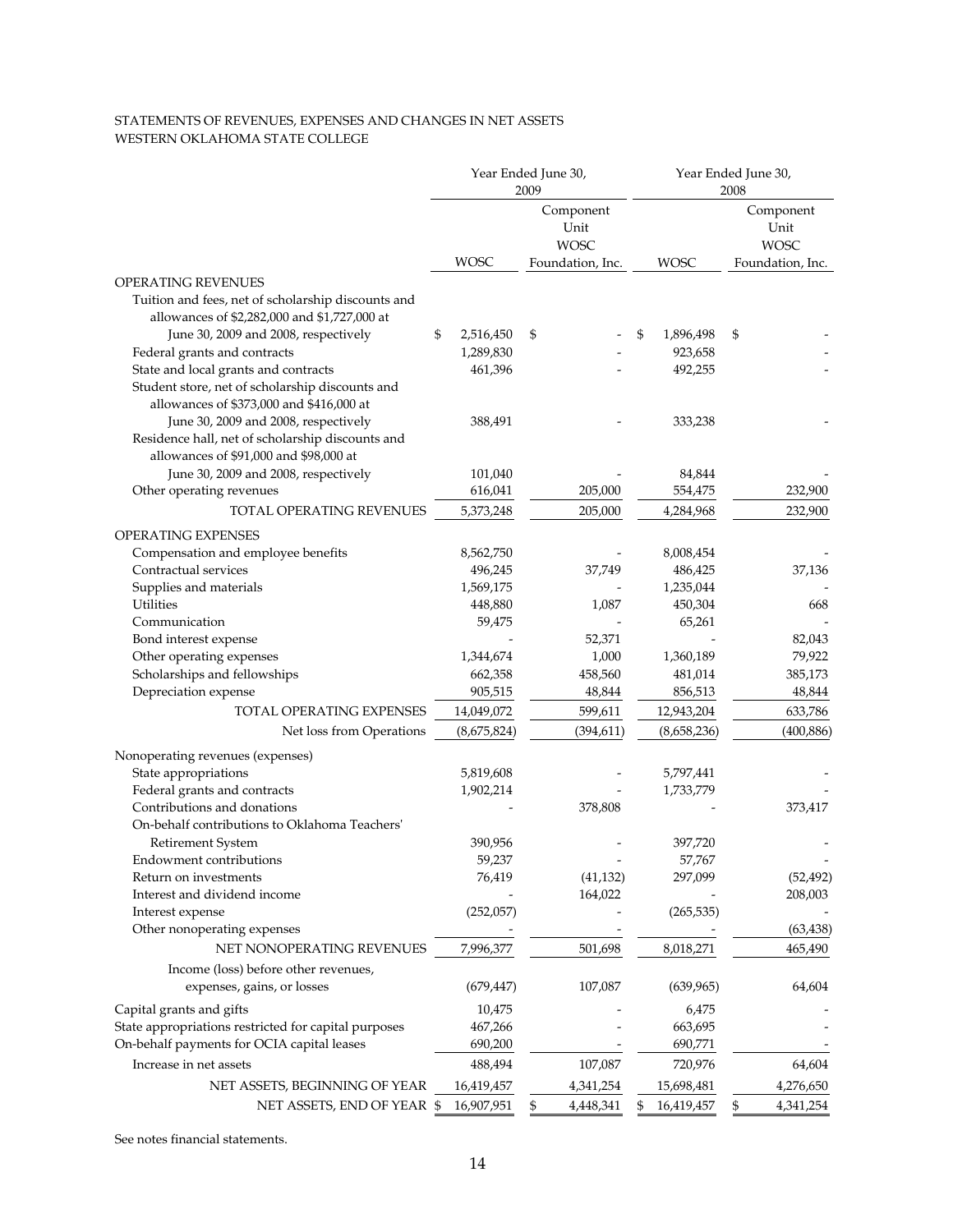## STATEMENTS OF CASH FLOWS

#### WESTERN OKLAHOMA STATE COLLEGE

|                                                                | Year Ended June 30,<br>2009 |               |    |                                            |    | Year Ended June 30,<br>2008 |    |                                            |  |
|----------------------------------------------------------------|-----------------------------|---------------|----|--------------------------------------------|----|-----------------------------|----|--------------------------------------------|--|
|                                                                |                             | <b>WOSC</b>   |    | Component<br>Unit WOSC<br>Foundation, Inc. |    | <b>WOSC</b>                 |    | Component<br>Unit WOSC<br>Foundation, Inc. |  |
|                                                                |                             |               |    |                                            |    |                             |    |                                            |  |
| CASH FLOWS FROM OPERATING ACTIVITIES                           |                             |               |    |                                            |    | 1,921,973                   |    |                                            |  |
| Tuition and fees                                               | \$                          | 2,475,203     | \$ |                                            | \$ |                             | \$ |                                            |  |
| Grants and contracts                                           |                             | 1,528,926     |    |                                            |    | 1,376,850                   |    |                                            |  |
| Student store<br>Residence hall                                |                             | 378,985       |    |                                            |    | 336,714                     |    |                                            |  |
|                                                                |                             | 101,040       |    | 205,000                                    |    | 84,844                      |    | 205,000                                    |  |
| Contributions and donations                                    |                             |               |    | 378,808                                    |    |                             |    | 373,417                                    |  |
| Interest income                                                |                             |               |    | 168,489                                    |    |                             |    | 174,289                                    |  |
| Other operating receipts                                       |                             | 586,725       |    | 29,539                                     |    | 584,589                     |    | 59,155                                     |  |
| Payments to employees for salaries and benefits                |                             | (8, 173, 050) |    |                                            |    | (7,610,259)                 |    |                                            |  |
| Payments to suppliers                                          |                             | (4,249,203)   |    | (498, 396)                                 |    | (3,349,179)                 |    | (502, 899)                                 |  |
| NET CASH PROVIDED (USED) BY                                    |                             |               |    |                                            |    |                             |    |                                            |  |
| <b>OPERATING ACTIVITIES</b>                                    |                             | (7,351,374)   |    | 283,440                                    |    | (6,654,468)                 |    | 308,962                                    |  |
| CASH FLOWS FROM NONCAPITAL                                     |                             |               |    |                                            |    |                             |    |                                            |  |
| <b>FINANCING ACTIVITIES</b>                                    |                             |               |    |                                            |    |                             |    |                                            |  |
| State appropriations                                           |                             | 5,819,608     |    |                                            |    | 5,797,441                   |    |                                            |  |
| Grants and contracts                                           |                             | 1,902,214     |    |                                            |    | 1,733,779                   |    |                                            |  |
| Federal Family Education Loans received                        |                             | 1,934,893     |    |                                            |    | 1,720,709                   |    |                                            |  |
| Federal Family Education Loans disbursed                       |                             | (1,934,893)   |    |                                            |    | (1,720,709)                 |    |                                            |  |
| Investment maturities                                          |                             |               |    | 2,011,940                                  |    |                             |    | 713,032                                    |  |
| Investment purchases                                           |                             |               |    | (2,212,482)                                |    |                             |    | (1, 141, 677)                              |  |
| Proceeds from sale of assets                                   |                             |               |    |                                            |    |                             |    | 200,000                                    |  |
| Gifts for other than capital purposes                          |                             | 58,914        |    |                                            |    | 57,872                      |    |                                            |  |
| NET CASH PROVIDED (USED) BY                                    |                             |               |    |                                            |    |                             |    |                                            |  |
| NONCAPITAL FINANCING ACTIVITIES                                |                             | 7,780,736     |    | (200, 542)                                 |    | 7,589,092                   |    | (228, 645)                                 |  |
| CASH FLOWS FROM CAPITAL AND RELATED                            |                             |               |    |                                            |    |                             |    |                                            |  |
| <b>FINANCING ACTIVITIES</b>                                    |                             |               |    |                                            |    |                             |    |                                            |  |
| Cash paid for capital assets                                   |                             | (4,578,352)   |    |                                            |    | (2,719,240)                 |    |                                            |  |
| Capital appropriations received                                |                             | 467,266       |    |                                            |    | 663,695                     |    |                                            |  |
| Interest paid on capital debt and leases                       |                             | (6,471)       |    | (52, 540)                                  |    | (4, 143)                    |    | (119, 632)                                 |  |
| Proceeds from capital leases                                   |                             | 3,467,374     |    |                                            |    | 1,106,512                   |    |                                            |  |
| Proceeds from Student Housing Bond 2008 Series                 |                             |               |    |                                            |    |                             |    | 1,360,000                                  |  |
| Repayments of capital debt and leases                          |                             | (34, 167)     |    | (105,000)                                  |    | (19,250)                    |    | (1,470,000)                                |  |
| Net cash used by capital and realted                           |                             |               |    |                                            |    |                             |    |                                            |  |
| financing activities                                           |                             | (684, 350)    |    | (157,540)                                  |    | (972, 426)                  |    | (229, 632)                                 |  |
| Cash flows from investing activities                           |                             |               |    |                                            |    |                             |    |                                            |  |
| Interest income                                                |                             | 76,419        |    |                                            |    | 297,099                     |    |                                            |  |
| NET CASH PROVIDED BY INVESTING ACTIVITIES                      |                             | 76,419        |    |                                            |    | 297,099                     |    |                                            |  |
| NET INCREASE (DECREASE) IN CASH AND<br><b>CASH EQUIVALENTS</b> |                             | (178, 569)    |    | (74, 642)                                  |    | 259,297                     |    | (149,315)                                  |  |
| CASH AND CASH EQUIVALENTS,<br><b>BEGINNING OF YEAR</b>         |                             | 3,924,825     |    | 324,574                                    |    | 3,665,528                   |    | 473,889                                    |  |
| CASH AND CASH EQUIVALENTS, END OF YEAR                         | \$                          | 3,746,256     | \$ | 249,932                                    | \$ | 3,924,825                   | \$ | 324,574                                    |  |

See notes to financial statements.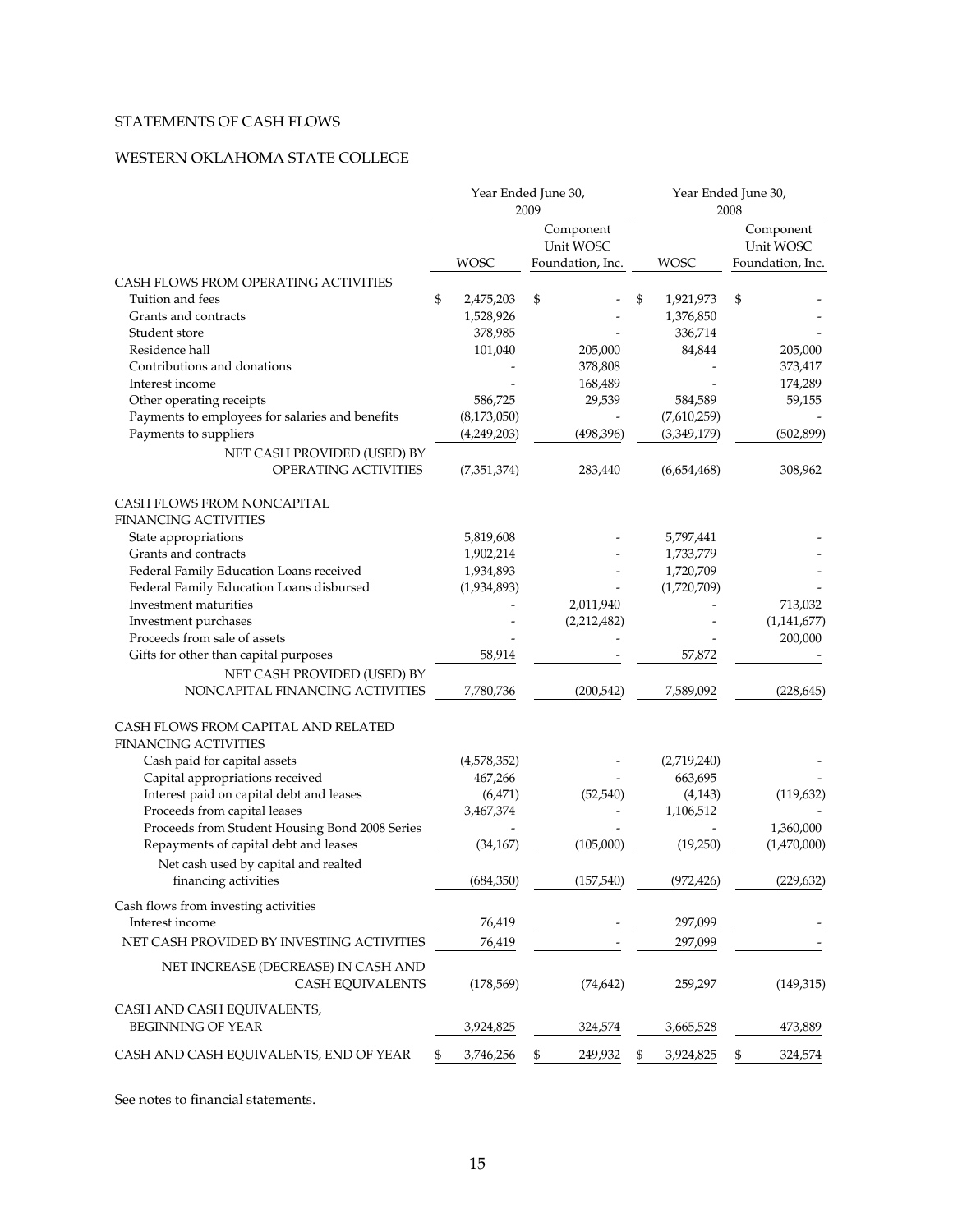#### STATEMENTS OF CASH FLOWS--Continued

## WESTERN OKLAHOMA STATE COLLEGE

|                                                                                | Year Ended June 30,    | 2009 |                                                      | Year Ended June 30,<br>2008 |    |                                                      |  |
|--------------------------------------------------------------------------------|------------------------|------|------------------------------------------------------|-----------------------------|----|------------------------------------------------------|--|
|                                                                                | <b>WOSC</b>            |      | Component<br>Unit<br><b>WOSC</b><br>Foundation, Inc. | <b>WOSC</b>                 |    | Component<br>Unit<br><b>WOSC</b><br>Foundation, Inc. |  |
|                                                                                |                        |      |                                                      |                             |    |                                                      |  |
| RECONCILIATION OF NET OPERATING LOSS TO CASH                                   |                        |      |                                                      |                             |    |                                                      |  |
| PROVIDED (USED) BY OPERATING ACTIVITIES<br>Net loss from operations            | \$<br>$(8,675,824)$ \$ |      | $(394, 611)$ \$                                      | $(8,658,236)$ \$            |    | (400, 886)                                           |  |
| Adjustments to reconcile net operating loss                                    |                        |      |                                                      |                             |    |                                                      |  |
| to net cash provided (used) by operating activities                            |                        |      |                                                      |                             |    |                                                      |  |
| Depreciation expense                                                           | 905,515                |      | 48,844                                               | 856,513                     |    | 48,844                                               |  |
| Net loss on disposal of capital assets                                         | 94,272                 |      |                                                      | 96,555                      |    |                                                      |  |
| On-behalf contributions to Oklahoma                                            |                        |      |                                                      |                             |    |                                                      |  |
| Teachers' Retirement System                                                    | 390,956                |      |                                                      | 397,720                     |    |                                                      |  |
| Bond interest expense                                                          |                        |      | 52,540                                               |                             |    | 82,043                                               |  |
| Contributions and donations                                                    |                        |      | 378,808                                              |                             |    | 373,417                                              |  |
| Interest income                                                                |                        |      | 134,483                                              |                             |    | 176,748                                              |  |
| Other receipts                                                                 |                        |      | 29,539                                               |                             |    | 31,255                                               |  |
| Changes in assets and liabilities                                              |                        |      |                                                      |                             |    |                                                      |  |
| Accounts receivable                                                            | (302, 369)             |      |                                                      | 19,995                      |    |                                                      |  |
| Interest receivable                                                            |                        |      | 34,006                                               |                             |    | (2, 459)                                             |  |
| Inventories                                                                    | (7,736)                |      |                                                      | (33, 387)                   |    |                                                      |  |
| Accounts payable and accrued                                                   |                        |      |                                                      |                             |    |                                                      |  |
| expenses                                                                       | 236,484                |      |                                                      | 675,395                     |    |                                                      |  |
| Accrued compensated absences                                                   | 7,328                  |      |                                                      | (9,023)                     |    |                                                      |  |
| Accrued interest payable                                                       |                        |      | (169)                                                |                             |    |                                                      |  |
| Net cash provided (used)                                                       |                        |      |                                                      |                             |    |                                                      |  |
| by operating activities                                                        | (7,351,374)            | \$   | 283,440                                              | \$<br>(6,654,468)           | \$ | 308,962                                              |  |
| RECONCILIATION OF CASH AND CASH EQUIVALENTS<br>TO THE STATEMENTS OF NET ASSETS |                        |      |                                                      |                             |    |                                                      |  |
| Current assets                                                                 | \$<br>3,299,025        |      |                                                      |                             | \$ |                                                      |  |
| Cash and cash equivalents                                                      |                        | \$   | 249,932                                              | \$<br>3,279,157             |    | 324,574                                              |  |
| Noncurrent assets                                                              |                        |      |                                                      |                             |    |                                                      |  |
| Restricted cash and cash equivalents                                           | 447,231                |      |                                                      | 645,668                     |    |                                                      |  |
|                                                                                | \$<br>3,746,256        | \$   | 249,932                                              | \$<br>3,924,825             | \$ | 324,574                                              |  |
| NONCASH CAPITAL AND RELATED FINANCING ITEMS                                    |                        |      |                                                      |                             |    |                                                      |  |
| On-behalf interest paid by OCIA                                                | \$<br>254,131          | \$   |                                                      | \$<br>269,903               | \$ |                                                      |  |
| Amortization of bond issuance cost                                             | 3,713                  |      |                                                      | 3,556                       |    |                                                      |  |
| Amortization of lease premium                                                  | (12, 258)              |      |                                                      | (12,067)                    |    |                                                      |  |
|                                                                                | \$<br>245,586          | \$   | $\overline{\phantom{a}}$                             | \$<br>261,392               | \$ |                                                      |  |

See notes to financial statements.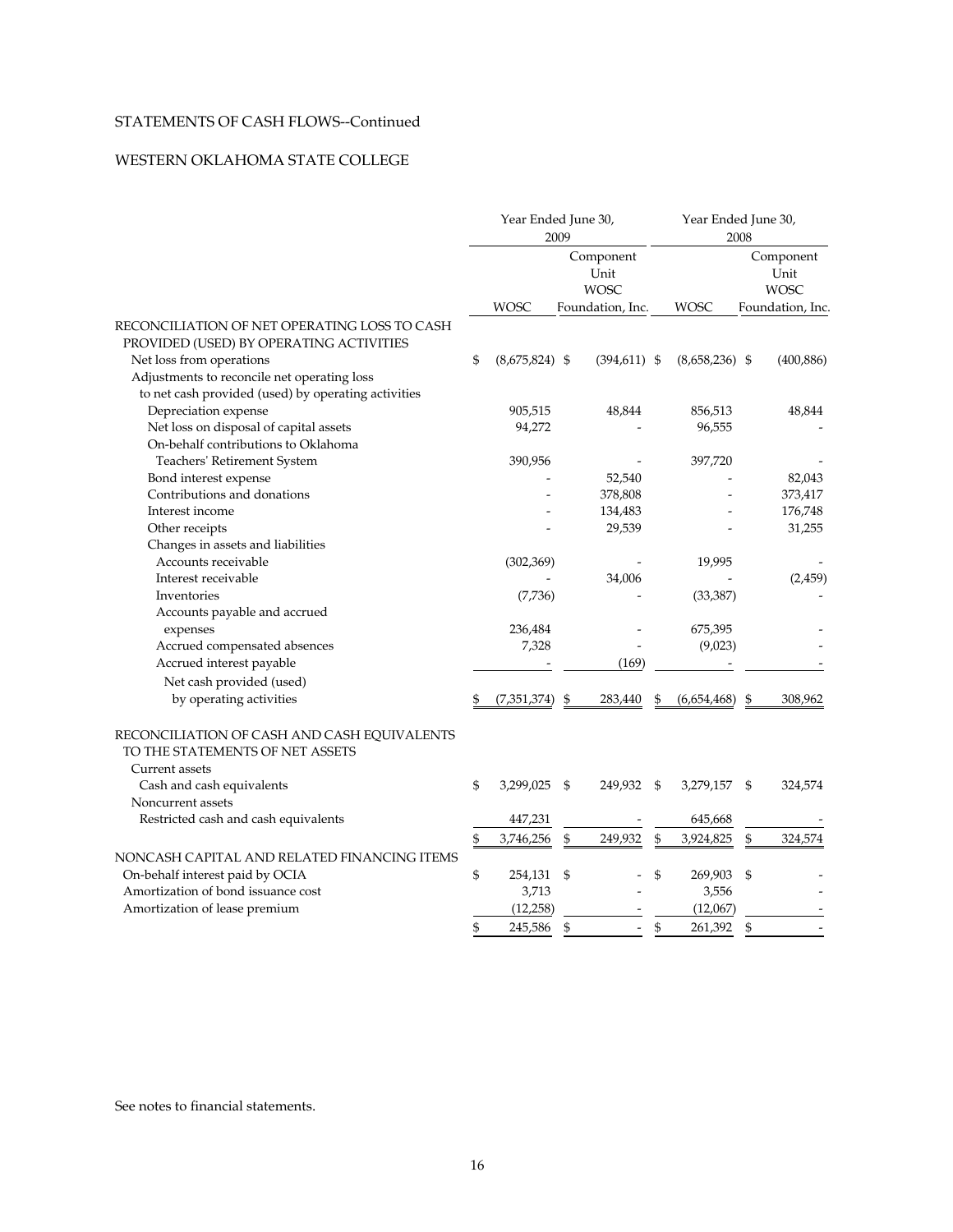#### NOTES TO FINANCIAL STATEMENTS

#### WESTERN OKLAHOMA STATE COLLEGE

June 30, 2009

#### NOTE A--SUMMARY OF SIGNIFICANT ACCOUNTING POLICIES

Nature of Operations: Western Oklahoma State College (the "College") is a two-year state supported college, located in Altus, Oklahoma, operating under the jurisdiction of the Board of Regents of Western Oklahoma State College and the Oklahoma State Regents for Higher Education. The College is accredited by the North Central Association of Colleges and Schools. The College is a component unit of the State of Oklahoma and is included in the generalpurposes financial statements of the State of Oklahoma.

Reporting Entity: The financial reporting entity, as defined by Governmental Accounting Standards Board (GASB) Statement No. 14, *The Financial Reporting Entity*, includes the accounts and funds of the College.

The Western Oklahoma State College Foundation, Inc. (the"Foundation") is a legally separate tax-exempt component unit of the College. The Foundation acts primarily as a fund-raising organization to supplement the resources that are available to the College in support of its programs. The eleven member board of trustees of the Foundation is self-perpetuating and consists of nine rotating board members, one permanent trustee, and one non-voting exoficio board member. Although the College does not control the timing and amount of receipts from the Foundation, the majority of resources, or income thereon, that the Foundation holds and invests are restricted to the activities of the College by the donors. Because these restricted resources held by the Foundation can only be used by, or for the benefit of the College, the Foundation is considered a component unit of the College and is discretely presented in the College's financial statements as required by GASB Statement No. 39, *Determining Whether Certain Organizations are Component Units.* 

During the years ended June 30, 2009 and 2008, respectively, the Foundation distributed \$267,407 and \$211,185 in support to the College for both restricted and unrestricted purposes. Complete financial statements for the Foundation can be obtained from Western Oklahoma State College Foundation, Inc., 2801 North Main Street, Altus, Oklahoma 73521.

Financial Statement Presentation and Basis of Accounting: The College's financial statements are presented in accordance with the requirements of GASB Statement No. 34, *Basic Financial Statements and Management's Discussion and Analysis for State and Local Governments*, and GASB Statement No. 35, *Basic Financial Statements and Management's Discussion and Analysis for Public College and Universities*. Under GASB Statements No. 34 and 35, the College is required to present a statement of net assets classified between current and noncurrent assets and liabilities, a statement of revenues, expenses and changes in net assets, with separate presentation for operating and nonoperating revenues and expenses, and a statement of cash flows using the direct method.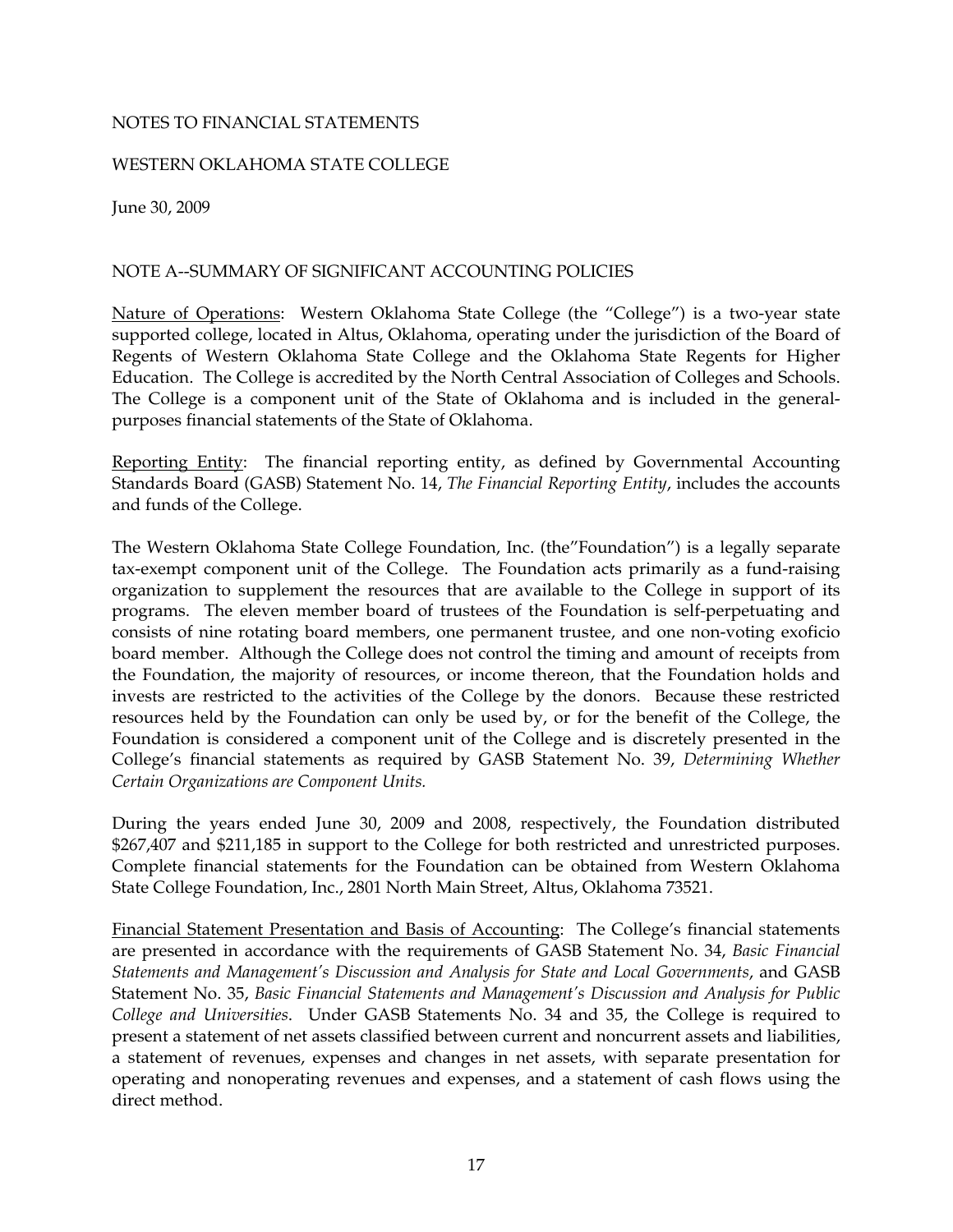#### WESTERN OKLAHOMA STATE COLLEGE

June 30, 2009

#### NOTE A--SUMMARY OF SIGNIFICANT ACCOUNTING POLICIES--Continued

Financial Statement Presentation and Basis of Accounting--Continued: For financial reporting purposes, the College is considered a special-purpose government engaged only in businesstype activities. Accordingly, the College's financial statements have been presented using the economic resources measurement focus and the accrual basis of accounting. Under the accrual basis, revenues are recognized when earned, and expenses are recorded when an obligation has been incurred. All significant intra-agency transactions have been eliminated.

The College has the option to apply all Financial Accounting Standards Board (FASB) pronouncements issued after November 30, 1989, unless FASB conflicts with GASB. The College has elected to not apply FASB pronouncements issued after the applicable date.

Cash Equivalents: For purposes of the statements cash flows, the College considers all highly liquid investments with an original maturity of three months or less to be cash equivalents. Funds invested through the State Treasurer's Cash Management Program are considered cash equivalents.

Deposits and Investments: The College accounts for its investments at fair value, as determined by quoted market prices, in accordance with GASB Statement No. 31 *Accounting and Financial Reporting for Certain Investments and for External Investment Pools*. In accordance with GASB Statement No. 40, *Deposit and Investment Risk Disclosures*, the College has disclosed its deposit and investment policies related to the risks identified in GASB Statement No. 40. Changes in unrealized gains (losses) on the carrying value of the investments are reported as a component of investment income in the statements of revenues, expenses, and changes in net assets.

Inventories: Inventories consist of books and supplies held for resale at the bookstore, which are valued at the lower of cost (first-in, first-out basis) or market.

Accounts Receivable: Accounts receivable consists of tuition and fee charges to students and to auxiliary enterprise services provided to students, faculty and staff, the majority of each residing in the State of Oklahoma. Student accounts receivable are carried at the unpaid balance of the original amount billed to students, less an estimate made for doubtful accounts based on a review of all outstanding amounts. Management determines the allowance for doubtful accounts by identifying troubled accounts and by using historical experience applied to an aging of accounts. Student accounts receivable are written off for financial reporting purposes when deemed uncollectible.

Recoveries of student accounts receivable previously written off are credited to the allowance for doubtful accounts when received.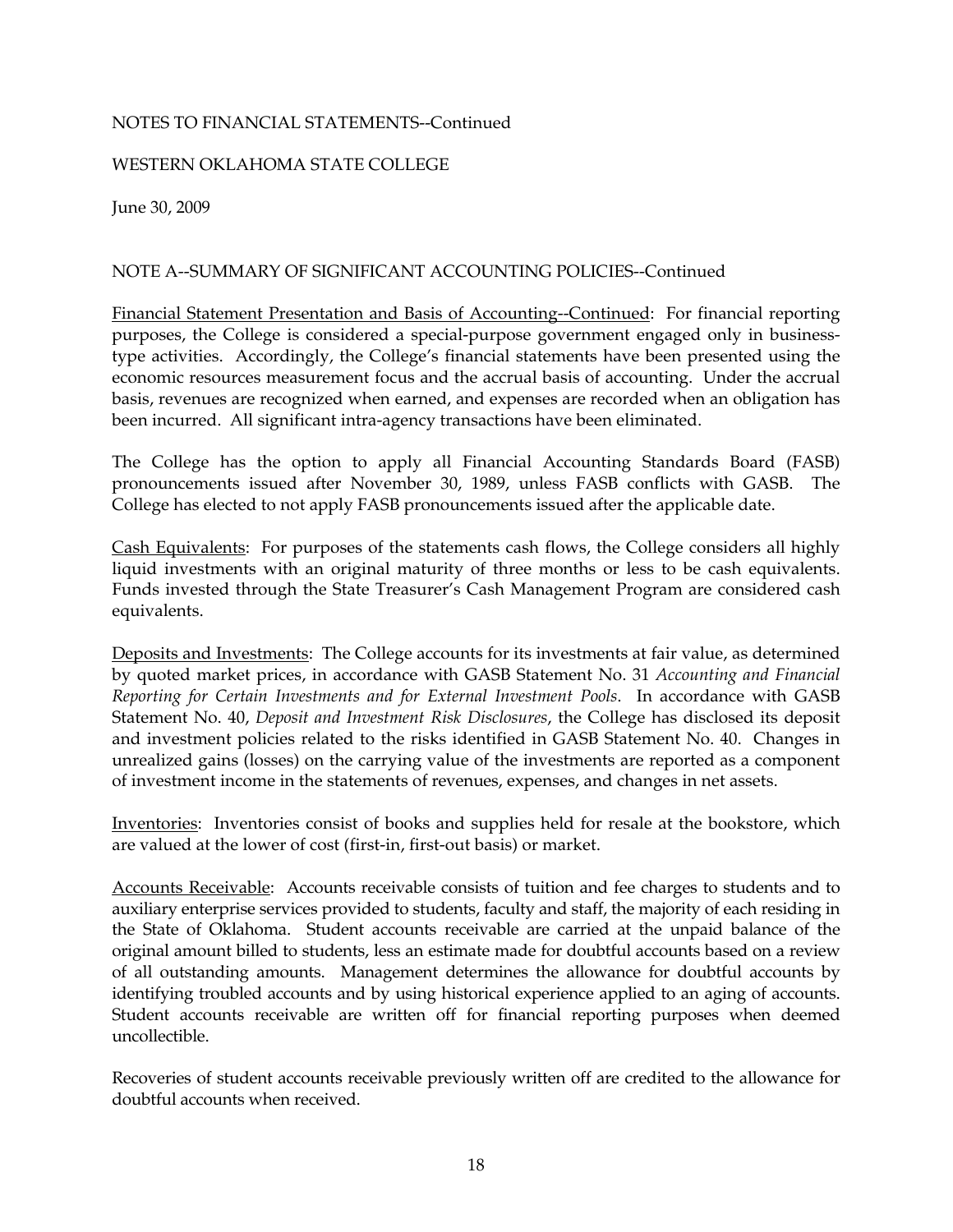#### WESTERN OKLAHOMA STATE COLLEGE

June 30, 2009

## NOTE A--SUMMARY OF SIGNIFICANT ACCOUNTING POLICIES--Continued

Accounts Receivable--Continued: A student account receivable is considered to be past due if any portion of the receivable balance is outstanding after the end of the semester.

Other receivables include amounts due from federal, state and local governments, or private sources, in connection with reimbursement of allowable expenditures made pursuant to the College's grants and contracts. Other accounts receivable also include the distribution from the Oklahoma State Regents' endowment trust fund and amounts due from the Oklahoma Capital Improvement Authority ("OCIA") for proceeds from the capital bond improvement program allocated to the College. No allowance for doubtful accounts has been provided for other receivables.

Noncurrent Cash and Investments: Cash and investments that are externally restricted to make debt service payments, maintain sinking or reserve funds, or to purchase capital or other noncurrent assets, are classified as noncurrent assets in the statements of net assets.

Capital Assets: Capital assets are recorded at cost at the date of acquisition, or fair market value at the date of donation in the case of gifts. For equipment, the College's capitalization policy includes all items with a unit cost of \$500 or more, and an estimated useful life of greater than one year. Renovation to buildings, infrastructure, and land improvements that significantly increase the value or extend the useful life of the structure are capitalized. Routine repairs and maintenance are charged to operating expense in the year in which the expense was incurred.

Depreciation is computed using the straight-line method over the estimated useful lives of the assets, generally 50 years for buildings, 25-50 years for infrastructure and land improvements, and 7 to 20 years for library materials and equipment.

Compensated Absences: Employee vacation pay is accrued when earned by employees. The liability and cost incurred during the year are recorded as accrued expenses in the statements of net assets and compensation expense in the statements of revenues, expenses, and change in net assets.

Noncurrent Liabilities: Noncurrent liabilities include principal amounts of capital lease obligations with contractual maturities greater than one year.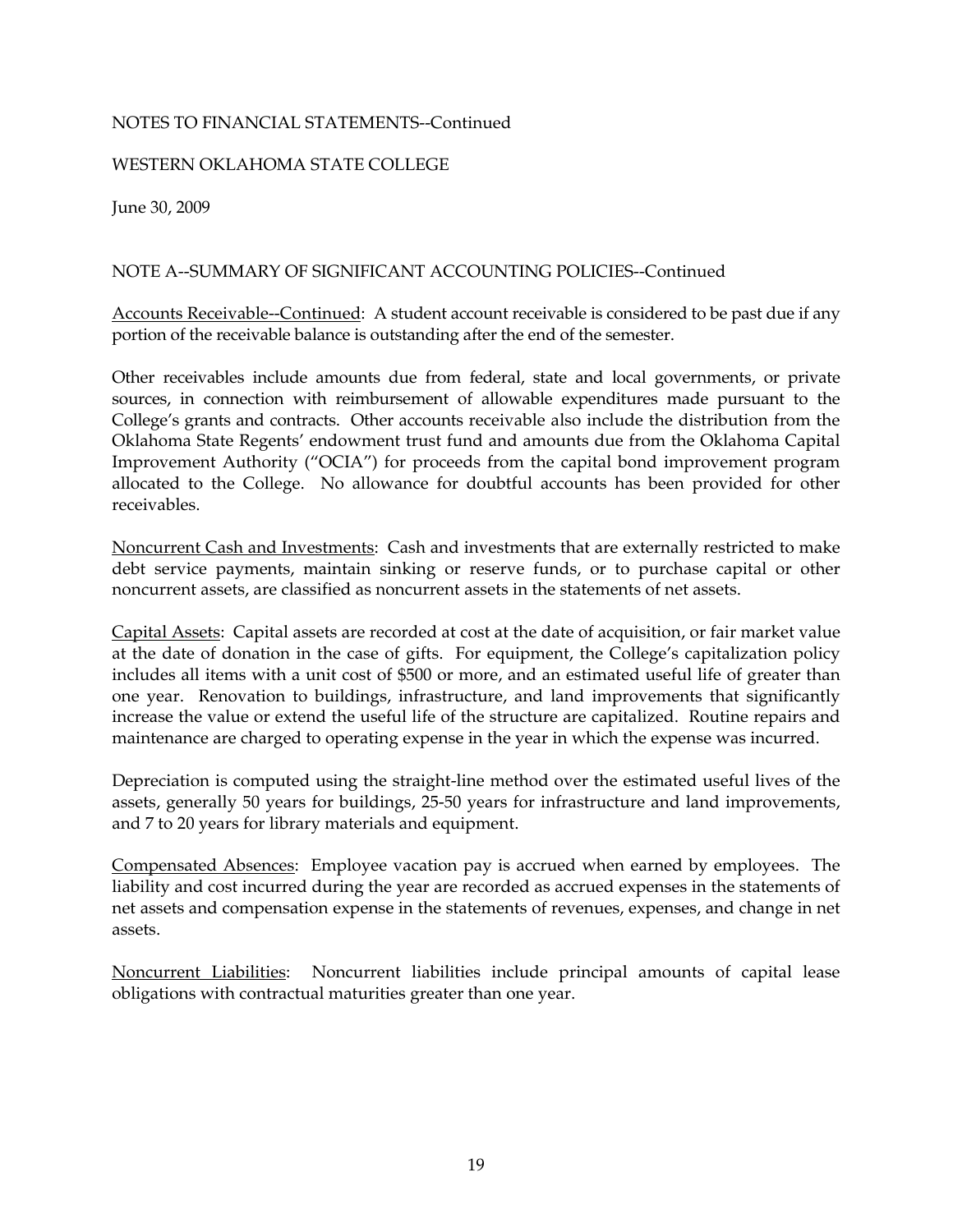#### WESTERN OKLAHOMA STATE COLLEGE

June 30, 2009

## NOTE A--SUMMARY OF SIGNIFICANT ACCOUNTING POLICIES--Continued

Net Assets: The College's net assets are classified as follows:

Invested in capital assets, net of related debts: This represents the College's total investment in capital assets, net of outstanding debt obligations related to those capital assets. To the extent debt has been incurred but not yet expended for capital assets, such amounts are not included as a component of invested in capital assets, net of related debt.

Restricted-expendable: Restricted expendable net assets include resources in which the College is legally or contractually obligated to spend resources in accordance with restriction imposed by external third parties.

Unrestricted: Unrestricted net assets represent resources derived from student tuition and fees, state appropriations, and sales and services of educational departments and auxiliary enterprises. These resources are used for transactions relating to the educational and general operations of the College, and may be used for discretion of the governing board to meet current expenses for any purpose. These resources also include auxiliary enterprises, which are substantially self-supporting activities that provide services for students, faculty and staff.

The College's unrestricted net assets were designated for the following purposes at June 30:

|                                                      | 2009      |              | 2008      |
|------------------------------------------------------|-----------|--------------|-----------|
| Educational and general operations                   | 1,581,224 | $\mathbf{E}$ | 1,657,538 |
| Auxiliary enterprises and other operating activities | 2,073,338 |              | 1,725,580 |
| Total unrestricted net assets                        | 3,654,562 |              | 3,383,118 |
|                                                      |           |              |           |

When an expense is incurred that can be paid using either restricted or unrestricted resources, the College's policy is to first apply the expense toward unrestricted resources, and then toward restricted resources.

Classification of Revenues: The College has classified its revenues as either operating or nonoperating revenues according to the following criteria:

Operating Revenues: Operating revenues include activities that have the characteristics of exchange transactions, such as (1) student tuition and fees, net of scholarship discounts and allowances, (2) sales and services of auxiliary enterprises, net of scholarship discounts and allowances, and (3) certain federal, state and local grants and contracts.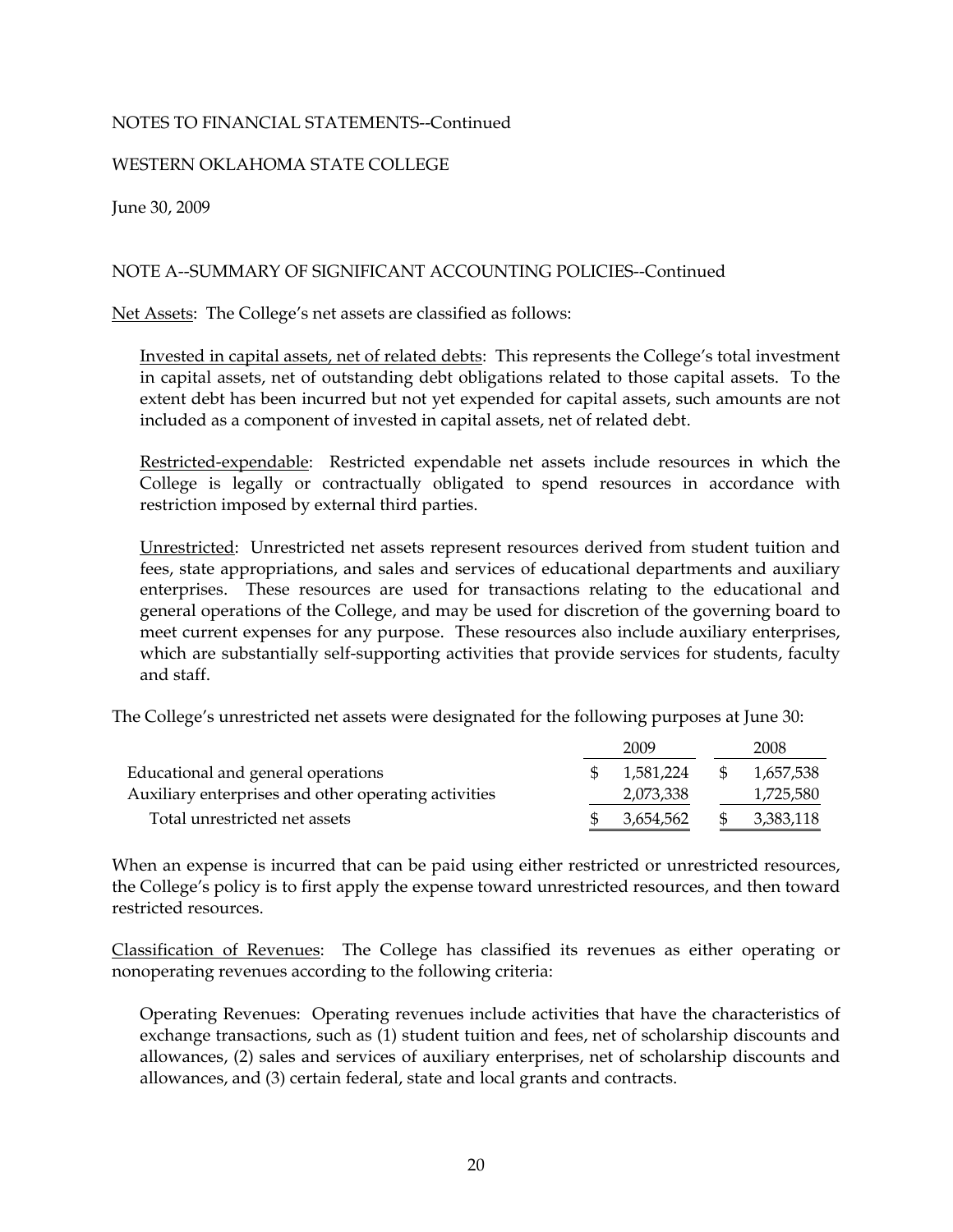#### WESTERN OKLAHOMA STATE COLLEGE

June 30, 2009

#### NOTE A--SUMMARY OF SIGNIFICANT ACCOUNTING POLICIES--Continued

#### Classification of Revenues--Continued:

Nonoperating revenues: Nonoperating revenues include activities that have the characteristics of nonexchange transactions, such as gifts and contributions, student aid revenues, and other revenue sources that are defined as nonoperating revenues by GASB Statement No. 9, *Reporting Cash Flows of Proprietary and Nonexpendable Trust Funds and Governmental Entities That Use Proprietary Fund Accounting*, and GASB Statement No. 34, such as state appropriations and investment income.

Scholarship Discounts and Allowances: Student tuition and fee revenues, and certain other revenues from students, are reported net of scholarship discounts and allowances in the statements of revenues, expenses, and changes in net assets. Scholarship discounts and allowances are the difference between the stated charge for goods and services provided by the College, and the amount that is paid by students and/or third parties making payments on the students' behalf. Certain governmental grants, such as Pell grants, and other federal, state or nongovernmental programs, are recorded as either operating or nonoperating revenues in the College's financial statements. To the extent that revenues from such programs are used to satisfy tuition and fees and other student charges, the College has recorded a scholarship discount and allowance.

Income Taxes: The College, as a political subdivision of the State of Oklahoma, is exempt from federal income taxes under Section 115(1) of the Internal Revenue Code, as amended. However, the College may be subject to income taxes or unrelated business income under Internal Revenue Code Section 511(a)(2)(b).

Estimates: The preparation of financial statements in conformity with accounting principles generally accepted in the United States of America requires management to make estimates and assumptions that affect the reported amounts of assets and liabilities at the date of the financial statements and the reported amounts of revenues and expenses during the reporting period. Actual results could differ from those estimates. The significant estimates used in the preparation these financial statements include the depreciation of capital assets and the allowance for doubtful accounts for accounts receivable.

Reclassification: Certain amounts in the 2008 financial statements have been reclassified to conform to the current year presentation.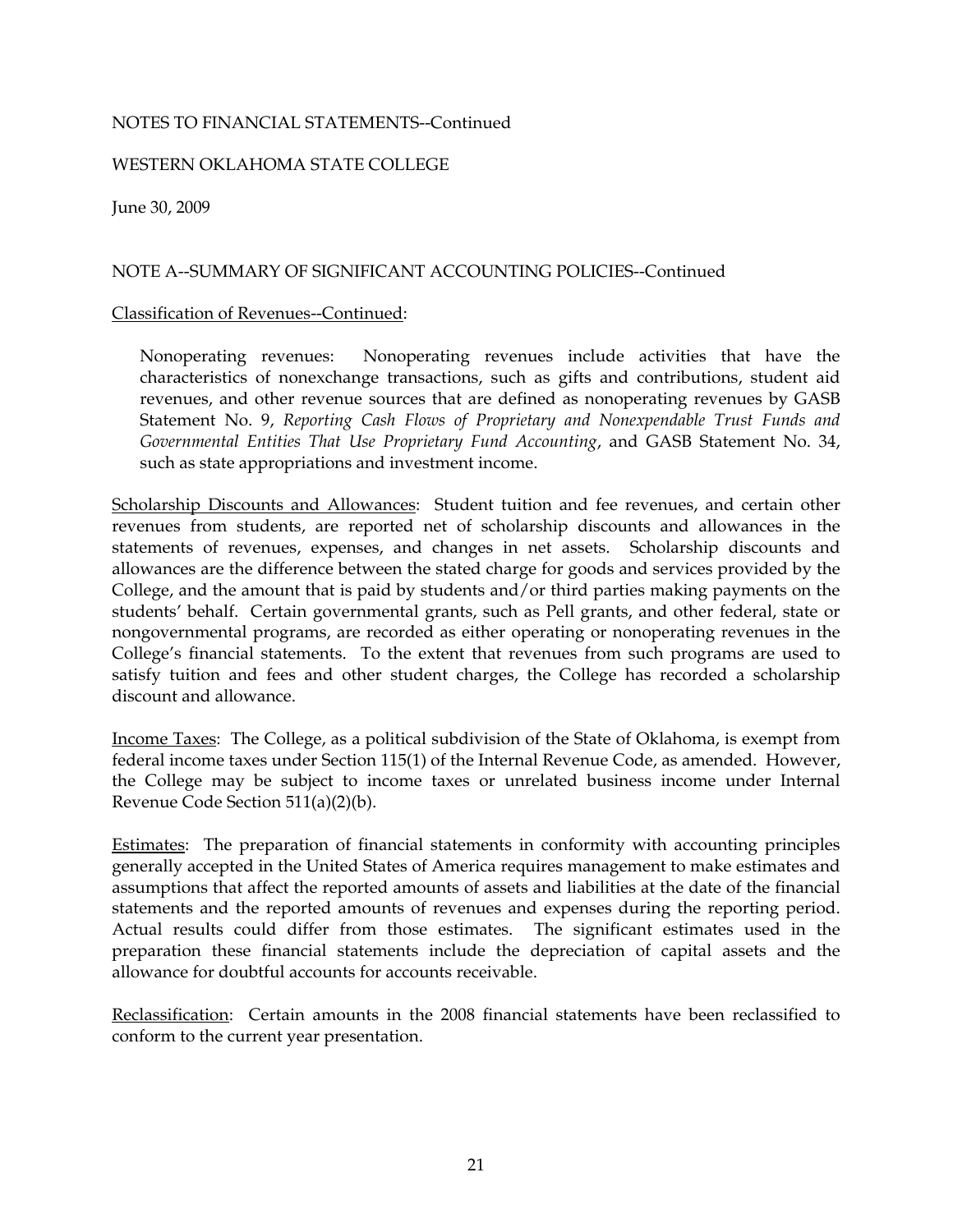#### WESTERN OKLAHOMA STATE COLLEGE

June 30, 2009

#### NOTE B--DEPOSITS AND INVESTMENTS

Custodial Credit Risk - Deposits: Custodial credit risk is the risk that in the event of a bank failure, the College's deposits may not be returned or the College will not be able to recover collateral securities in the possession of an outside party. Generally, the College deposits its funds with the Office of the State Treasurer (OST) and those funds are pooled with funds of other state agencies and then, in accordance with statutory limitations, are placed in financial institutions or invested as the OST may determine, in the states' name. State statutes require the OST to ensure that all state funds are either insured by Federal Deposit Insurance, collateralized by securities held by the cognizant Federal Reserve Bank, or invested in U.S. government obligations. The OST's responsibilities include receiving and collateralizing the deposit of State funds, investing State funds in compliance with statutory requirements, and maintaining adequate liquidity to meet the cash flow needs of the State and all its funds and agencies. If the College deposits funds directly with financial institutions, those funds must be insured by Federal Deposit Insurance or collateralized by securities held by the cognizant Federal Reserve Bank in the College's name. Some deposits with the OST are placed in the OST's internal investment pool *OK INVEST*. *OK INVEST* pools the resources of all state funds and agencies and invests them in (a) U.S. treasury securities which are explicitly backed by the full faith and credit of the U.S. government; (b) U.S. agency securities which carry an implicit guarantee of the full faith and credit of the U.S. government; (c) money market mutual funds which participants in investments, either directly or indirectly, in securities issued by the U.S. treasury and/or agency and repurchase agreements relating to such securities; and (d) investments related to triparty repurchase agreements which are collateralized at 102% and, whereby, the collateral is held by a third party in the name of OST.

At June 30, 2009 and 2008, the carrying amount of all College deposits with the OST were \$3,746,256 and \$3,924,825 respectively. Of funds on deposit with the OST, amounts invested in *OK INVEST* total \$757,401 in 2009 and \$975,887 in 2008.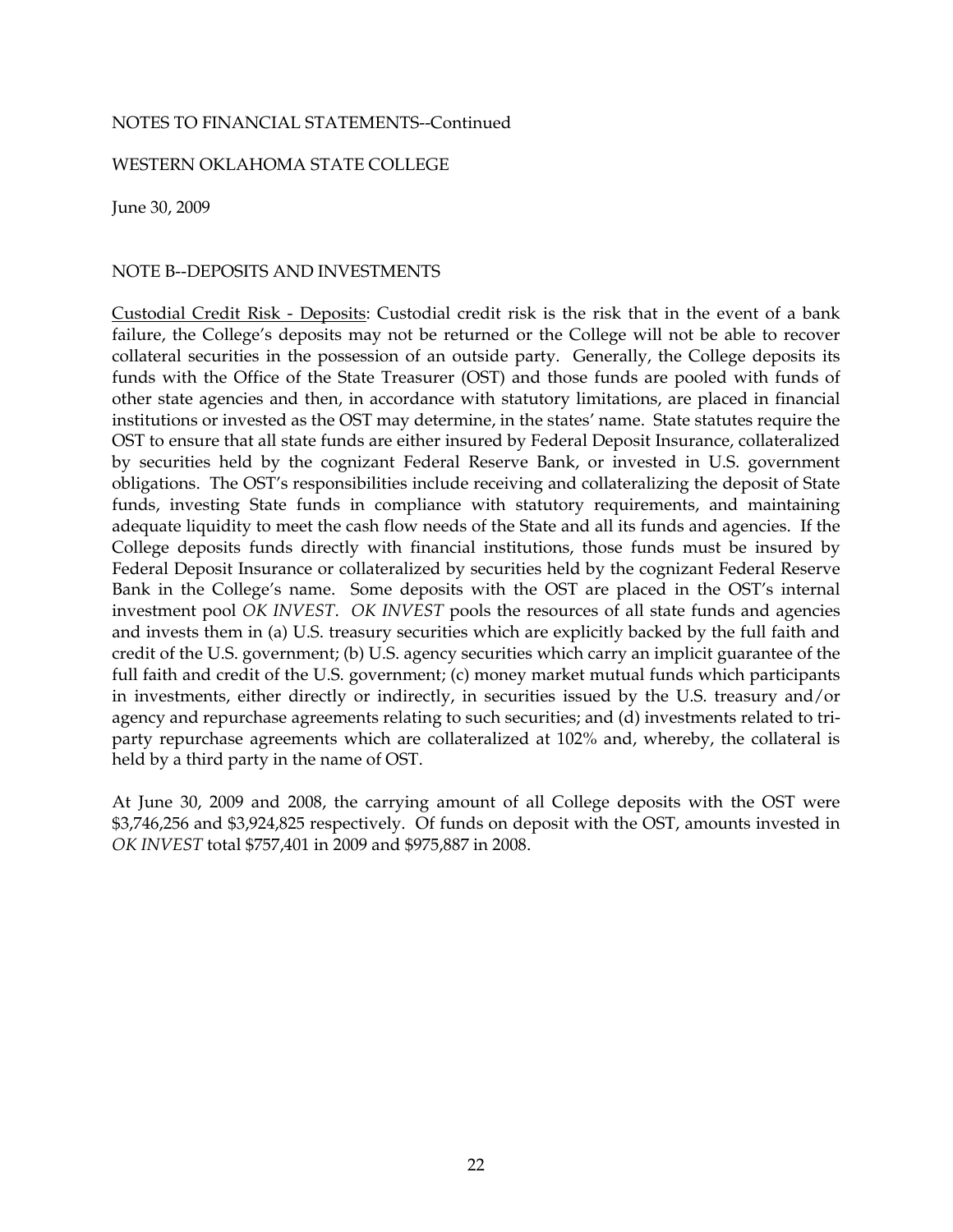## WESTERN OKLAHOMA STATE COLLEGE

## June 30, 2009

#### NOTE B--DEPOSITS AND INVESTMENTS--Continued

For financial reporting purposes, deposits with the OST that are invested in *OK INVEST* are classified as cash equivalents. The distribution of deposits in *OK INVEST* are as follows:

| At June 30, 2009                  |    |         |    |              |  |  |  |  |  |
|-----------------------------------|----|---------|----|--------------|--|--|--|--|--|
| OK INVEST Portfolio               |    | Cost    |    | Market Value |  |  |  |  |  |
| U.S. agency securities            | \$ | 333,338 | \$ | 343,327      |  |  |  |  |  |
| Money market mutual fund          |    | 59,717  |    | 59,717       |  |  |  |  |  |
| Certificates of Deposit           |    | 48,272  |    | 48,272       |  |  |  |  |  |
| Tri-party repurchase agreements   |    | 59,161  |    | 59,161       |  |  |  |  |  |
| Mortgage Backed Agency Securities |    | 171,743 |    | 173,824      |  |  |  |  |  |
| Municipal Bonds                   |    | 12,180  |    | 12,280       |  |  |  |  |  |
| Foreign Bonds                     |    | 1,443   |    | 1,443        |  |  |  |  |  |
| U.S. treasury obligations         |    | 71,547  |    | 74,047       |  |  |  |  |  |
| Totals                            |    | 757,401 |    | 772,071      |  |  |  |  |  |
| At June 30, 2008                  |    |         |    |              |  |  |  |  |  |
| OK INVEST Portfolio               |    | Cost    |    | Market Value |  |  |  |  |  |

| OK INVEST Portfolio               | Cost |         | Market Value  |
|-----------------------------------|------|---------|---------------|
| U.S. agency securities            | \$   | 457,842 | \$<br>467,842 |
| Money market mutual fund          |      | 65,933  | 65,933        |
| Certificates of Deposit           |      | 79,764  | 79,764        |
| Tri-party repurchase agreements   |      | 66,161  | 66,161        |
| Mortgage Backed Agency Securities |      | 167,812 | 166,541       |
| Foreign Bonds                     |      | 1,999   | 1,980         |
| U.S. treasury obligations         |      | 136,376 | 140,770       |
| Totals                            |      | 975,887 | 988,991       |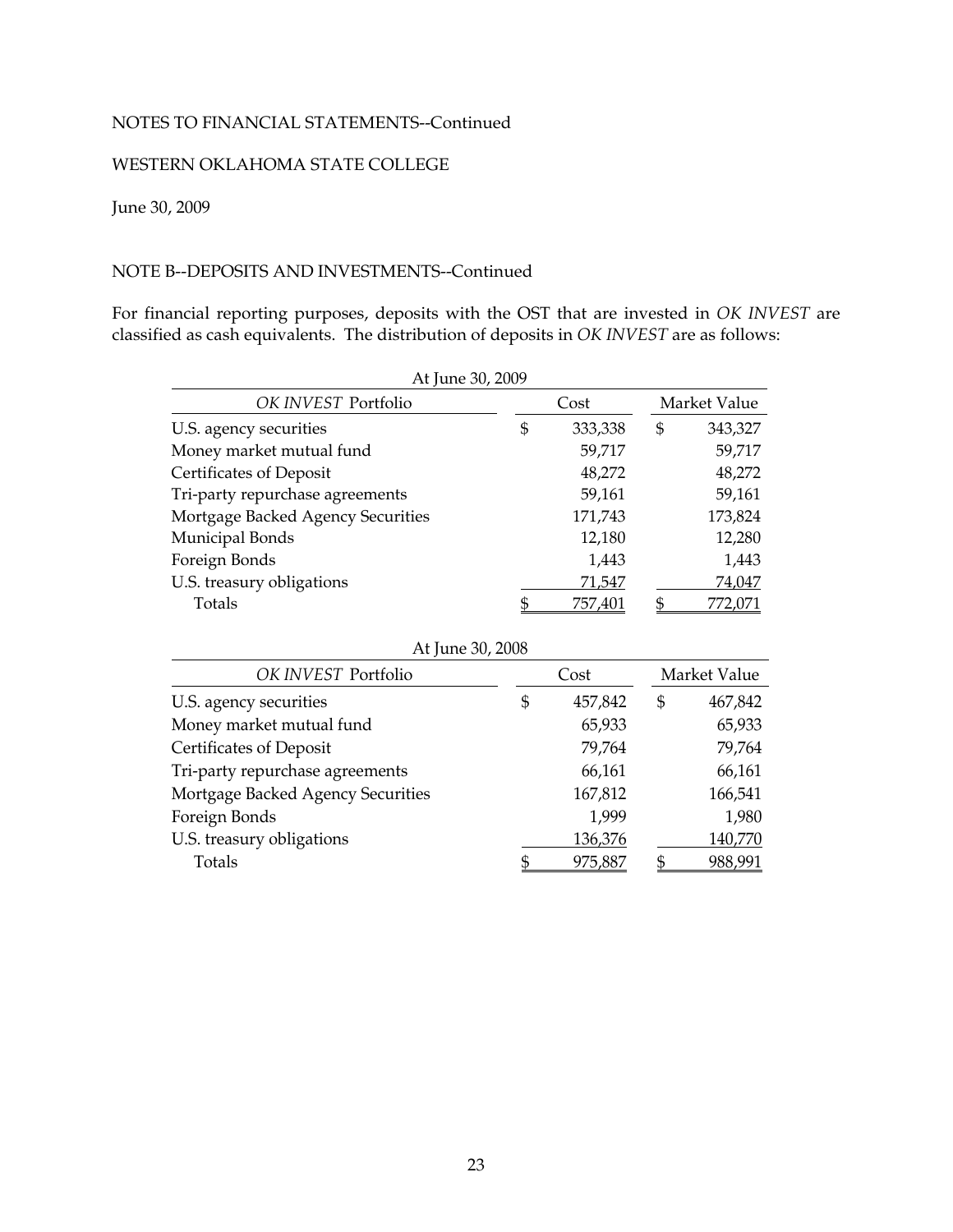#### WESTERN OKLAHOMA STATE COLLEGE

June 30, 2009

#### NOTE B--DEPOSITS AND INVESTMENTS--Continued

Agencies and funds that are considered to be part of the State's reporting entity in the State's Comprehensive Annual Financial Report are allowed to participate in *OK INVEST*. Oklahoma statues and the OST establish the primary objectives and guidelines governing the investment of funds in *OK INVEST*. Safety, liquidity, and return on investment are the objectives which establish the framework for the day to day *OK INVEST* management with an emphasis on safety of the capital and the probable income to be derived and meeting the State and it's funds and agencies' daily cash flow requirements. Guidelines in the Investment Policy address credit quality requirements, diversification percentages and specify the types and maturities of allowable investments, and the specifics regarding these policies can be found on the OST website at http://www.treasurer.state.ok.us/. The State Treasurer, at his discretion, may further limit or restrict such investments on a day to day basis. *OK INVEST* includes a substantial investment in securities with an overnight maturity as well as in U.S. government securities with a maturity of up to three years. *OK INVEST* maintains an overall weighted average maturity of less than 270 days. Participants in *OK INVEST* maintain an interest in its underlying investments and, accordingly, may be exposed to certain risks. As stated in the OST information statement, the main risks are interest rate risk, credit/default risk, liquidity risk, and U.S. government securities risk. Interest rate risk is the risk that during periods of rising interest rates, the yield and market value of the securities will tend to be lower than prevailing market rates; in periods of falling interest rates, the yield will tend to be higher. Credit/default risk is the risk that an issuer or guarantor of a security, or a bank or other financial institution that has entered into a repurchase agreement, may default on its payment obligations. Liquidity risk is the risk that *OK INVEST* will be unable to pay redemption proceeds within the stated time period because of unusual market conditions, an unusually high volume of redemption requests, or other reasons. U.S. Government securities risk is the risk that the U.S. government will not provide financial support to U.S. government agencies, instrumentalities or sponsored enterprises if it is not obligated to do so by law. Various investment restrictions and limitations are enumerated in the State Treasurer's Investment Policy to mitigate those risks; however, any interest in *OK INVEST* is not insured or guaranteed by the State of Oklahoma, the Federal Deposit Insurance Corporation or any other government agency.

Interest Rate Risk*:* At June 30, 2009, the College does not have any investments. The College does not have a formal policy that limits investment maturities as a means of managing its exposure to fair value losses arising from increasing interest rates.

Concentration of Credit Risk: The College places no limit on the amount the College may invest in any one issuer. However, the majority of the investments are in mutual funds and investments guaranteed by the U.S. Government.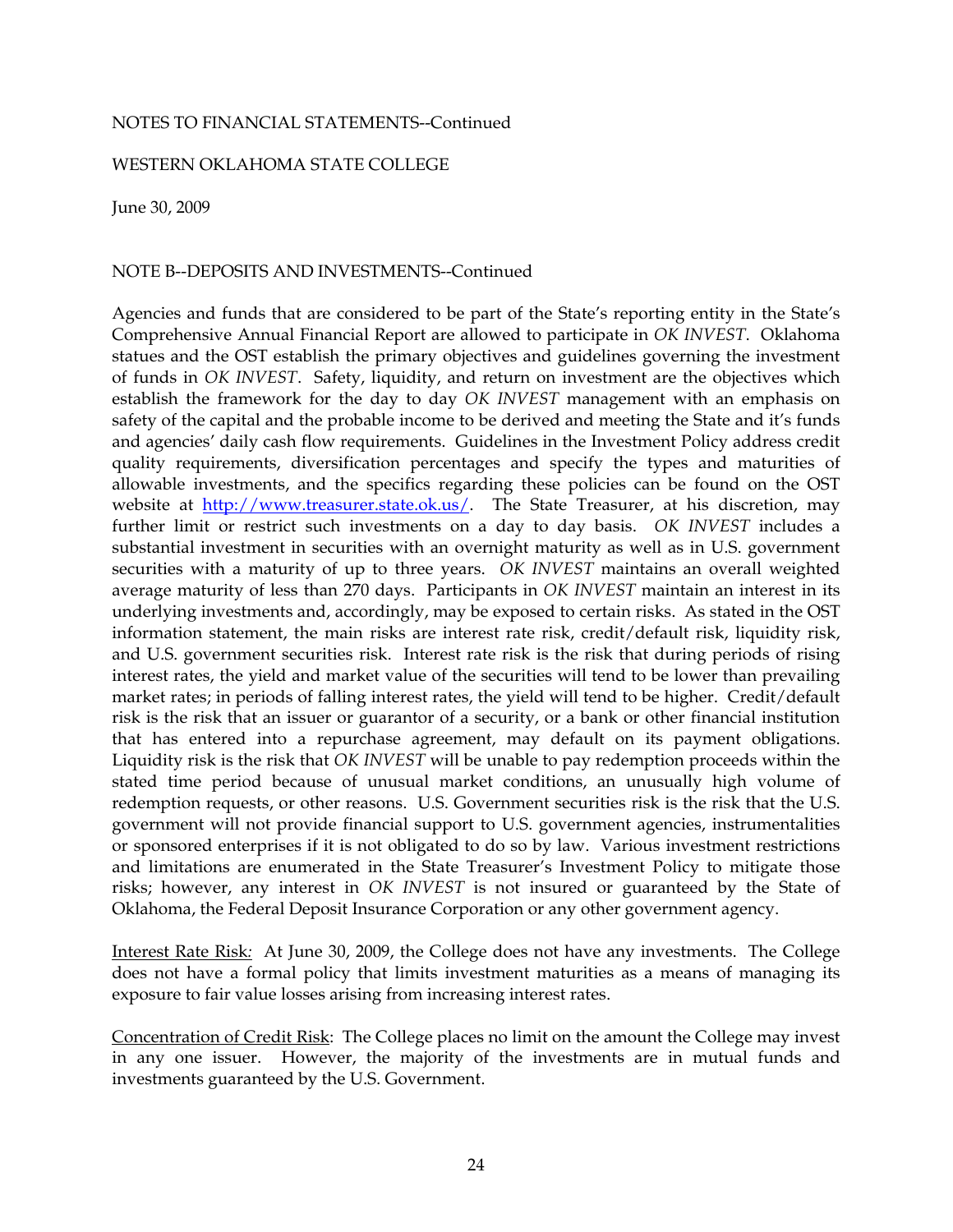## WESTERN OKLAHOMA STATE COLLEGE

# June 30, 2009

## NOTE C--ACCOUNTS RECEIVABLE

Accounts receivable consist of the following at June 30:

|                                                      | 2009          | 2008          |
|------------------------------------------------------|---------------|---------------|
| Student tuition and fees                             | \$<br>528,531 | \$<br>487,286 |
| Auxillary enterprises and other operating activities | 31,759        | 22,252        |
| Contributions and gifts                              | 55,096        | 54,773        |
| Federal, state, and private grants and contracts     | 551,640       | 329,340       |
|                                                      | 1,167,026     | 893,651       |
| Less allowance for doubtful accounts                 | (366,587)     | (395, 904)    |
| Accounts receivable, net of allowance                |               |               |
| for doubtful accounts                                | 800,439       | 497.747       |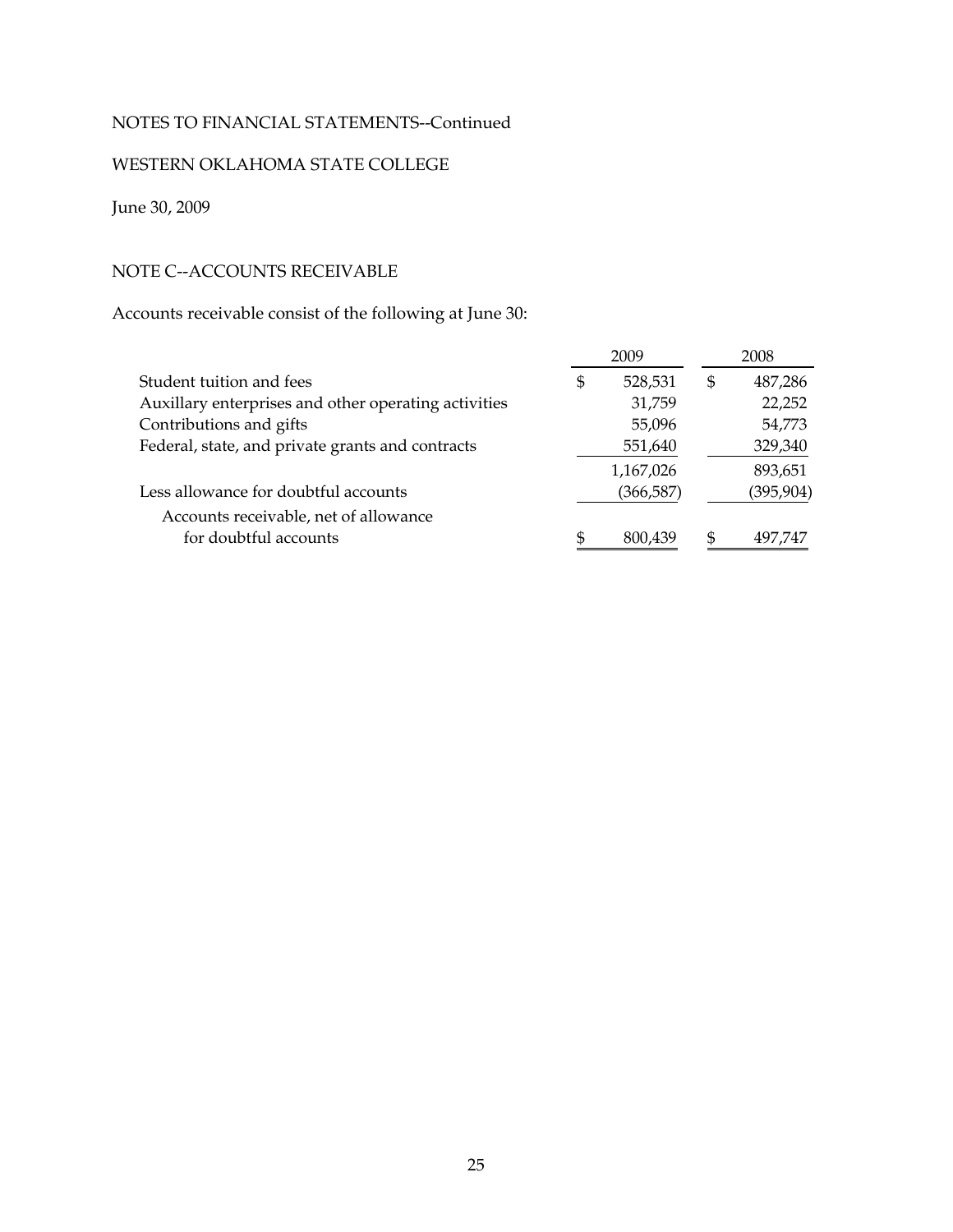# WESTERN OKLAHOMA STATE COLLEGE

## June 30, 2009

# NOTE D--CAPITAL ASSETS

Following are the changes in capital assets for the years ended June 30:

|                                      | Year Ended June 30, 2009 |            |    |           |    |            |    |             |    |            |
|--------------------------------------|--------------------------|------------|----|-----------|----|------------|----|-------------|----|------------|
|                                      |                          | Beginning  |    |           |    |            |    |             |    | Ending     |
|                                      |                          | Balance    |    | Additions |    | Transfers  |    | Retirements |    | Balance    |
| Capital assets not being depreciated |                          |            |    |           |    |            |    |             |    |            |
| Land                                 | \$                       | 212,345    | \$ |           | \$ |            | \$ |             | \$ | 212,345    |
| Construction-in-progress             |                          | 1,799,783  |    | 3,692,287 |    | (374, 504) |    |             |    | 5,117,566  |
| Total capital assets not being       |                          |            |    |           |    |            |    |             |    |            |
| depreciated                          | \$                       | 2,012,128  | \$ | 3,692,287 | \$ | (374, 504) | \$ |             | \$ | 5,329,911  |
| Other capital assets                 |                          |            |    |           |    |            |    |             |    |            |
| Non-major infrastructure networks    | \$                       | 1,119,390  | \$ | 37,106    | \$ | 13,691     | \$ |             | \$ | 1,170,187  |
| Land improvements                    |                          | 1,637,895  |    | 54,651    |    | 28,250     |    |             |    | 1,720,796  |
| <b>Buildings</b>                     |                          | 11,134,980 |    | 68,720    |    | 332,563    |    |             |    | 11,536,263 |
| Furniture, fixtures, and equipment   |                          | 6,336,697  |    | 683,248   |    |            |    | (212, 304)  |    | 6,807,641  |
| Library materials                    |                          | 2,049,195  |    | 52,817    |    |            |    | (87, 177)   |    | 2,014,835  |
| Total other capital assets           |                          | 22,278,157 |    | 896,542   |    | 374,504    |    | (299, 481)  |    | 23,249,722 |
| Less accumulated depreciation        |                          |            |    |           |    |            |    |             |    |            |
| Non-major infrastructure networks    |                          | 390,675    |    | 23,404    |    |            |    |             |    | 414,079    |
| Land improvements                    |                          | 800,188    |    | 43,573    |    |            |    |             |    | 843,761    |
| <b>Buildings</b>                     |                          | 4,871,872  |    | 230,725   |    |            |    |             |    | 5,102,597  |
| Furniture, fixtures and equipment    |                          | 4,035,055  |    | 577,738   |    |            |    | (205, 209)  |    | 4,407,584  |
| Library materials                    |                          | 177,574    |    | 30,075    |    |            |    |             |    | 207,649    |
| Total accumulated depreciation       |                          | 10,275,364 |    | 905,515   |    |            |    | (205, 209)  |    | 10,975,670 |
| Other capital assets, net            |                          | 12,002,793 | \$ | (8,973)   | \$ | 374,504    | \$ | (94, 272)   | \$ | 12,274,052 |
| Capital asset summary                |                          |            |    |           |    |            |    |             |    |            |
| Capital assets not being depreciated | \$                       | 2,012,128  |    | 3,692,287 | \$ | (374, 504) | \$ |             | \$ | 5,329,911  |
| Other capital assets                 |                          | 22,278,157 |    | 896,542   |    | 374,504    |    | (299, 481)  |    | 23,249,722 |
| Total capital assets                 |                          | 24,290,285 |    | 4,588,829 |    |            |    | (299, 481)  |    | 28,579,633 |
| Less accumulated depreciation        |                          | 10,275,364 |    | 905,515   |    |            |    | (205, 209)  |    | 10,975,670 |
| Capital assets, net                  | \$                       | 14,014,921 |    | 3,683,314 | \$ |            | \$ | (94, 272)   | \$ | 17,603,963 |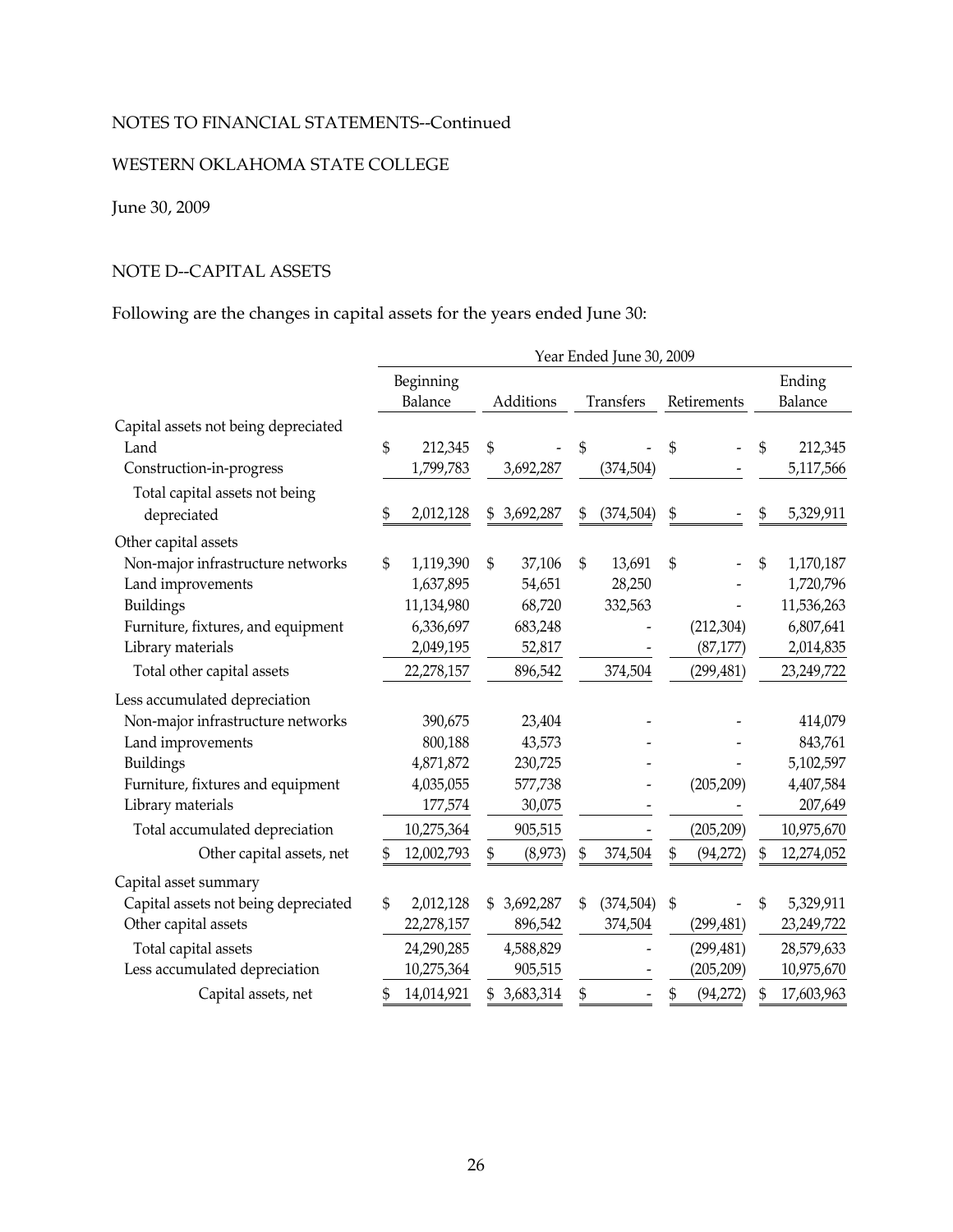# WESTERN OKLAHOMA STATE COLLEGE

# June 30, 2009

# NOTE D--CAPITAL ASSETS--Continued

|                                      |                  | Year Ended June 30, 2008 |             |            |                |            |  |  |
|--------------------------------------|------------------|--------------------------|-------------|------------|----------------|------------|--|--|
|                                      | Beginning        |                          |             |            |                | Ending     |  |  |
|                                      | Balance          | Additions                | Retirements |            |                | Balance    |  |  |
| Capital assets not being depreciated |                  |                          |             |            |                |            |  |  |
| Land                                 | \$<br>170,665    | \$<br>41,680             | \$          |            | \$             | 212,345    |  |  |
| Construction-in-progress             | 135,200          | 1,664,583                |             |            |                | 1,799,783  |  |  |
| Total capital assets not being       |                  |                          |             |            |                |            |  |  |
| depreciated                          | \$<br>305,865    | \$<br>1,706,263          | \$          |            | \$             | 2,012,128  |  |  |
| Other capital assets                 |                  |                          |             |            |                |            |  |  |
| Non-major infrastructure networks    | \$<br>1,077,093  | \$<br>42,297             | \$          |            | \$             | 1,119,390  |  |  |
| Land improvements                    | 1,637,895        |                          |             |            |                | 1,637,895  |  |  |
| <b>Buildings</b>                     | 10,918,522       | 216,458                  |             |            |                | 11,134,980 |  |  |
| Furniture, fixtures, and equipment   | 5,891,624        | 708,706                  |             | (263, 633) |                | 6,336,697  |  |  |
| Library materials                    | 2,078,845        | 51,991                   |             | (81, 641)  |                | 2,049,195  |  |  |
| Total other capital assets           | 21,603,979       | 1,019,452                |             | (345, 274) |                | 22,278,157 |  |  |
| Less accumulated depreciation        |                  |                          |             |            |                |            |  |  |
| Non-major infrastructure networks    | 368,287          | 22,388                   |             |            |                | 390,675    |  |  |
| Land improvements                    | 759,931          | 40,257                   |             |            |                | 800,188    |  |  |
| <b>Buildings</b>                     | 4,649,172        | 222,700                  |             |            |                | 4,871,872  |  |  |
| Furniture, fixtures and equipment    | 3,740,061        | 543,713                  |             | (248, 719) |                | 4,035,055  |  |  |
| Library materials                    | 150,119          | 27,455                   |             |            |                | 177,574    |  |  |
| Total accumulated depreciation       | 9,667,570        | 856,513                  |             | (248, 719) |                | 10,275,364 |  |  |
| Other capital assets, net            | \$<br>11,936,409 | \$<br>162,939            | \$          | (96, 555)  | \$             | 12,002,793 |  |  |
| Capital asset summary                |                  |                          |             |            |                |            |  |  |
| Capital assets not being depreciated | \$<br>305,865    | \$<br>1,706,263          | \$          |            | $\mathfrak{S}$ | 2,012,128  |  |  |
| Other capital assets                 | 21,603,979       | 1,019,452                |             | (345, 274) |                | 22,278,157 |  |  |
| Total capital assets                 | 21,909,844       | 2,725,715                |             | (345, 274) |                | 24,290,285 |  |  |
| Less accumulated depreciation        | 9,667,570        | 856,513                  |             | (248, 719) |                | 10,275,364 |  |  |
| Capital assets, net                  | \$<br>12,242,274 | \$<br>1,869,202          | \$          | (96, 555)  | \$             | 14,014,921 |  |  |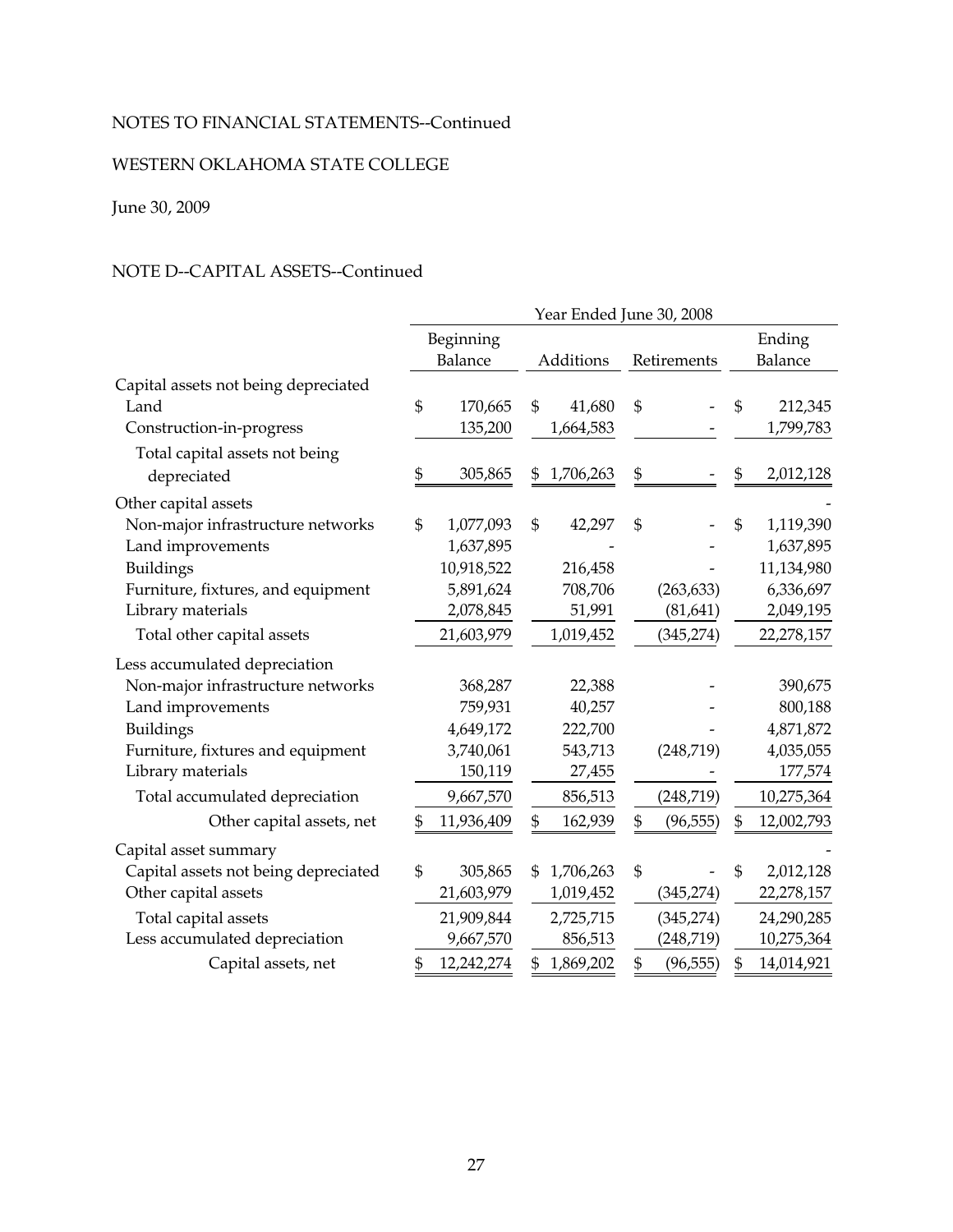#### WESTERN OKLAHOMA STATE COLLEGE

June 30, 2009

#### NOTE D--CAPITAL ASSETS--Continued

The cost and related accumulated depreciation of assets held under capital lease obligations was as follows at June 30,

|                  |                  |                 | 2009          |                 |                 |
|------------------|------------------|-----------------|---------------|-----------------|-----------------|
|                  |                  |                 | Land          | Construction    |                 |
|                  | <b>Buildings</b> | Equipment       | Improvements  | in Progress     | Total           |
| Cost             | \$<br>182,100    | \$<br>1,167,520 | \$<br>647,650 | \$<br>4,521,161 | \$<br>6,518,431 |
| Less accumulated |                  |                 |               |                 |                 |
| depreciation     | 29,136           | 565,298         | 77,718        |                 | 672,152         |
|                  | \$<br>152,964    | \$<br>602,222   | \$<br>569,932 | \$<br>4,521,161 | \$<br>5,846,279 |
|                  |                  |                 |               |                 |                 |
|                  |                  |                 | 2008          |                 |                 |
|                  |                  |                 | Land          | Construction    |                 |
|                  | <b>Buildings</b> | Equipment       | Improvements  | in Progress     | Total           |
| Cost             | \$<br>182,100    | \$<br>954,523   | \$<br>647,650 | \$<br>1,243,265 | \$<br>3,027,538 |
| Less accumulated |                  |                 |               |                 |                 |
| depreciation     | 25,494           | 459,707         | 51,812        |                 | 537,013         |
|                  | \$<br>156,606    | 494,816         | \$<br>595,838 | 1,243,265       | 2,490,525       |

#### NOTE E--NONCURRENT LIABILITIES

Noncurrent liability activity for the College was as follows for the years ended June 30:

|                                      |                                |           |           |         |            | 2009       |                                |   |                                   |
|--------------------------------------|--------------------------------|-----------|-----------|---------|------------|------------|--------------------------------|---|-----------------------------------|
|                                      | Balance at<br>June 30,<br>2008 |           | Additions |         | Reductions |            | Balance at<br>June 30.<br>2009 |   | Amounts<br>Due Within<br>One Year |
| Capital lease obligations            |                                |           |           |         |            |            |                                |   |                                   |
| OCIA 1999 capital lease obligations  | \$                             | 73,934    | S         |         | \$         | (63,229)   | 10.705                         | S | 10,705                            |
| OCIA 2005F capital lease obligations |                                | 5,220,298 |           |         |            | (372, 840) | 4,847,458                      |   | 388,566                           |
| ODFA 2007 master lease obligations   |                                | 161,750   |           |         |            | (34, 167)  | 127,583                        |   | 35,583                            |
| Total capital lease obligations      |                                | 5,455,982 |           |         |            | (470, 236) | 4,985,746                      |   | 434,854                           |
| Other noncurrent obligations         |                                |           |           |         |            |            |                                |   |                                   |
| Compensated absences                 |                                | 73,309    |           | 122.914 |            | (115,586)  | 80,637                         |   | 80,637                            |
| Total noncurrent liabilities         |                                | 5,529,291 |           | 122.914 |            | (585, 822) | 5,066,383<br>Տ                 |   | 515,491                           |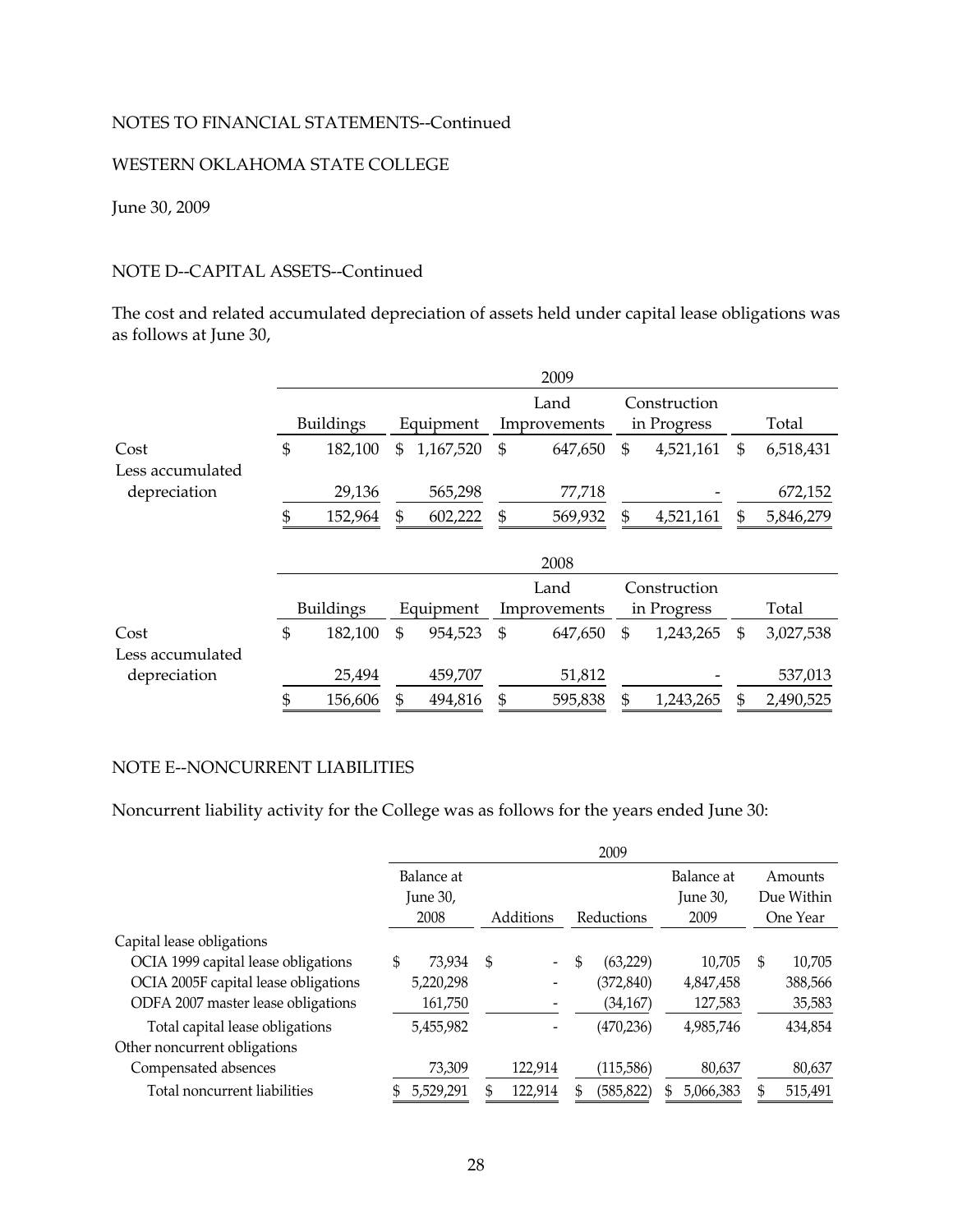#### WESTERN OKLAHOMA STATE COLLEGE

#### June 30, 2009

#### NOTE E--NONCURRENT LIABILITIES--Continued

|                                      |                                   |           |                                | 2008            |                                |    |                                   |
|--------------------------------------|-----------------------------------|-----------|--------------------------------|-----------------|--------------------------------|----|-----------------------------------|
|                                      | Balance at<br>June $30$ ,<br>2007 | Additions |                                | Reductions      | Balance at<br>June 30,<br>2008 |    | Amounts<br>Due Within<br>One Year |
| Capital lease obligations            |                                   |           |                                |                 |                                |    |                                   |
| OCIA 1999 capital lease obligations  | 134.917<br>\$                     | S         | \$<br>$\overline{\phantom{a}}$ | (60,983)        | 73.934                         | -S | 63,229                            |
| OCIA 2005F capital lease obligations | 5,580,184                         |           |                                | (359, 886)      | 5,220,298                      |    | 372,840                           |
| ODFA 2007 master lease obligations   |                                   | 181,000   |                                | (19,250)        | 161,750                        |    | 34,167                            |
| Total capital lease obligations      | 5.715.101                         | 181.000   |                                | (440, 119)      | 5,455,982                      |    | 470,236                           |
| Other noncurrent obligations         |                                   |           |                                |                 |                                |    |                                   |
| Compensated absences                 | 82,332                            | 116,478   |                                | (125,501)       | 73,309                         |    | 73,309                            |
| Total noncurrent liabilities         | 5,797,433                         | 297,478   |                                | (565, 620)<br>Տ | 5,529,291<br>S                 |    | 543,545                           |

Oklahoma Capital Improvement Authority Lease Obligations: In September 1999, the Oklahoma Capital Improvement Authority (OCIA) issued its OCIA Bond Issues, 1999 Series A, B and C. Of the total bond indebtedness, the State Regents for Higher Education allocated \$500,000 to the College. Concurrently with the allocation, the College entered into three individual lease agreements with OCIA, representing the three projects being funded through the OCIA bonds. Each of the agreements provides for the College to make specified monthly payments to OCIA over 10 years. The proceeds of the bonds and subsequent leases are to provide for capital improvements at the College.

In November 2005, the OCIA issued its OCIA Bond Issue 2005F Series. Of the total bond indebtedness, the State Regents for Higher Education allocated \$6,000,000 to the College. Concurrently with the allocation, the College entered into a lease agreement with OCIA for projects being funded by the OCIA bonds. Each of the agreements provides for the College to make specified monthly payments to OCIA over 10 years. The proceeds of the bonds and subsequent leases are to provide for capital improvements at the College.

During the years ended June 30, 2009 and 2008, OCIA made principal and interest payments totaling \$690,200 and \$690,771, respectively, on behalf of the College. These on-behalf payments have been recorded as restricted state appropriations in the College's statements of revenues, expenses, and changes in net assets.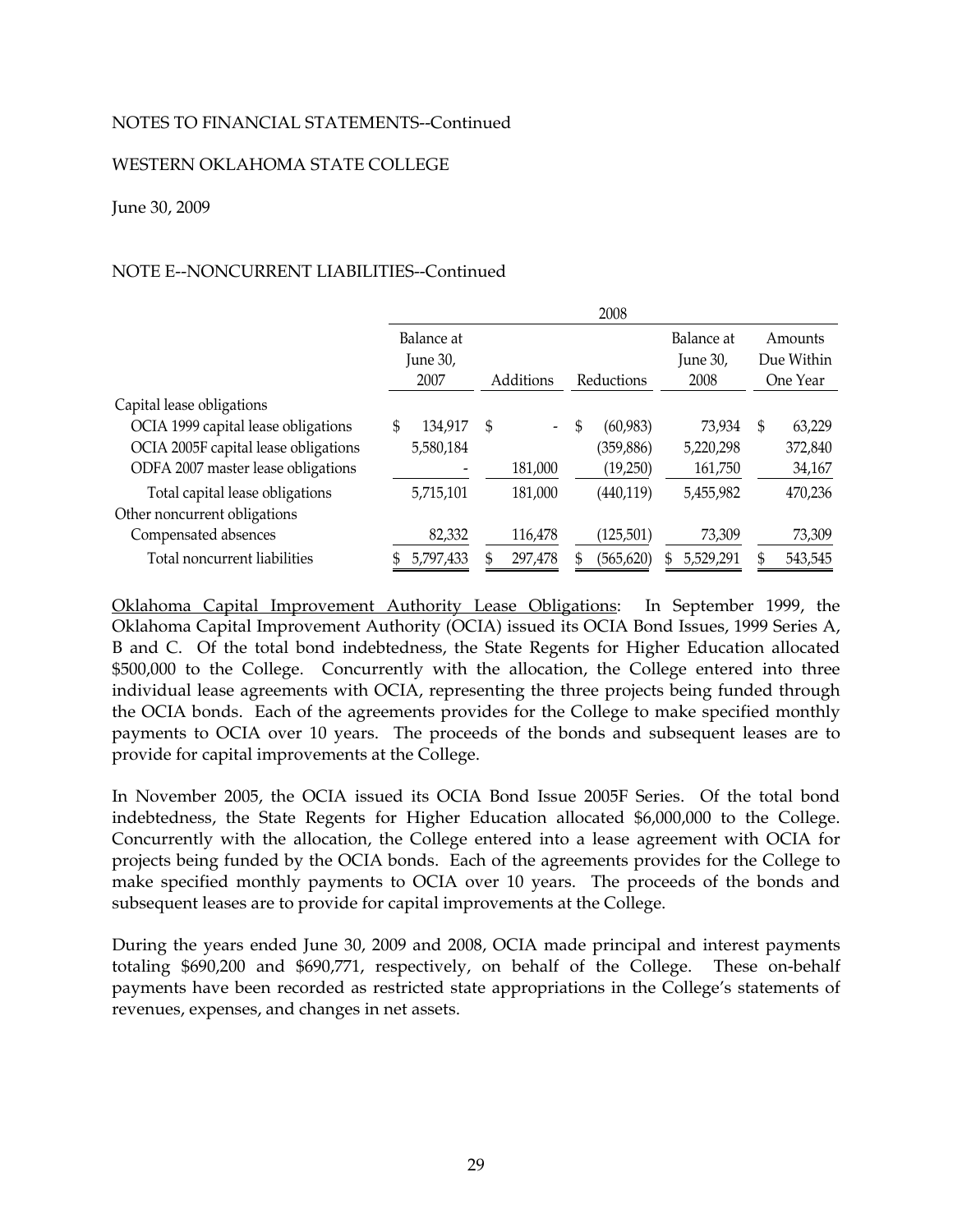#### WESTERN OKLAHOMA STATE COLLEGE

June 30, 2009

## NOTE E--NONCURRENT LIABILITIES--Continued

Oklahoma Development Finance Authority Master Lease Program: In 2007, the Oklahoma Development Finance Authority (ODFA) issued the Oklahoma State System of Higher Education Master Lease Revenue Bonds, Series 2007. Of the total bond indebtedness, the State Regents for Higher Education allocated \$181,000 to the College. The proceeds of the bonds are to provide for capital improvements at the College.

Future minimum lease payments related to the College's obligations under its various capital lease obligations are as follows:

| Year Ending June 30: | Prinicpal | Interest       |                 |
|----------------------|-----------|----------------|-----------------|
| 2010                 | 434,854   | 239,737        | 674,591         |
| 2011                 | 195,636   | 221,637        | 417,273         |
| 2012                 | 203,837   | 213,397        | 417,234         |
| 2013                 | 188,151   | 204,438        | 392,589         |
| 2014                 | 180,065   | 195,986        | 376,051         |
| 2015-2019            | 907,460   | 852,424        | 1,759,884       |
| 2020-2024            | 1,118,770 | 610,627        | 1,729,397       |
| 2025-2029            | 1,427,462 | 301,937        | 1,729,399       |
| 2030-2032            | 329,511   | 16,364         | 345,875         |
| Total                | 4,985,746 | 2,856,547<br>S | 7,842,293<br>\$ |

#### NOTE F--RETIREMENT PLAN

The College's academic and nonacademic personnel are covered by the Oklahoma Teachers' Retirement System, which is a State of Oklahoma public employees retirement system. The College does not maintain the accounting records, hold the investments for, or administer this plan.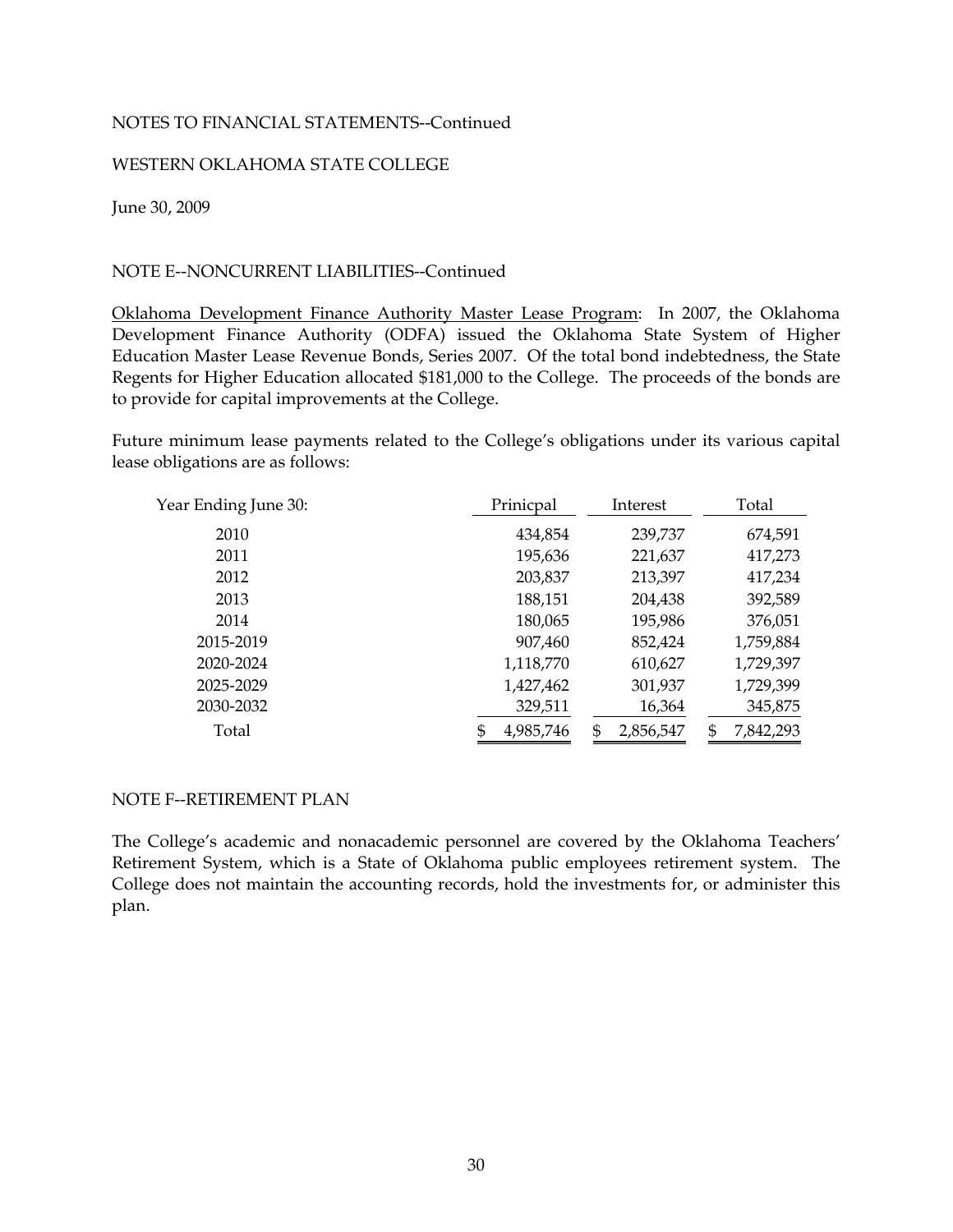#### WESTERN OKLAHOMA STATE COLLEGE

June 30, 2009

#### NOTE F--RETIREMENT PLAN--Continued

#### *Oklahoma Teachers' Retirement System*

Plan Description: The College contributes to the Oklahoma Teachers' Retirement System (OTRS), a cost-sharing multiple-employer defined benefit pension plan sponsored by the State of Oklahoma. OTRS provides defined retirement benefits based on members' final compensation, age and term of service. In addition, the retirement plan provides for benefits upon disability and to survivors upon the death of eligible members. The benefit provisions are established and may be amended by the legislature of the State of Oklahoma. Title 70 of the Oklahoma Statutes, Sections 17-101 through 17-120, assigns the authority for management and operation of the plan to the Board of Trustees of OTRS. The OTRS issues a publicly available financial report that includes financial statements and supplementary information for OTRS. That report may be obtained by writing to Teachers' Retirement System of Oklahoma, P.O. Box 53524, Oklahoma City, Oklahoma 73152, or by calling (405) 521-2387.

Funding Policy: The College is required to contribute a fixed percentage of annual compensation on behalf of active members. The employer contribution rate of 9%, which increased from 8.5% in January 2009, is applied to annual compensation, and is determined by state statute. The contribution rate was 8.35% in fiscal year 2008 and 7.6% in fiscal year 2007.

Employees' contributions are also determined by state statute. For all employees, the contribution rate was 7% of covered salaries and fringe benefits in 2009, 2008 and 2007, respectively. These contributions were made directly by the College for 2009, 2008 and 2007.

The College's contributions to the OTRS for the years ended June 30, 2009, 2008 and 2007 were approximately \$934,000, \$843,000 and \$793,000, respectively. These contributions included the College's statutory contribution and the share of the employees' contributions paid directly by the College.

The State of Oklahoma is also required to contribute to the OTRS on behalf of the participating employers. For 2009, the State of Oklahoma contributed 5% of state revenues from sales and use taxes and individual income taxes, to the OTRS on behalf of participating employers.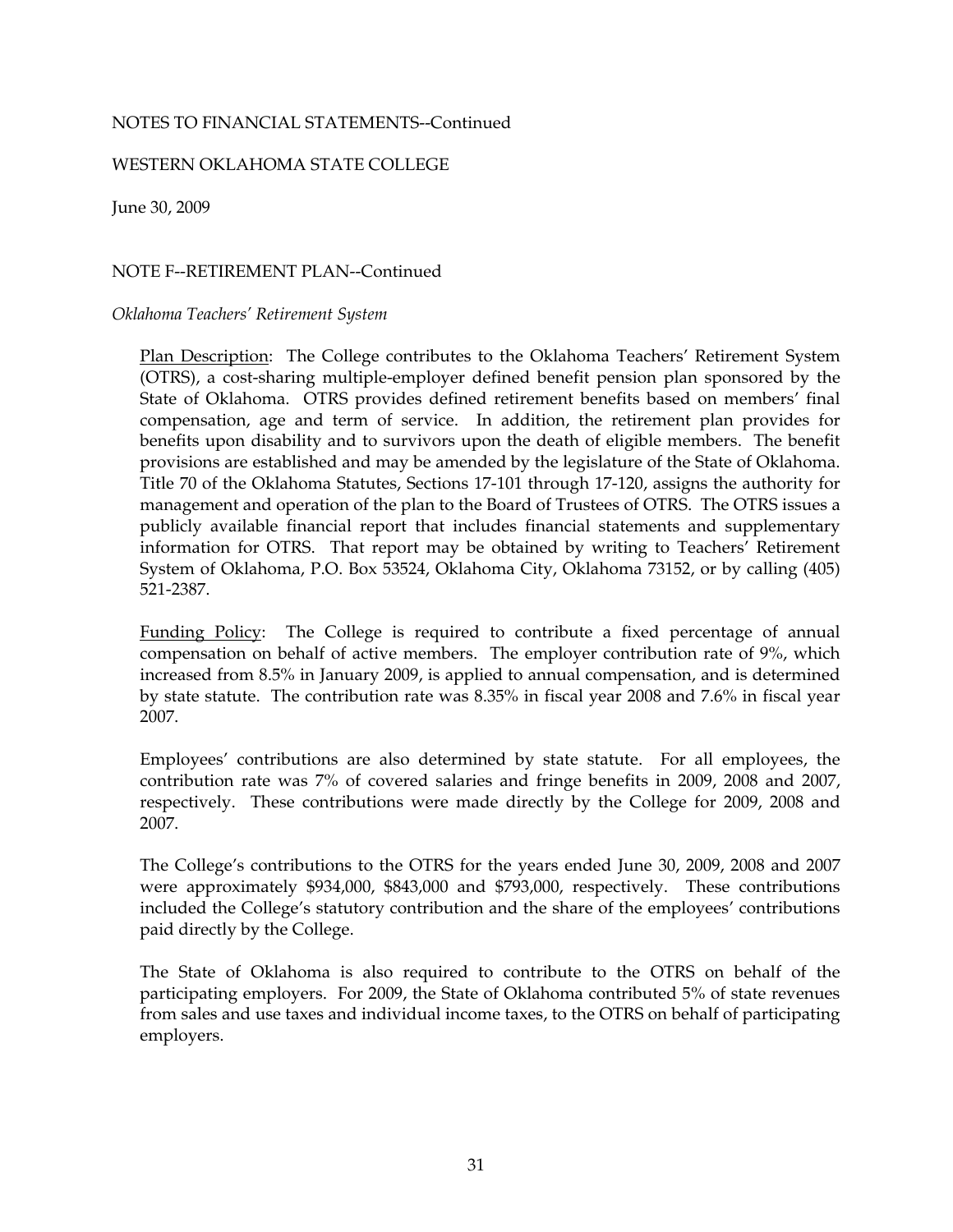#### WESTERN OKLAHOMA STATE COLLEGE

June 30, 2009

#### NOTE F--RETIREMENT PLAN--Continued

Funding Policy--Continued: The College has estimated the amounts contributed to the OTRS by the State of Oklahoma on its behalf by multiplying the ratio of its covered salaries to total covered salaries for the OTRS for the year by the applicable percentage of taxes collected during the year. For the years ended June 30, 2009 and 2008, the total amounts contributed to the OTRS by the State of Oklahoma on behalf of the College were approximately \$391,000 and \$398,000, respectively. These on-behalf payments have been recorded as both revenues and expenditures in the statements of revenues, expenses, and changes in net assets.

#### NOTE G--FUNDS HELD IN TRUST BY OTHERS

#### *Oklahoma State Regents' Endowment Trust Funds*

In connection with the Oklahoma State Regents' Endowment Program (the "Endowment Program"), funds are invested by the Oklahoma State Regents on behalf of the College. These funds are not recognized in the College's statement of net assets. At June 30, 2009 and 2008, the funds totaled approximately \$497,000 and \$685,000, respectively. The College is entitled to receive an annual distribution of earnings on these funds. Distributions to be received totaled approximately \$28,000 and \$29,000 at June 30, 2009 and 2008, respectively.

#### NOTE H--RELATED PARTY TRANSACTIONS

The College is the beneficiary of the Western Oklahoma State College Foundation, Inc. (the "Foundation"), which provides support for the College by way of scholarships and other direct resources. The College contracts with the Foundation to provide limited services and office space in exchange for the support the College receives. The College provides support to the Foundation through employee services and office space.

In July 1998, the Foundation issued revenue bonds through the Jackson County Public Finance Authority to construct a student housing facility (the "Housing Facility") on property owned by the College. Concurrently with the issuance of these bonds, the College entered into a Lease and Development Agreement (the "Lease Agreement") and an Operations and Maintenance Agreement (the "Operation Agreement"). In connection with the Lease Agreement, the College agreed to pay a development fee to the Foundation, and further agreed to rent the real property upon which the Housing Facility was to be constructed. The term of the lease agreement was for 50 years beginning July 1, 1998, and provided for the Foundation to pay the College \$100 per year in rent expense.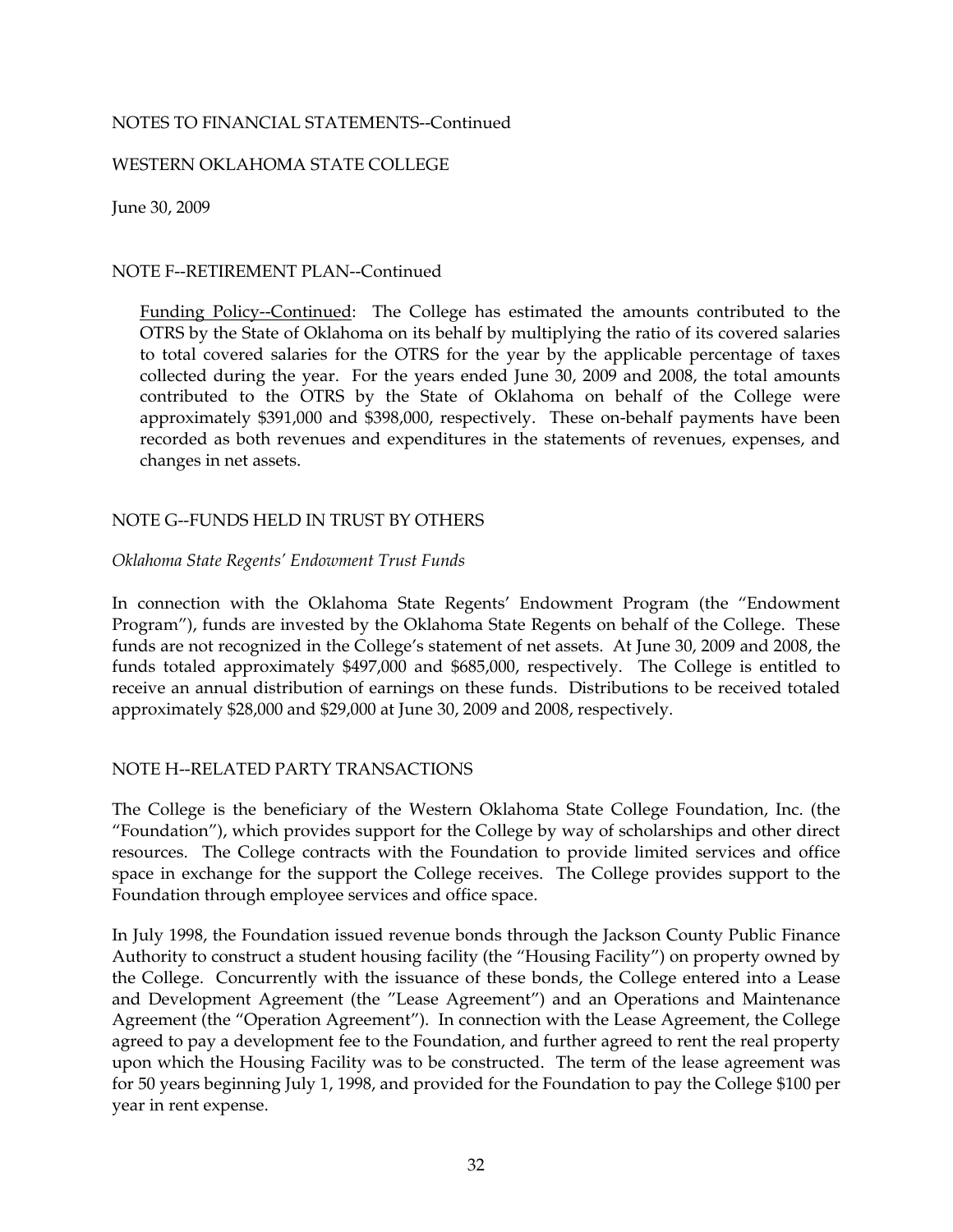#### WESTERN OKLAHOMA STATE COLLEGE

June 30, 2009

#### NOTE H--RELATED PARTY TRANSACTIONS--Continued

The Operation Agreement provided that the College would be responsible for the management and operations of the Housing Facility, and in exchange for the services provided by the College to the Foundation, the Foundation would pay the College the sum of \$925 per semester for each student residing in the Housing Facility. The Operations Agreement automatically renewed each fiscal year but could be terminated by the College or the Foundation. In connection with the Operations Agreement, the College's Board of Regents had verbally agreed to incur the expenses and debt service in excess of revenues collected. The agreement was reviewed annually by the College, and was subject to Board approval for future years. Effective July 1, 2002, the Operations Agreement was terminated, as described below.

Effective July 1, 2002, the College entered into a Student Housing Facility Lease Agreement (the "Student Housing Lease Agreement") with the Foundation. The Operations Agreement was terminated as a result of this agreement. Under the Student Housing Lease Agreement, the Foundation and the College agreed that the College would lease all of the Foundation's rights and interests in the Housing Facility for \$205,000 per year. The initial lease term of the Student Housing Lease Agreement was from July 1, 2002 through June 30, 2003. The College and the Foundation must agree to future lease terms.

#### NOTE I--COMMITMENTS AND CONTINGENCIES

The College is exposed to various risks of loss from torts; theft of, damage to, and destruction of assets; errors and omissions; employee injuries and illnesses; natural disasters; and employee health, life, and accident benefits. Commercial insurance coverage is purchased for claims arising from such matters other than torts, property, and workers' compensation. Settled claims have not exceeded this commercial coverage in any of the three preceding years.

The College, along with other state agencies and political subdivisions, participates in the State of Oklahoma Risk Management Program and the state insurance fund entity risk pool currently operating as a common risk management and insurance program for its members. The College pays an annual premium to the pools for its torts, property, and workers' compensation insurance coverage. The Oklahoma Risk Management Pool's (the "Pool") governing agreement specifies that the Pool will be self-sustaining through member premiums and will reinsure through commercial carriers for claims in excess of specified stop-loss amounts.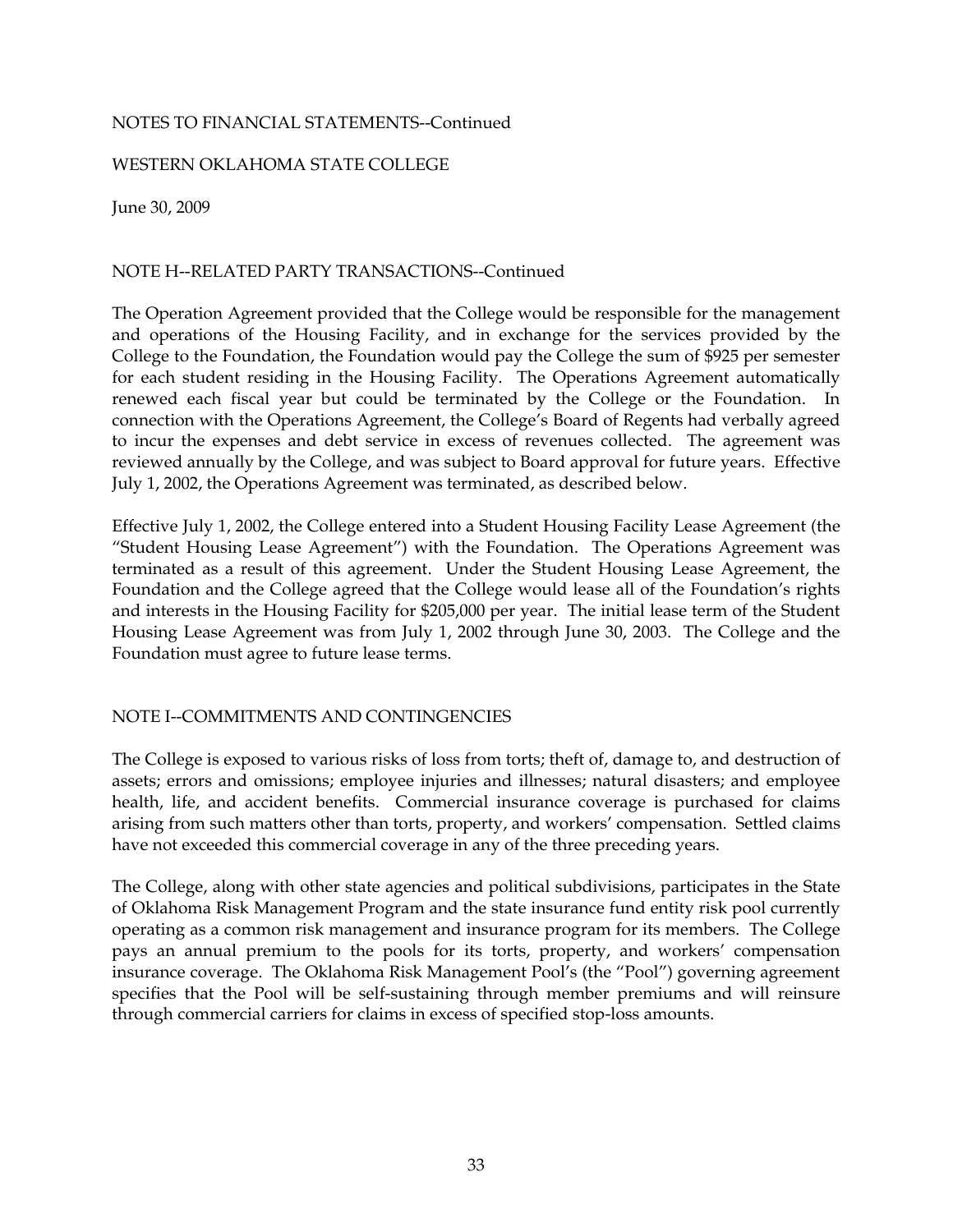#### WESTERN OKLAHOMA STATE COLLEGE

June 30, 2009

## NOTE J--WESTERN OKLAHOMA STATE COLLEGE FOUNDATION, INC.

The following are significant disclosures of the Foundation:

#### NOTE 1: SUMMARY OF SIGNIFICANT ACCOUNTING POLICIES

The following summary describes the significant accounting policies followed by Western Oklahoma State College Foundation, Inc. in the presentation of its financial statements.

Basis of Accounting: The financial statements of Western Oklahoma State College Foundation are prepared on the accrual basis of accounting in accordance with generally accepted accounting principles applicable to not for profit institutions.

Basis of Presentation: Financial statement presentation follows the recommendation of the Financial Accounting Standards Board in its Statements of Financial Accounting Standards ("SFAS") No. 116, *Accounting for Contributions Received and Contributions Made*, and No. 117, *Financial Statements of Not-for-Profit Organizations*.

Under SFAS No. 116 and No. 117, the Organization is required to report information regarding its financial position and activities according to three classes of net assets as follows:

Unrestricted net assets: Net assets that are not subject to donor imposed stipulations.

Temporarily restricted net assets: Net assets subject to donor imposed stipulations that may or will be met, either by actions of the Organization and/or the passage of time. When a restriction expires, temporarily restricted net assets are reclassified to unrestricted net assets.

Permanently restricted net assets: Net assets subject to donor imposed stipulations that they be maintained permanently by the Organization. The donors of these assets permit the Organization to use all or part of the income earned on any related investments for general or specific purposes.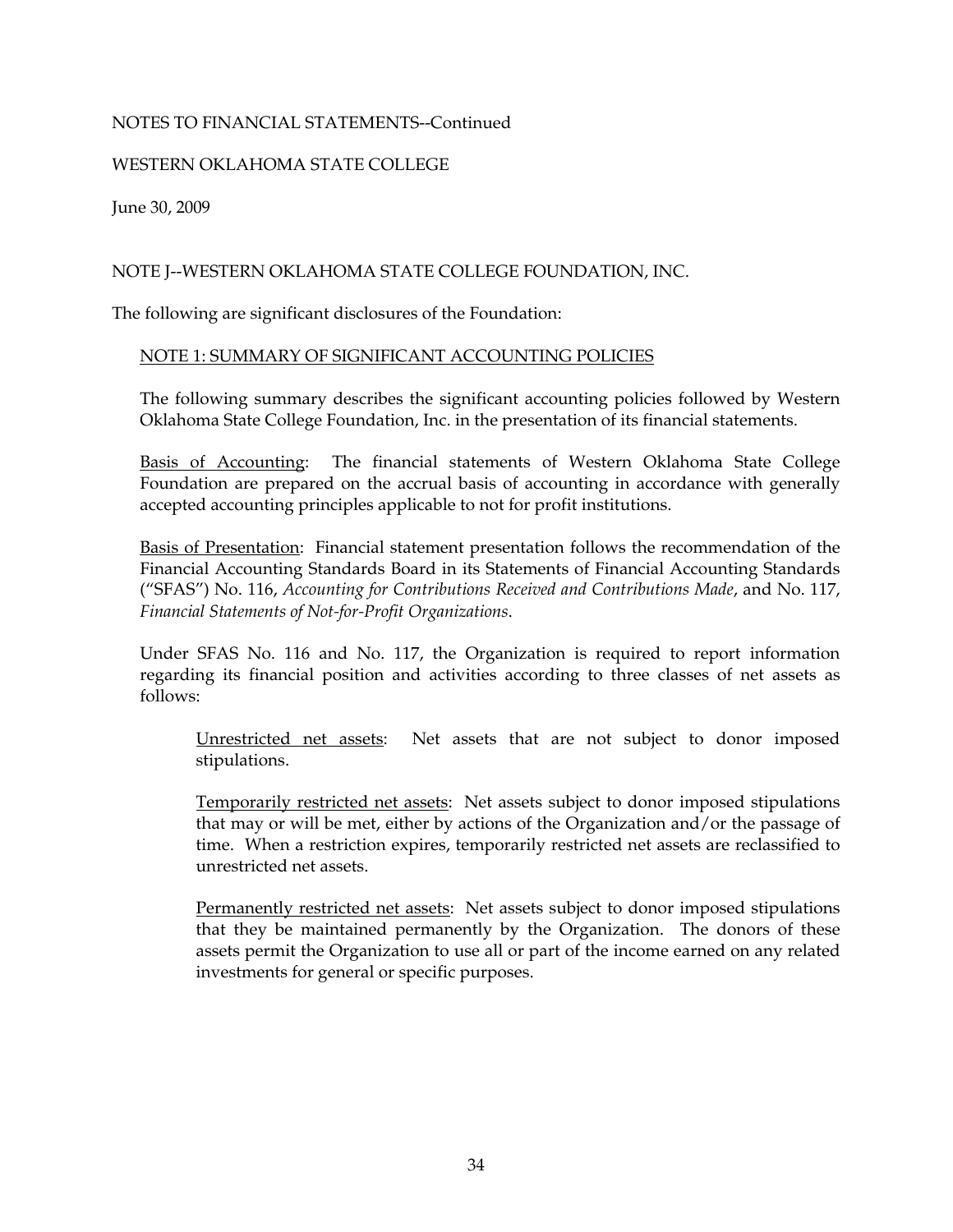#### WESTERN OKLAHOMA STATE COLLEGE

June 30, 2009

#### NOTE J--WESTERN OKLAHOMA STATE COLLEGE FOUNDATION, INC.--Continued

#### NOTE 1: SUMMARY OF SIFNIFICANT ACCOUNTING POLICIES--Continued

Investments: Western Oklahoma State College Foundation has adopted Statement of Financial Accounting Standards No. 157, *Fair Value Measurements* ("SFAS 157") with respect to financial assets and liabilities. SFAS 157 defines fair value, establishes a framework for measuring fair value and expands disclosures about fair value measurements. Fair value under SFAS 157 is defined as the priced that would be received to sell an asset or paid to transfer a liability in an orderly transaction between market participants at the measurement date. SFAS 157 establishes a fair value hierarchy that prioritizes the inputs to valuation techniques used to measure fair value into three broad levels. The following is a brief description of those three levels:

Level 1: Quoted prices in active markets for identical assets or liabilities;

Level 2: Inputs that are derived principally from or corroborated by observable market data;

Level 3: Inputs that are unobservable and significant to the overall fair measurement.

Investments which are contributed to the Foundation are carried at their fair market value at the time of the donation.

Property and Equipment: Purchases fixed assets are recorded at cost. The cost of property and equipment is depreciated over the useful lives of the related assets. Depreciation is computed on the straight-line method for the applicable assets for financial reporting.

Fixed assets that are contributed to the Foundation are carried at their fair market value at the time of the donation.

Income Taxes: The Western Oklahoma State College Foundation, Inc. is an organization exempt from income taxes under Section 501 (c)(3) of the Internal Revenue Code. Federal and State informational tax returns have been filed as required.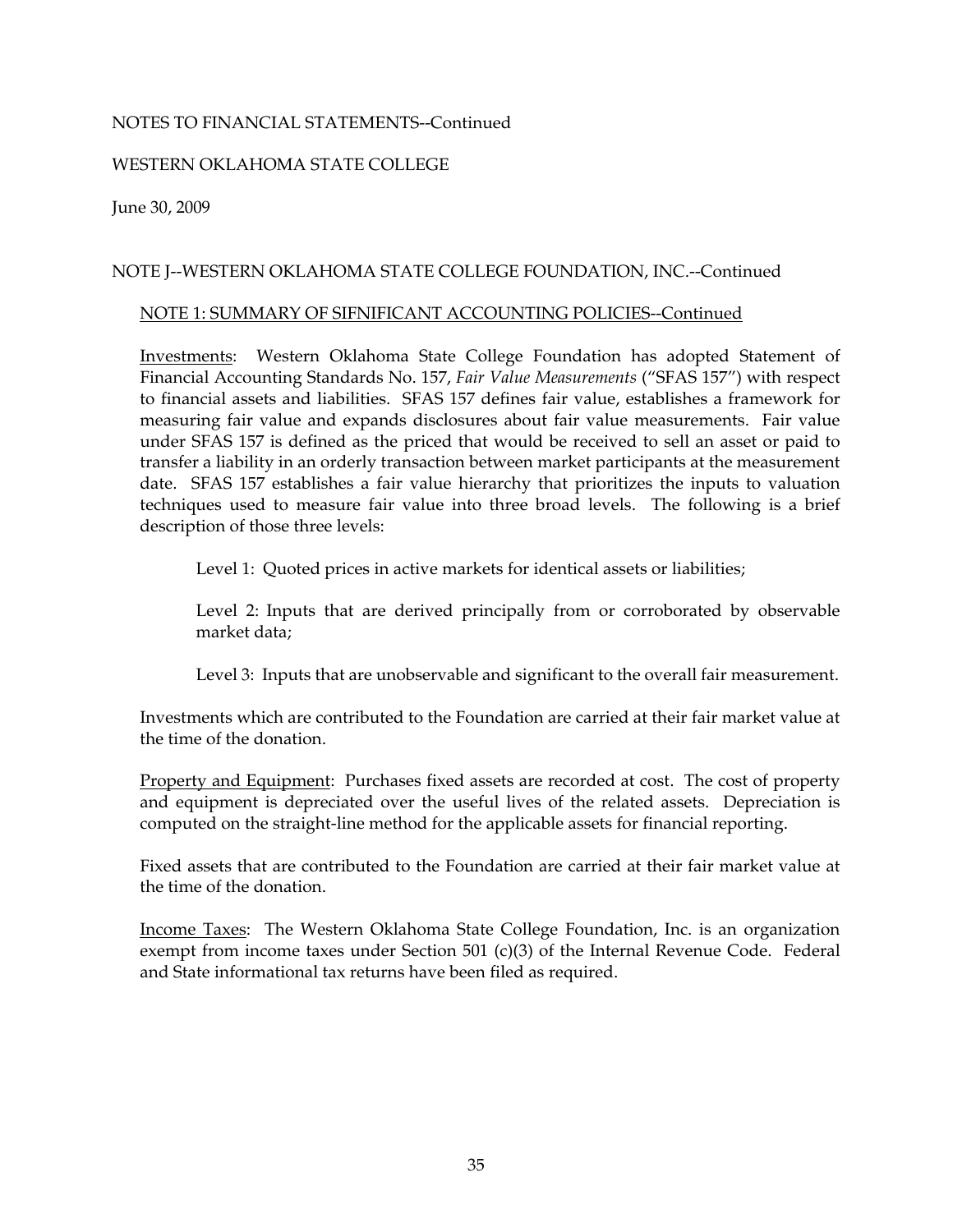#### WESTERN OKLAHOMA STATE COLLEGE

June 30, 2009

#### NOTE J--WESTERN OKLAHOMA STATE COLLEGE FOUNDATION, INC.--Continued

#### NOTE 2: WOSC STUDENT FACILITIES REVENUE BONDS SERIES 2008

In June 2008, the WOSC Student Facilities Revenue Bonds Series 1998 were retired with the proceeds from the issue of the WOSC Student Facilities Revenue Bonds Series 2008 in the amount of \$ 1,360,000 with interest payments due on June 1 and December 1 and with principle payments annually. The first interest payments commenced on December 1, 2008 with the first principle payment due December 1, 2008.

The bonds mature during the fiscal years ending June 30, as follows:

| Year Ending June 30: | Prinicpal | Interest      | Total           |
|----------------------|-----------|---------------|-----------------|
| 2010                 | 105,000   | 49,390        | 154,390         |
| 2011                 | 110,000   | 45,977        | 155,977         |
| 2012                 | 115,000   | 42,127        | 157,127         |
| 2013                 | 120,000   | 37,958        | 157,958         |
| 2014                 | 120,000   | 33,478        | 153,478         |
| 2015-2019            | 685,000   | 90,423        | 775,423         |
| Total                | 1,255,000 | 299,353<br>\$ | 1,554,353<br>\$ |

#### NOTE 3: PROPERTY AND EQUIPMENT

#### Capital Assets

Capital assets are recorded at cost at the date of acquisition. Depreciation is computed using the straight-line method over the estimated useful life of the asset, which is generally 37.5 years for buildings.

Capital assets consist of the following at June 30:

|                                                           | 2009                    |     | 2008                   |
|-----------------------------------------------------------|-------------------------|-----|------------------------|
| Student housing facility<br>Less accumulated depreciation | 1,807,234<br>(488, 442) | SS. | 1,807,234<br>(439,598) |
|                                                           | 1,318,792               |     | 1,367,636              |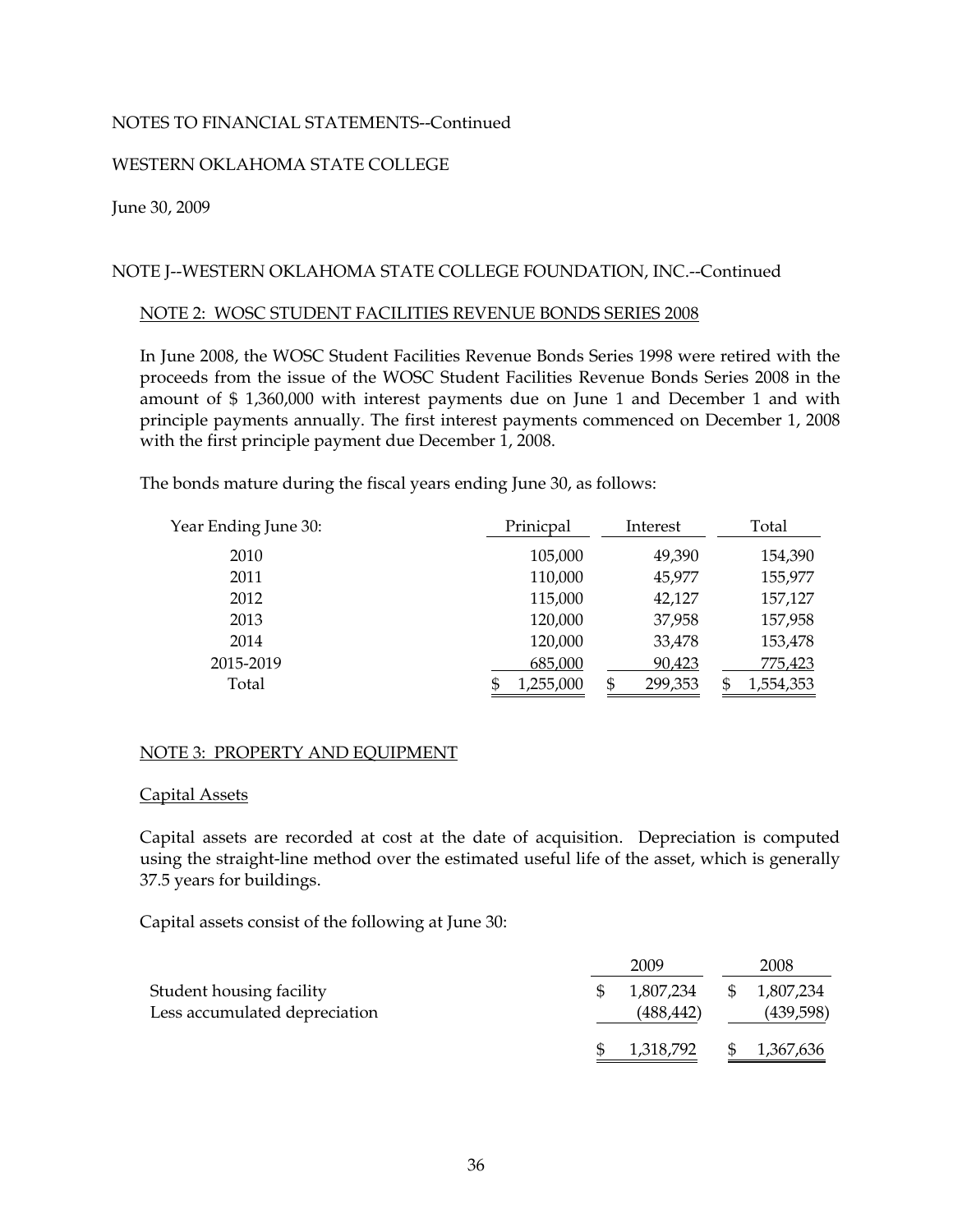#### WESTERN OKLAHOMA STATE COLLEGE

June 30, 2009

#### NOTE J--WESTERN OKLAHOMA STATE COLLEGE FOUNDATION, INC.--Continued

#### NOTE 6: INVESTMENTS AND ALLOWANCE FOR INVESTMENT GAIN (LOSS)

The Foundation has adopted Statements of Financial Accounting Standards (SFAS) No. 124, (*Accounting for Certain Investments Held by Not-for-Profit Organizations*). Under SFAS No. 124, investments in marketable securities with readily determinable fair values are reported at their fair market value in the statement of net assets. Realized and unrealized gains and losses are included in the statement of revenues, expenses and changes in net assets as return on investments.

Types of investments are as follows at June 30:

|                          | 2009 |           |    | 2008      |  |  |
|--------------------------|------|-----------|----|-----------|--|--|
| U.S. Government Agencies | \$   | 3,866     | \$ | 5,351     |  |  |
| Certificates of Deposit  |      | 2,689,870 |    | 2,983,182 |  |  |
| Money Market Funds       |      | 472,078   |    | 29,453    |  |  |
| Mutual Funds             |      | 434,628   |    | 381,914   |  |  |
| Annuities                |      | 251,000   |    | 251,000   |  |  |
| Commercial Paper         |      | 101,894   |    | 101,894   |  |  |
| <b>REIT</b>              |      | 169,846   |    | 169,846   |  |  |
|                          |      | 4,123,182 |    | 3,922,640 |  |  |
| Unrealized gain (loss)   |      | (96, 533) |    | (55, 401) |  |  |
|                          |      | 4,026,649 | ፍ  | 3,867,239 |  |  |

#### NOTE 7: ENDOWMENT DISCLOSURES

The Organization's endowment consists of 90 individual donor restricted funds which are managed and controlled by the Organization and were established for scholarships. As required by GAAP, net assets associated with endowment funds are classified and reported based on the existence or absence of donor imposed restrictions. All of the endowment funds held by the Organization are managed and controlled by the Organization in accordance with the following policies.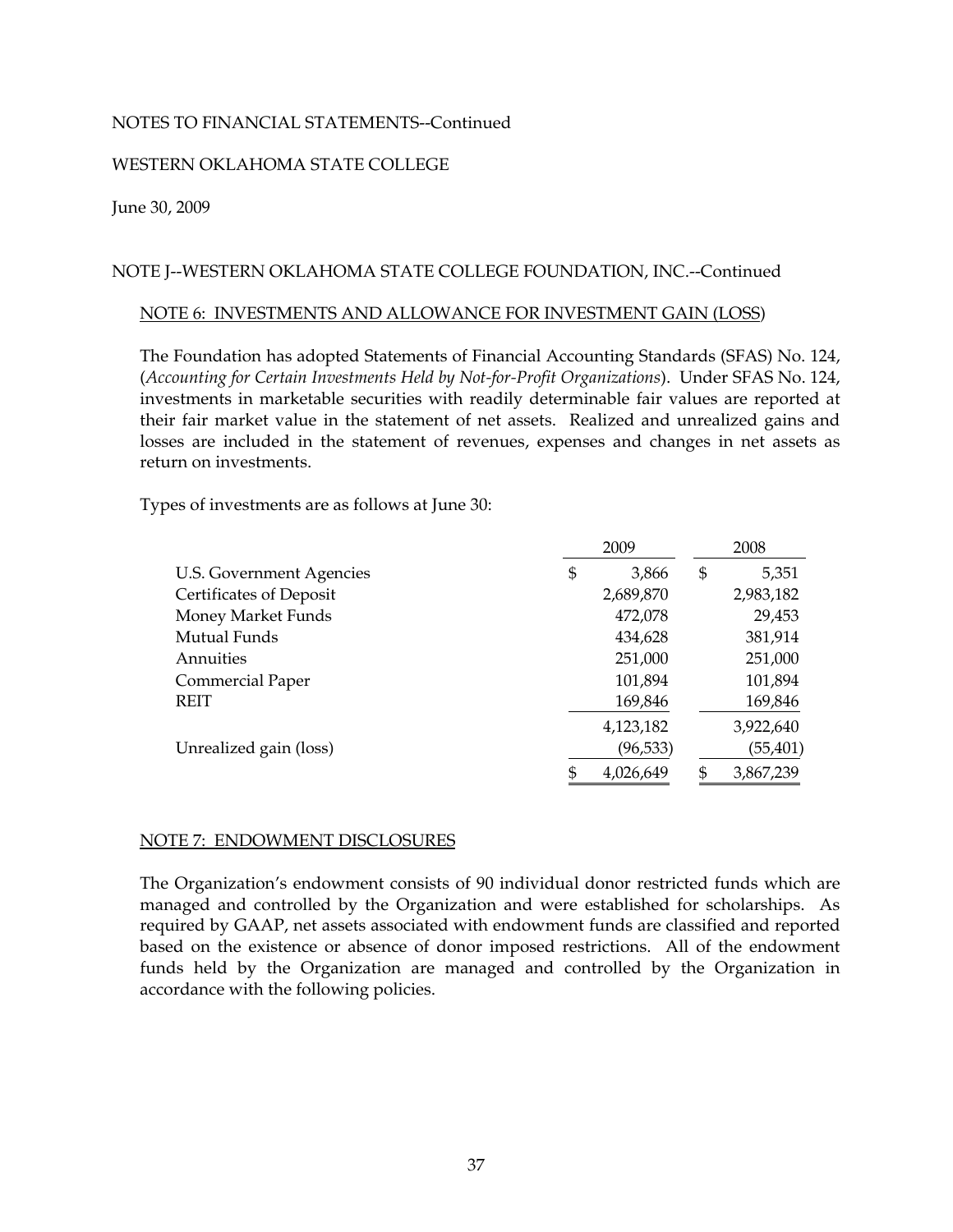#### WESTERN OKLAHOMA STATE COLLEGE

June 30, 2009

#### NOTE J--WESTERN OKLAHOMA STATE COLLEGE FOUNDATION, INC.--Continued

#### NOTE 7: ENDOWMENT DISCLOSURES--Continued

Interpretation of Relevant Law: The Board of Directors of the Organization has interpreted the State Prudent Management of Institutional Funds Act ("SPMIFA") as requiring the preservation of the fair value of the original gift as of the gift date of the donor restricted endowment funds absent explicit donor stipulations to the contrary. As a result of this interpretation the Organization classifies as permanently restricted net assets: (a) the original value of the gifts donated to the permanent endowment; (b) the original value of subsequent gifts to the permanent endowment; and (c) accumulation to the permanent endowment made in accordance with the direction of the applicable donor gift instrument at the time the accumulation is added to the fund. The remaining portion of the donor restricted endowment fund that is not classified in permanently restricted net assets is classified as temporarily restricted net assets until those amounts are appropriated for expenditure by the Organization in a manner consistent with the standard of prudence prescribed by SPMIFA. In accordance with SPMIFA, the Organization considers the following factors in making a determination to appropriate or accumulate donor restricted endowment funds.

- (1) The duration and preservation of the fund.
- (2) The purposes of the organization and donor restricted endowment fund
- (3) General economic conditions
- (4) Possible effect of inflation and deflation
- (5) The expected total return from income and appreciation of investments
- (6) Other resources of the organization
- (7) The investment policies of the organization

Endowment net asset composition by type of fund as of June 30, 2009:

|                             |              |        |            | Temporarily Permanently           |         |
|-----------------------------|--------------|--------|------------|-----------------------------------|---------|
|                             | Unrestricted |        | Restricted | Restricted                        | Total   |
| Donor restricted endowments |              | $-$ \$ |            | 201,211 \$ 3,498,996 \$ 3,700,207 |         |
| Board designated endowments | 424.910      |        |            | $\overline{a}$                    | 424.910 |
| Total funds invested        | 424.910 \$   |        |            | 201,211 \$ 3,498,996 \$ 4,125,117 |         |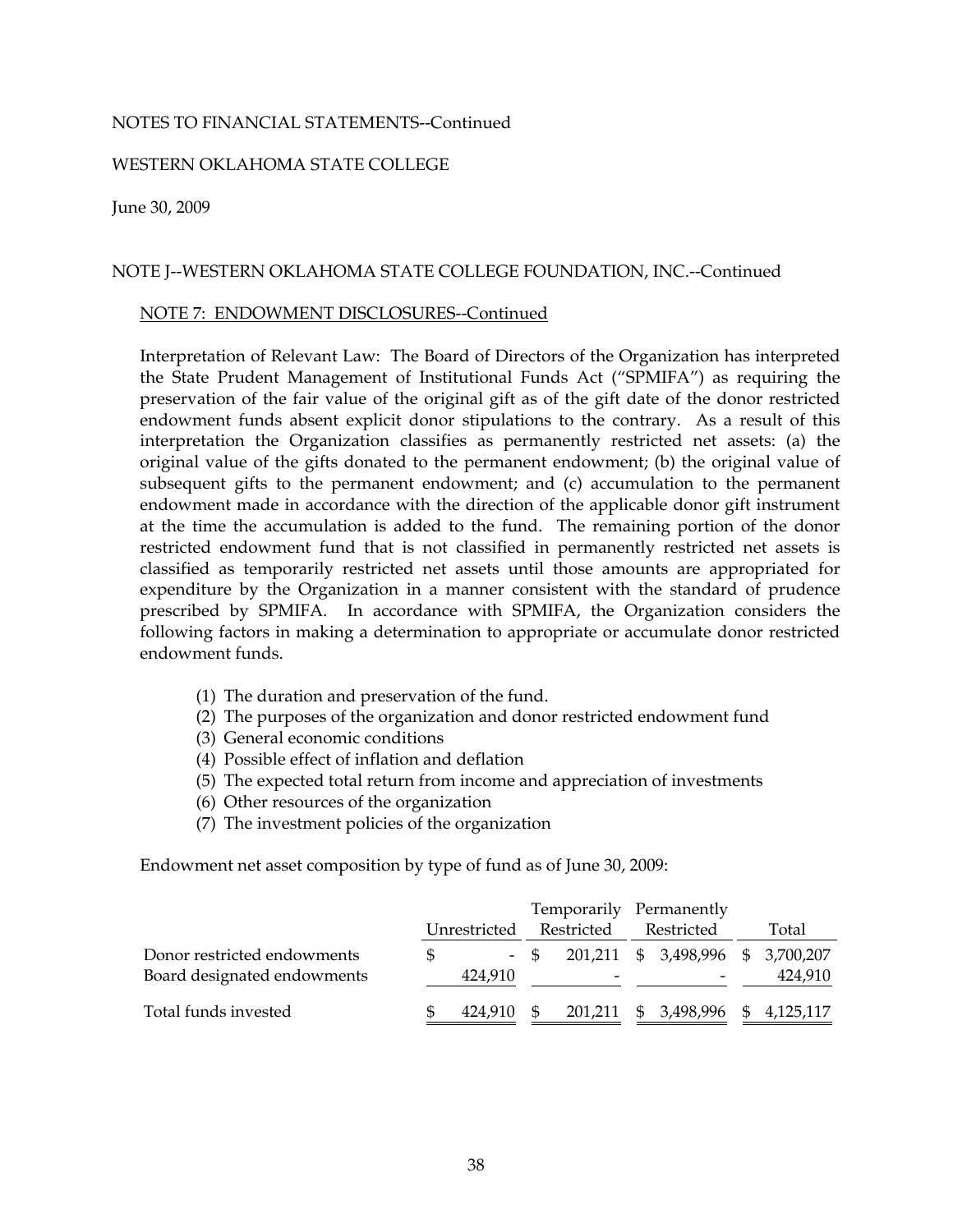#### WESTERN OKLAHOMA STATE COLLEGE

#### June 30, 2009

#### NOTE J--WESTERN OKLAHOMA STATE COLLEGE FOUNDATION, INC.--Continued

#### NOTE 7: ENDOWMENT DISCLOSURES--Continued

Changes in endowment net assets for the year ended June 30, 2009:

|                                   |                | Unrestricted | Temporarily<br>Restricted |              | Permanently<br>Restricted |     | Total      |
|-----------------------------------|----------------|--------------|---------------------------|--------------|---------------------------|-----|------------|
|                                   |                |              |                           |              |                           |     |            |
| Endowment net assets,             |                |              |                           |              |                           |     |            |
| beginning of year                 | $\mathfrak{S}$ | 429,948      | \$<br>215,504             | $\mathbb{S}$ | 3,380,196                 | \$  | 4,025,648  |
| Investment return                 |                |              |                           |              |                           |     |            |
| Investment income                 |                | 22,124       | 122,044                   |              | 15,368                    |     | 159,536    |
| Net realized and unrealized       |                |              |                           |              |                           |     |            |
| loss on investments               |                | (41, 132)    |                           |              |                           |     | (41, 132)  |
| Total investment return           |                | (19,008)     | 122,044                   |              | 15,368                    |     | 118,404    |
| Contributions                     |                | 16,922       | 63,373                    |              | 103,432                   |     | 183,727    |
| Appropriation of endowment        |                |              |                           |              |                           |     |            |
| assets for expenditure            |                | (2,952)      | (199, 710)                |              |                           |     | (202, 662) |
| Transfer to remove board          |                |              |                           |              |                           |     |            |
| designated endowment funds        |                |              |                           |              |                           |     |            |
| Endowment net assets, end of year |                | 424,910      | \$<br>201,211             | \$           | 3,498,996                 | \$. | 4,125,117  |

Funds with Deficiencies: From time to time, the fair value of assets associated with individual donor restricted endowment funds may fall below the level that donor or SPMIFA requires the Organization to retain as a fund of perpetual duration. In accordance with GAAP, deficiencies of this nature that are reported in unrestricted net assets were \$96,533 at June 30, 2009. These deficiencies resulted from unfavorable market fluctuations. As a result, appropriations were limited to appropriations that were deemed prudent and necessary for the programs of the Organization.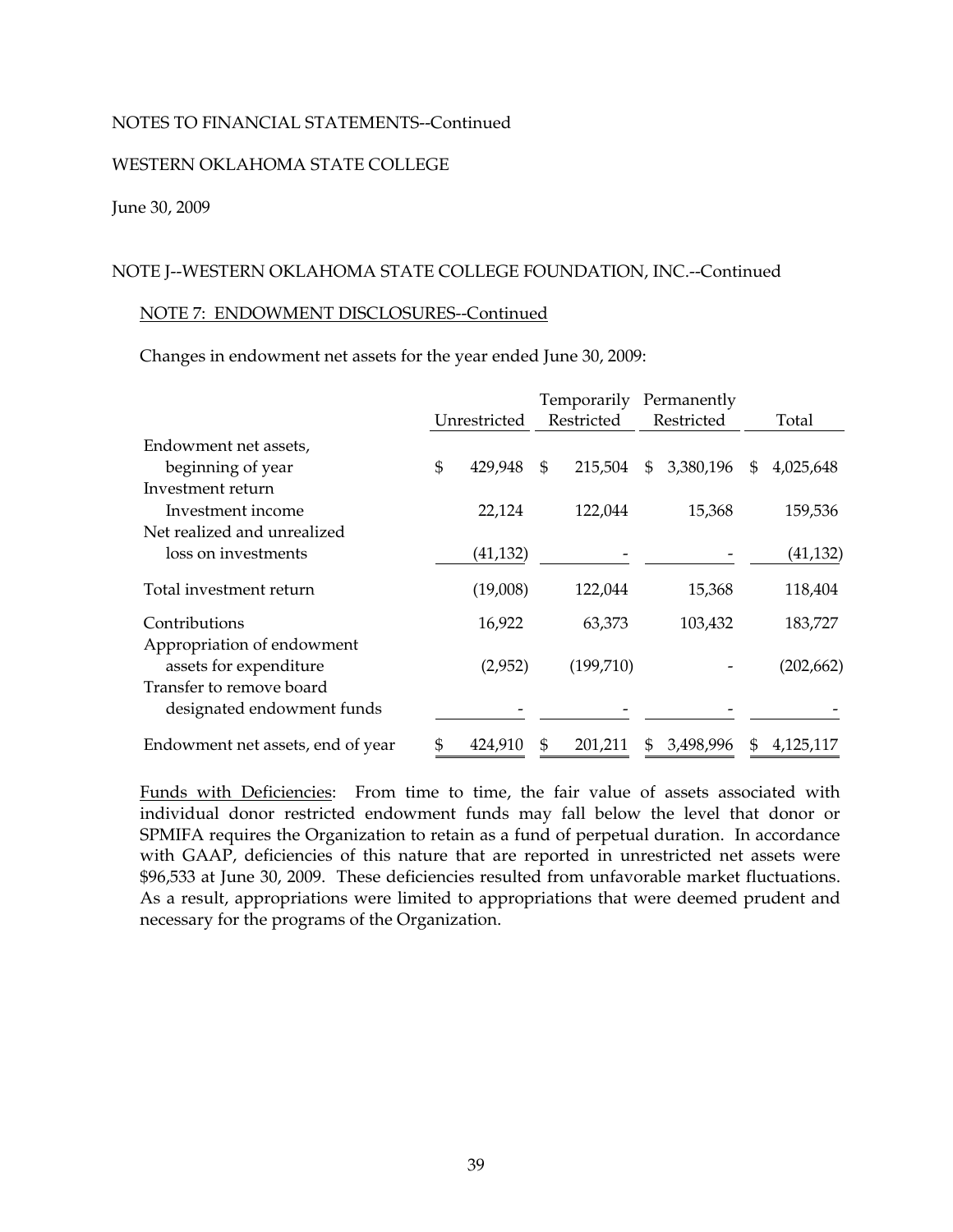#### WESTERN OKLAHOMA STATE COLLEGE

June 30, 2009

#### NOTE J--WESTERN OKLAHOMA STATE COLLEGE FOUNDATION, INC.--Continued

#### NOTE 7: ENDOWMENT DISCLOSURES--Continued

Return Objectives and Risk Parameters: The Organization has adopted investment and spending policies for endowment assets that attempt to provide a predictable stream of funding to programs supported by its endowment while seeking to maintain the purchasing power of the endowment assets. Endowment assets include those assets of the donor restricted funds that the Organization must hold in perpetuity or for a donor specified period as well as board designated funds. Under this policy, as invested with the primary objective of growth and a secondary objective of current income. The asset allocation policies reflect and are consistent with the investment objectives and risk tolerances expressed through the investment policy. These policies, developed after examining the historical relationships of risk and return among asset classes, are designed to provide the highest probability of meeting or exceeding the return objectives at the lowest level of risk. Actual returns in any given year may vary from this amount.

Spending Policy: The Organization has a policy of appropriating for distribution each year amounts up to, but not to exceed actual investment performance for that year.

How the Investment Objectives Relate to the Spending Policy: Since the Organization has a policy of designating unrestricted funds each year for investment, it feels that this policy protects the purchasing power of the endowment. In light of the current market fluctuation and the future needs of the Organization, it evaluates the spending policy annually to ensure that it remains in accordance with the long term objectives of the Organization.

#### NOTE 8: FAIR VALUE MEASUREMENTS

The Organization has no liabilities measured at fair value on a recurring basis. Assets measured at fair value on a recurring basis are classified with in the fair value hierarchy as follows:

|                                          | As of June 30, 2009 |              |                          |                  |  |  |
|------------------------------------------|---------------------|--------------|--------------------------|------------------|--|--|
|                                          | Level 1             | Level 2      | Level 3                  | Total            |  |  |
| Assets                                   |                     |              |                          |                  |  |  |
| Investments                              | $$3,935,264$ \$     | 91.385 \$    |                          | $-$ \$ 4,026,649 |  |  |
| Beneficial interest in assets            |                     |              |                          |                  |  |  |
| held by others                           |                     |              |                          |                  |  |  |
| Total assets accounted for at fair value | \$3,935,264         | 91.385<br>æ, | $\overline{\phantom{m}}$ | \$4,026,649      |  |  |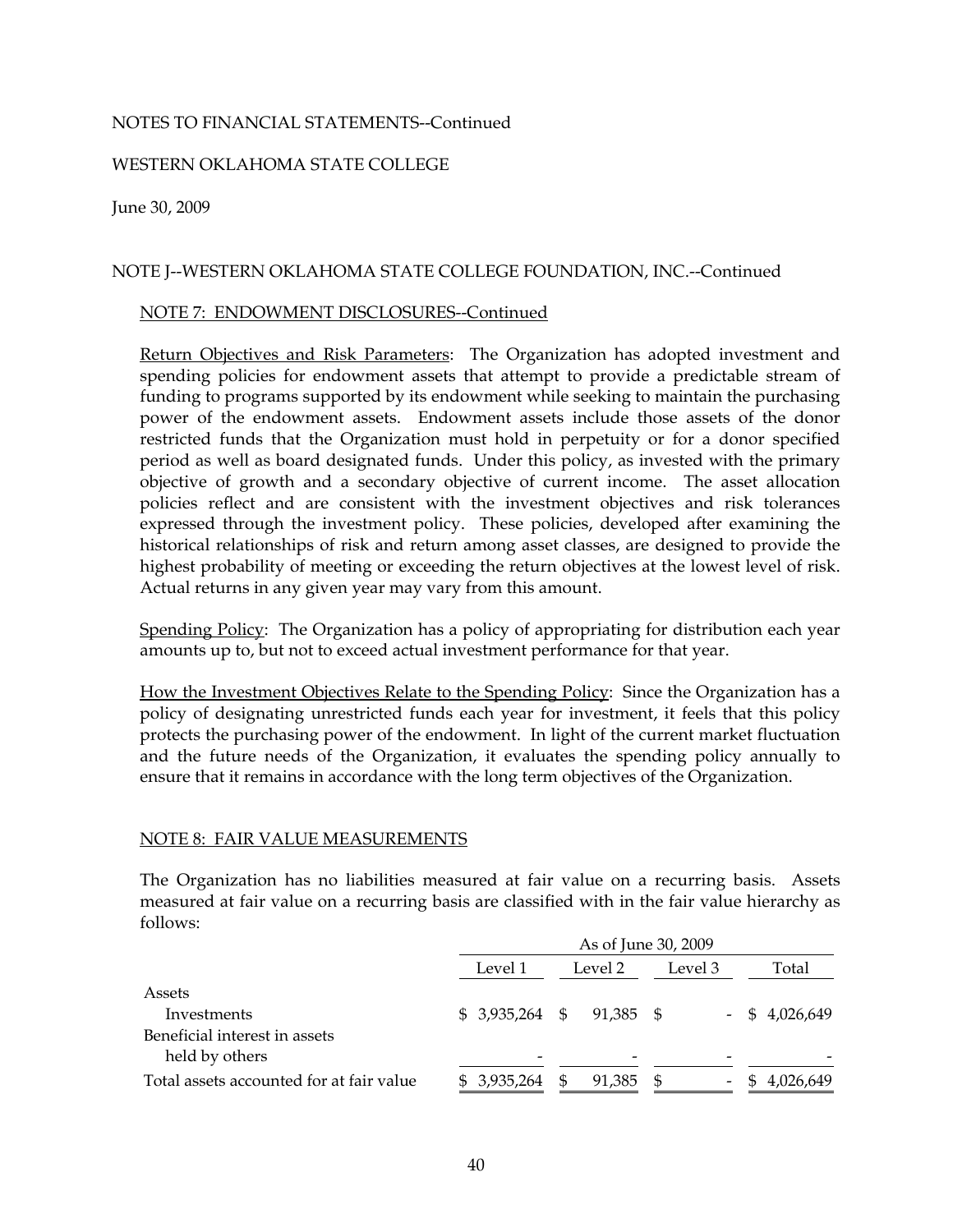#### WESTERN OKLAHOMA STATE COLLEGE

June 30, 2009

#### NOTE J--WESTERN OKLAHOMA STATE COLLEGE FOUNDATION, INC.--Continued

#### NOTE 8: FAIR VALUE MEASUREMENTS--Continued

Following is a description of methodologies used for instruments measured at fair value on a recurring basis:

Investments: When quoted prices are available in an active market, securities are classified within Level 1 of the hierarchy. Investments classified as Level 1 include cash and cash equivalents, common and preferred stocks, and mutual funds. Other investments, such as government agency, corporate bonds, and municipal securities are classified within Level 2 of the hierarchy and are independently valued by nationally recognized third-party pricing services, and provided by the investment manager to the Organization. Certificates of deposit values are based on yield curves, interest rates, and other relevant factors.

Beneficial interest in assets held by others: The fair value of the assets is based on the fair value of the investment asset held by others for the benefit of the Organization. As of June 30, 2009 the Organization has no beneficial interest in assets held by others.

#### NOTE K--ACCOUNTING STANDARDS ISSUED NOT YET ADOPTED

In 2007, GASB issued Statement No. 51, *Accounting and Financial Reporting for Intangible Assets*. GASB No. 51 establishes standards of accounting and financial reporting for intangible assets and requires that all intangible assets not specifically excluded by its scope provisions be classified as capital assets. Accordingly, existing authoritative guidance related to the accounting and financial reporting for capital assets should be applied to these intangible assets, as applicable. This Statement also establishes guidance specific to intangible assets related to amortization. The requirements of this Statement are effective for financial statements for periods beginning after June 15, 2009 and generally are required to be applied retroactively. Management has not yet determined the effect this Statement will have on the College's financial condition or results of operations.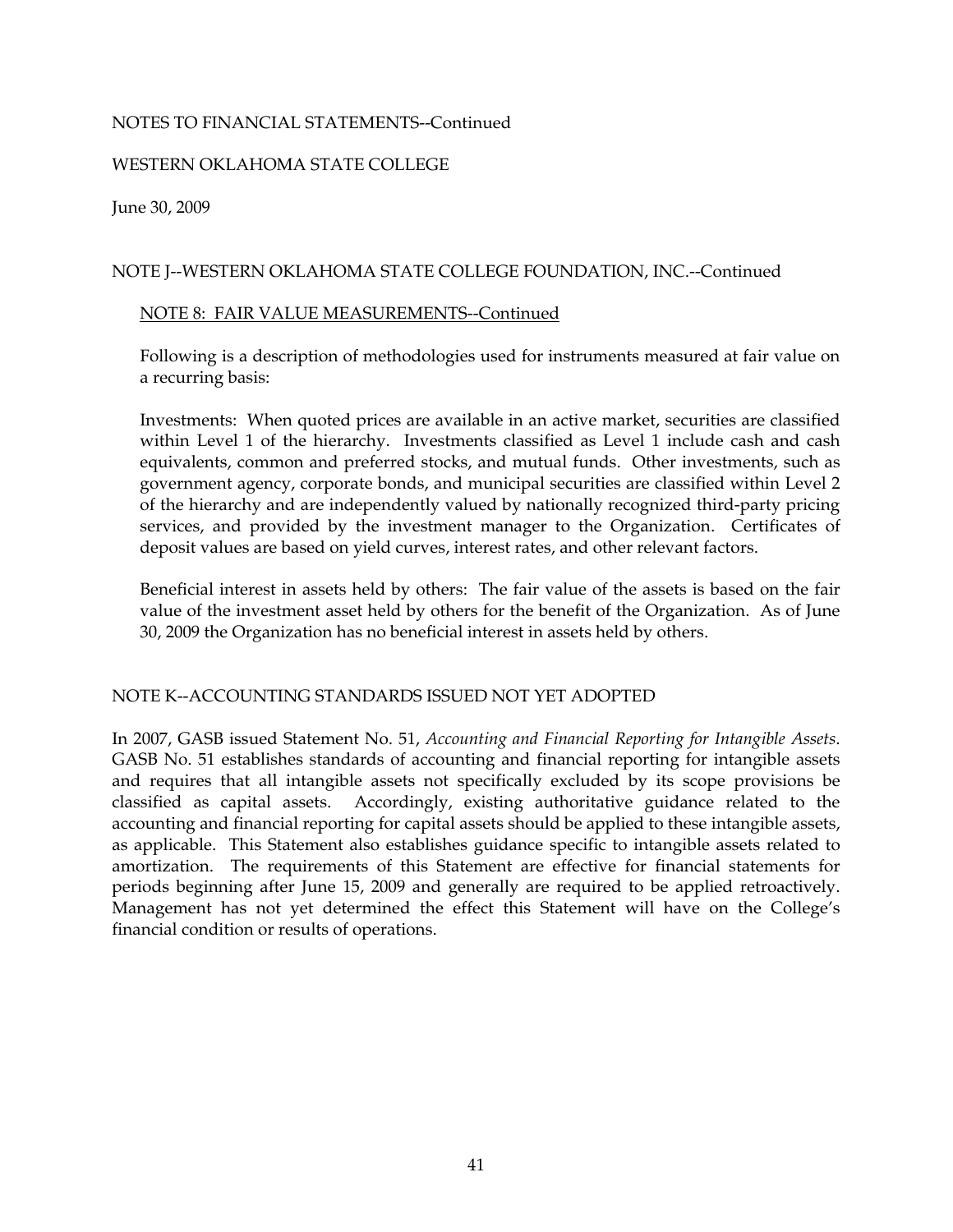#### WESTERN OKLAHOMA STATE COLLEGE

June 30, 2009

#### NOTE K--ACCOUNTING STANDARDS ISSUED NOT YET ADOPTED--Continued

In 2008, GASB issued Statement No. 53, *Accounting and Financial Reporting for Derivative Instruments.* GASB No. 53 addresses the recognition, measurement, and disclosure of information regarding derivative instruments entered into by state and local governments. A key provision in this Statement is that derivative instruments covered in its scope, with the exception of synthetic guaranteed investment contracts (SGICs) that are fully benefitresponsive, are reported at fair value. The requirements of this Statement are effective for financial statements for periods beginning after June 15, 2009. Earlier application is encouraged. Management is evaluating the effect this Statement will have on the College's financial condition or results of operations.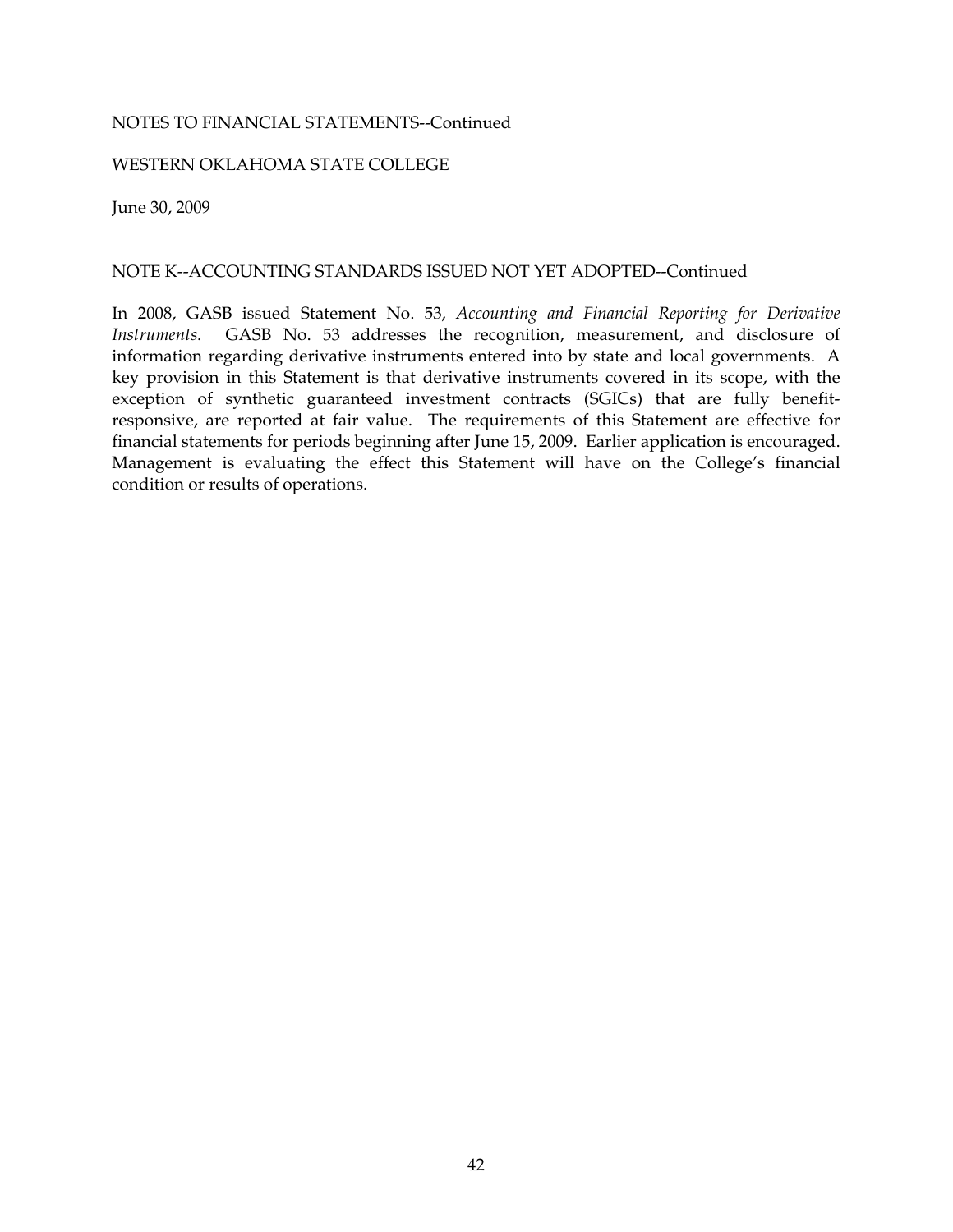

Independent Auditors' Report on Internal Control Over Financial Reporting and on Compliance and Other Matters Based on an Audit of Financial Statements Performed in Accordance with *Government Auditing Standards*

Board of Regents Western Oklahoma State College Altus, Oklahoma

We have audited the financial statement of Western Oklahoma State College (the "College"), a component unit of the State of Oklahoma, as of and for the years ended June 30, 2009 and 2008, and have issued our report thereon dated September 30, 2009. Our report was modified to include a reference to other auditors. We conducted our audit in accordance with auditing standards generally accepted in the United States of America and the standards applicable to financial audits in *Government Auditing Standards*, issued by the Comptroller General of the United States. Other auditors audited the financial statements of the Western Oklahoma State College Foundation, Inc. (the "Foundation"), the College's discretely presented component unit, as described in our report on the College's financial statements. The financial statements of the Foundation were not audited in accordance with *Government Auditing Standards*.

#### Internal Control Over Financial Reporting

In planning and performing our audit, we considered the College's internal control over financial reporting as a basis for designing our auditing procedures for the purpose of expressing our opinion on the financial statements, but not for the purpose of expressing an opinion on the effectiveness of the College's internal control over financial reporting. Accordingly, we do not express an opinion on the effectiveness of the College's internal control over financial reporting.

A control deficiency exists when the design or operation of a control does not allow management or employees, in the normal course of performing their assigned functions, to prevent or detect misstatements on a timely basis. A significant deficiency is a control deficiency, or combination of control deficiencies, that adversely affects the College's ability to initiate, authorize, record, process, or report financial data reliably in accordance with generally accepted accounting principles such that there is more than a remote likelihood that a misstatement of the College's financial statements that is more than inconsequential will not be prevented or detected by the College's internal control.



531 Couch Drive, Suite 200 Oklahoma City, OK 73102-2251

TEL 405.239.7961 FAX 405.235.0042 WEB www.coleandreed.com **RSM McGladrey Network** An Independently Owned Member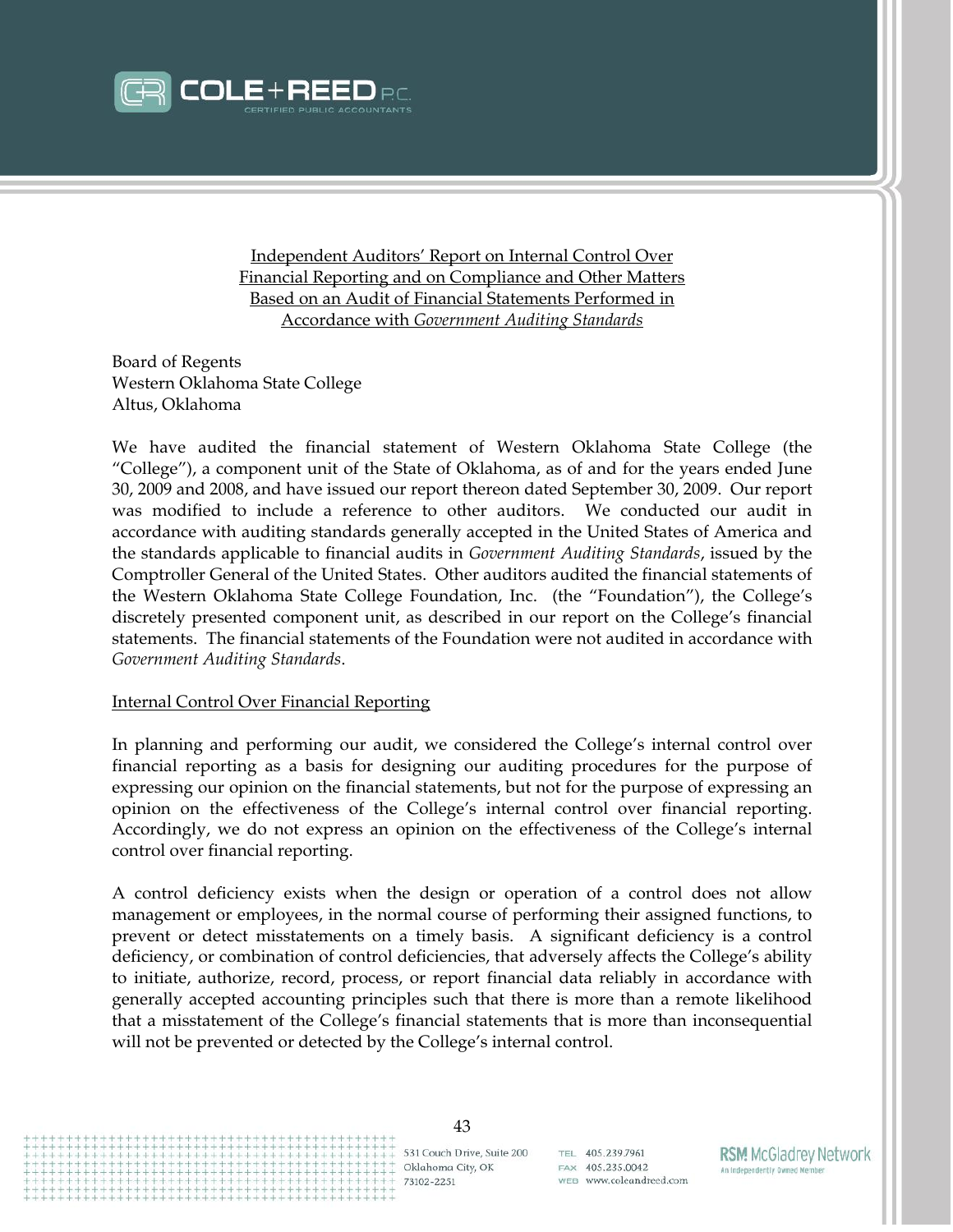A material weakness is a significant deficiency, or combination of significant deficiencies, that results in more than a remote likelihood that a material misstatement of the financial statements will not be prevented or detected by the College's internal control.

Our consideration of internal control over financial reporting was for the limited purpose described in the first paragraph of this section and would not necessarily identify all deficiencies in internal control that might be significant deficiencies or material weaknesses. We did not identify any deficiencies in internal control over financial reporting that we consider to be material weaknesses, as defined above.

#### Compliance and Other Matters

As part of obtaining reasonable assurance about whether the College's financial statements are free of material misstatements, we performed tests of compliance with certain provisions of laws, regulations, contracts and grant agreements, and other matters, noncompliance with which could have a direct and material effect on the determination of financial statement amounts. However, providing an opinion on compliance with those provisions was not an objective of our audit and, accordingly, we do not express such an opinion. The results of our tests disclosed no instances of noncompliance and other matters that are required to be reported under *Government Auditing Standards*.

This report is intended solely for the use of the Board of Regents, management and federal awarding agencies and pass-through entities and is not intended to be and should not be used by anyone other than these specified parties.

CuLe & Reed P.C.

Oklahoma City, Oklahoma September 30, 2009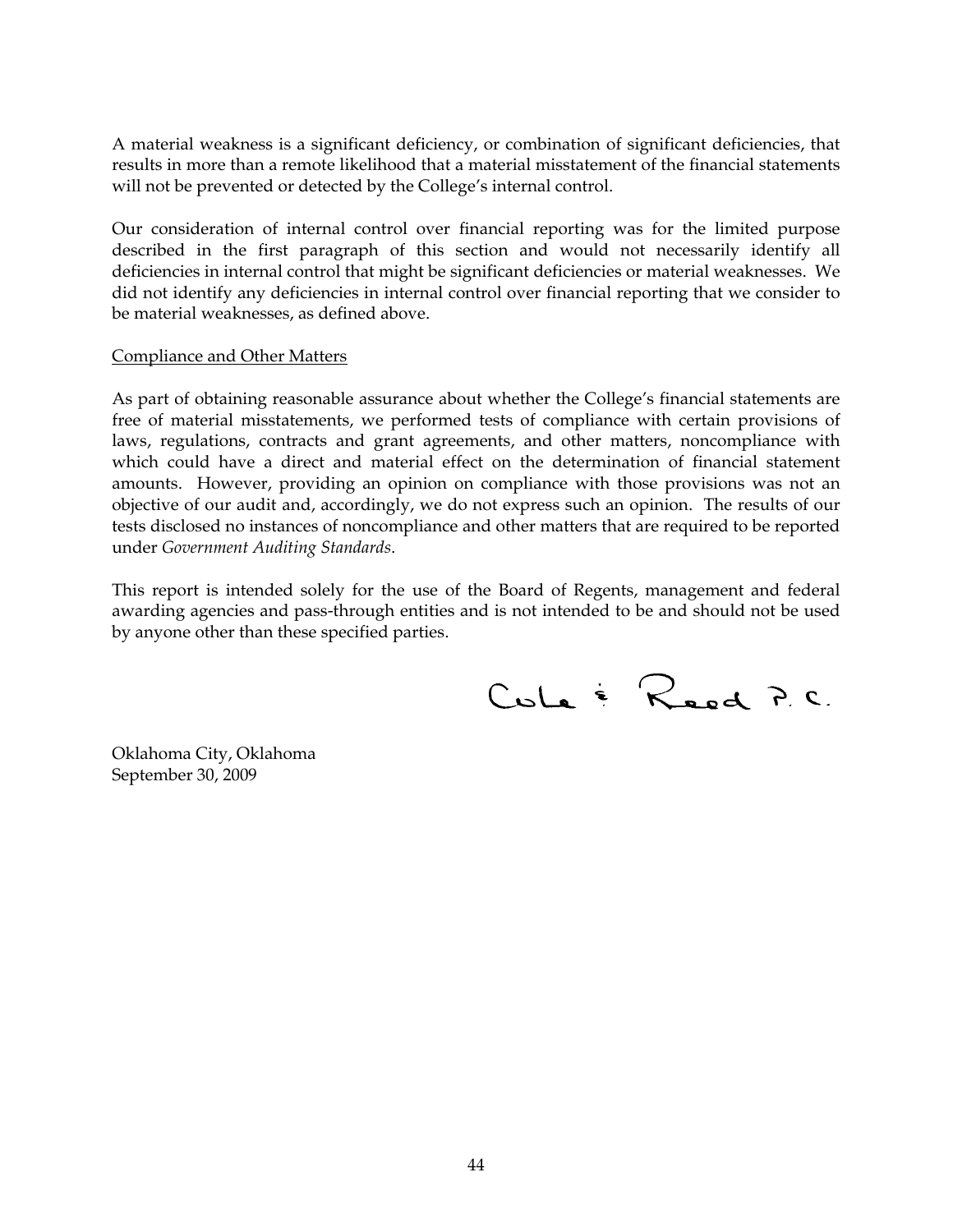

Independent Auditors' Report on Compliance with Requirements Applicable to Each Major Program and on Internal Control Over Compliance in Accordance With OMB Circular A-133 and on the Schedule of Expenditures of Federal Awards

Board of Regents Western Oklahoma State College Altus, Oklahoma

#### **Compliance**

We have audited the compliance of Western Oklahoma State College (the "College") with the types of compliance requirements described in the U.S. Office of Management and Budget (OMB) Circular A-133 Compliance Supplement that are applicable to each of its major federal programs for the year ended June 30, 2009. The College's major federal programs are identified in the summary of auditors' results section of the accompanying schedule of findings and questioned costs. Compliance with the requirements of laws, regulations, contracts, and grants applicable to each of its major federal programs is the responsibility of the College's management. Our responsibility is to express an opinion on the compliance of Western Oklahoma State College based on our audit.

We conducted our audit of compliance in accordance with auditing standards generally accepted in the United States of America, the standards applicable to financial audits contained in *Government Auditing Standards*, issued by the Comptroller General of the United States of America; and OMB Circular A-133, *Audits of States, Local Governments, and Non-Profit Organizations*. Those standards and OMB Circular A-133 require that we plan and perform the audit to obtain reasonable assurance about whether noncompliance with the types of compliance requirements referred to above that could have a direct and material effect on a major federal program occurred. An audit includes examining, on a test basis, evidence about the College's compliance with those requirements and performing such other procedures as we considered necessary in the circumstances. We believe that our audit provides a reasonable basis for our opinion. Our audit does not provide a legal determination of the College's compliance with those requirements.

In our opinion, Western Oklahoma State College complied, in all material respects, with the requirements referred to above that are applicable to each of its major federal programs for the year ended June 30, 2009.



531 Couch Drive, Suite 200 Oklahoma City, OK 73102-2251

TEL 405.239.7961 FAX 405.235.0042 WEB www.coleandreed.com **RSM McGladrey Network** An Independently Owned Member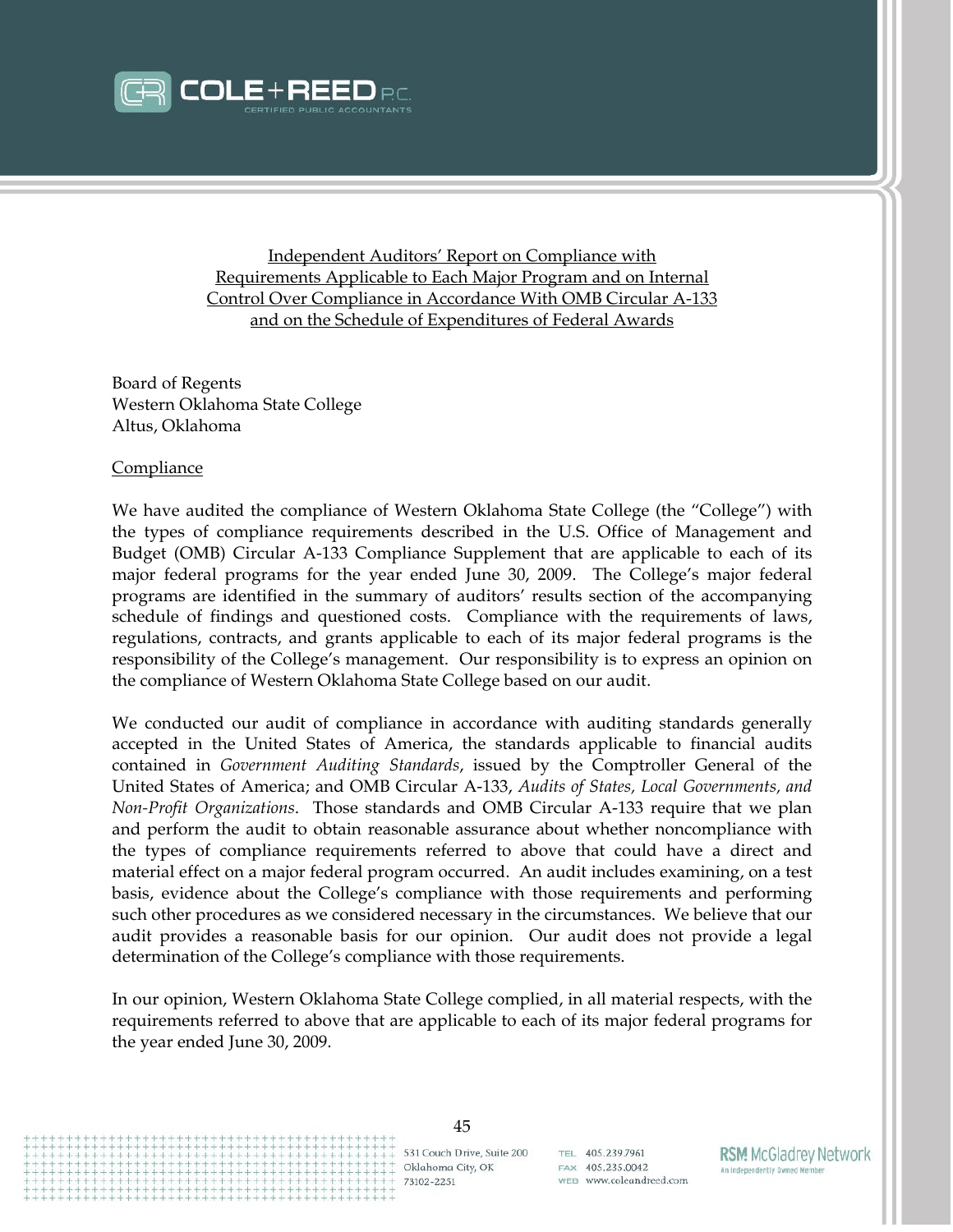#### Internal Control Over Compliance

The management of the College is responsible for establishing and maintaining effective internal control over compliance with requirements of laws, regulations, contracts, and grants applicable to federal programs. In planning and performing our audit, we considered the College's internal control over compliance with requirements that could have a direct and material effect on a major federal program in order to determine our auditing procedures for the purpose of expressing our opinion on compliance, but not for the purpose of expressing an opinion on the effectiveness of internal control over compliance. Accordingly, we do not express an opinion on the effectiveness of the College's internal control over compliance.

A control deficiency in an entity's internal control over compliance exists when the design or operation of a control does not allow management or employees, in the normal course of performing their assigned functions to prevent or detect noncompliance with a type of compliance requirement of a federal program on a timely basis. A significant deficiency is a control deficiency, or combination of control deficiencies, that adversely affects the entity's ability to administer a federal program such that there is more than a remote likelihood that noncompliance with a type of compliance requirement of a federal program that is more than inconsequential will not be prevented or detected by the entity's internal control.

A material weakness is a significant deficiency, or combination of significant deficiencies, that results in more than a remote likelihood that material noncompliance with a type of compliance requirement of a federal program will not be prevented or detected by the College's internal control.

Our consideration of internal control over compliance was for the limited purpose described in the first paragraph of this section and would not necessarily indentify all deficiencies in internal control that might be significant deficiencies or material weaknesses. We did not identify any deficiencies in internal control over compliance that we consider to be material weaknesses, as defined above.

#### Schedule of Expenditures of Federal Awards

We have audited the basic financial statements of the College as of and for the year ended June 30, 2009, and have issued our report thereon dated September 30, 2009. Our audit was performed for the purpose of forming an opinion on the basic financial statements taken as a whole. The accompanying schedule of expenditures of federal awards is presented for purposes of additional analysis as required by OMB Circular A-133 and is not a required part of the basic financial statements. Such information has been subjected to the auditing procedures applied in the audit of the basic financial statements and, in our opinion, is fairly stated, in all material respects, in relation to the basic financial statements taken as a whole.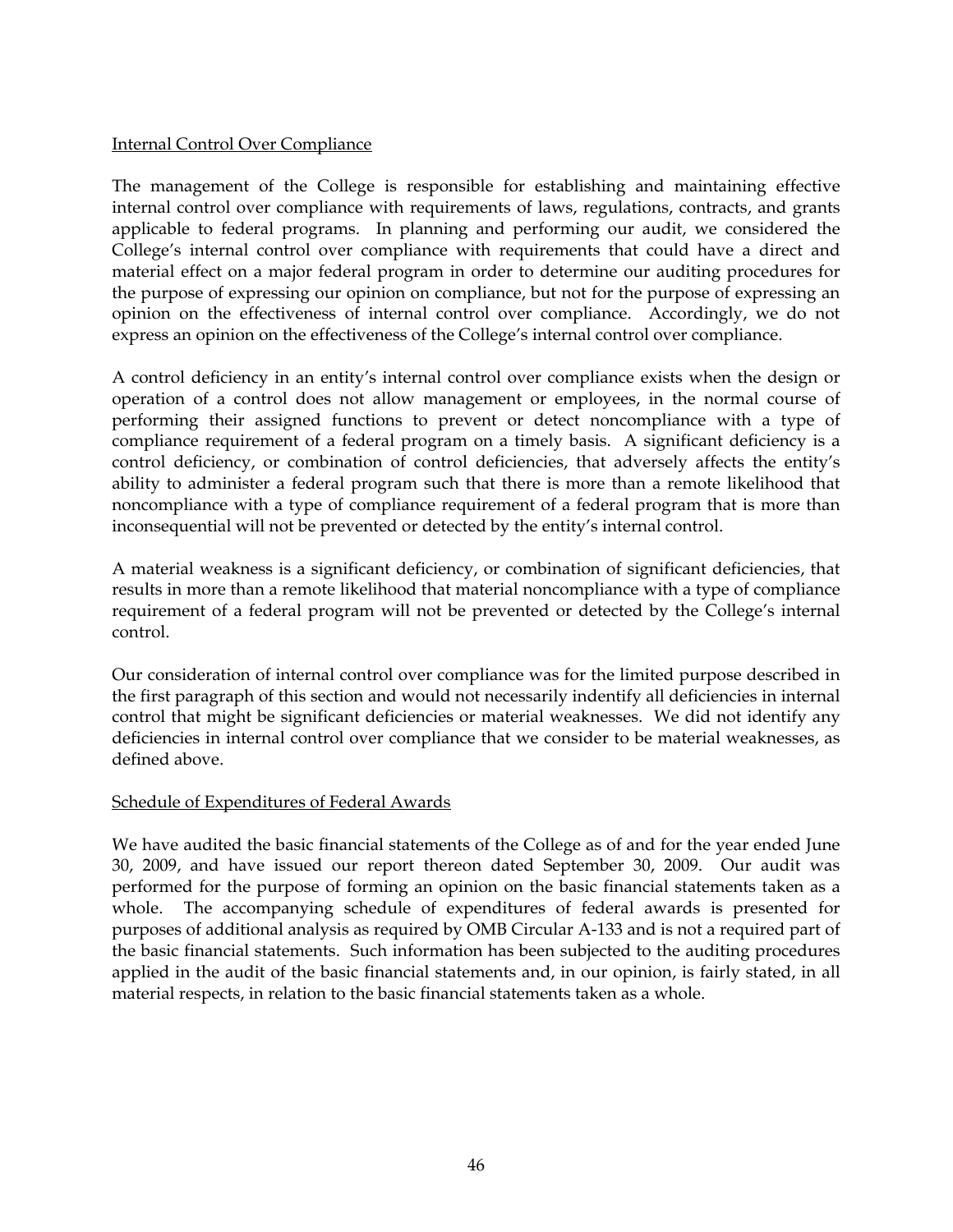#### \* \* \* \* \* \* \* \* \* \* \* \* \* \* \* \* \* \* \* \* \* \* \* \* \* \* \* \* \* \* \* \*

This report is intended solely for the use of the Board of Regents, management and federal awarding agencies and pass-through entities and is not intended to be and should not be used by anyone other than these specified parties.

Cule & Reed P.C.

Oklahoma City, Oklahoma September 30, 2009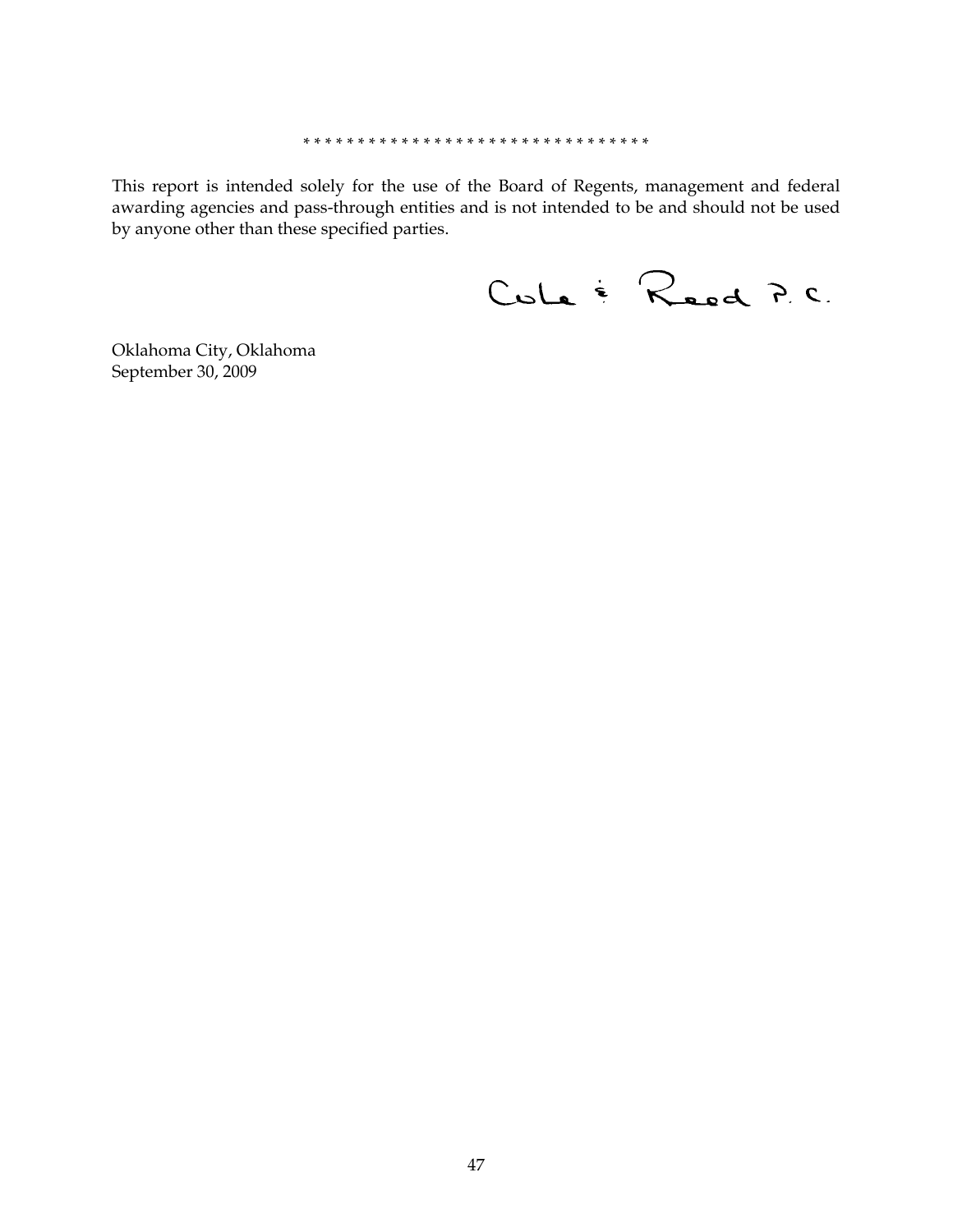# SCHEDULE OF EXPENDITURES OF FEDERAL AWARDS

## WESTERN OKLAHOMA STATE COLLEGE

Year Ended June 30, 2009

|                                                     | Federal<br><b>CFDA</b> |              |           |  |
|-----------------------------------------------------|------------------------|--------------|-----------|--|
| Federal Grantor/Pass-through Grantor/Program Title  | Number                 | Expenditures |           |  |
| U.S. Department of Education                        |                        |              |           |  |
| <b>Student Financial Aid Cluster</b>                |                        |              |           |  |
| Federal Pell Grant Program                          | 84.063                 | $\mathbb{S}$ | 1,808,979 |  |
| Federal Supplemental Educational Opportunity Grants | 84.007                 |              | 25,380    |  |
| Federal Work Study Program                          | 84.033                 |              | 81,050    |  |
| Federal Family Education Loan Program               | 84.032                 |              | 1,934,893 |  |
| Federal Academic Competiveness Grant Program        | 84.375                 |              | 74,414    |  |
| <b>Total Student Financial Aid Cluster</b>          |                        |              | 3,924,716 |  |
| <b>TRIO Program Cluster</b>                         |                        |              |           |  |
| Upward Bound                                        | 84.047                 |              | 316,153   |  |
| <b>Student Support Services</b>                     | 84.042A                |              | 218,547   |  |
| Total TRIO Program Cluster                          |                        |              | 534,700   |  |
| Passed through the Oklahoma State Department of     |                        |              |           |  |
| <b>Education: Carl Perkins Program</b>              | 84.051                 |              | 32,514    |  |
| Total U.S. Department of Education                  |                        |              | 4,491,930 |  |
| U.S. Department of Health and Human Services        |                        |              |           |  |
| Temporary Assistance for Needy Families             | 93.559                 |              | 136,466   |  |
| Child Development Associative Initiative            | 93.575                 |              | 119,744   |  |
|                                                     |                        |              | 256,210   |  |
| Total U.S. Department of Health and Human Services  |                        |              |           |  |
| U.S. Department of Agriculture                      |                        |              |           |  |
| Distance Learning and Telemedicine Grant Program    | 10.855                 |              | 358,271   |  |
| TOTAL EXPENDITURES OF FEDERAL AWARDS                |                        | \$           | 5,106,411 |  |

See notes to schedule of expenditures of federal awards.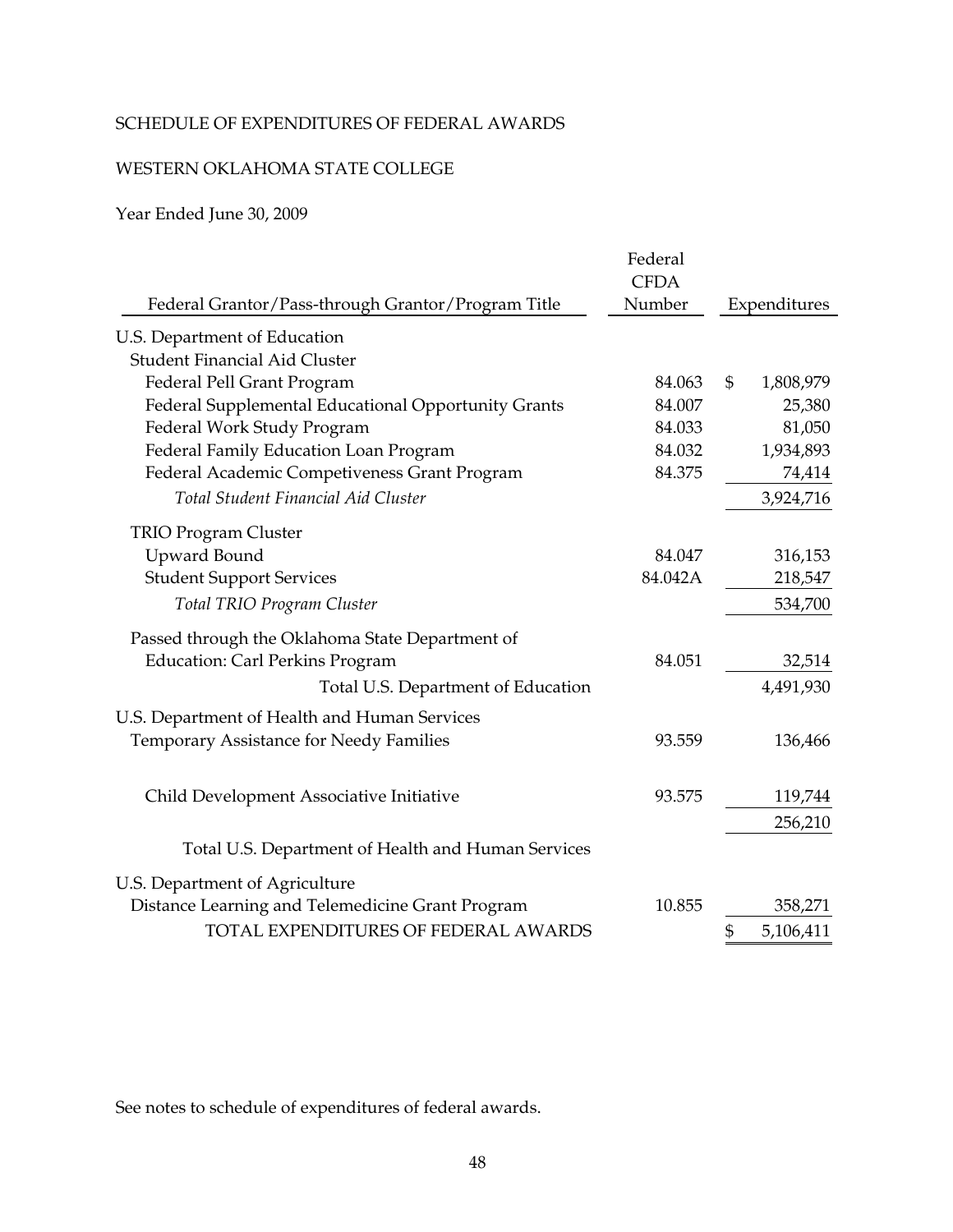#### NOTES TO SCHEDULE OF EXPENDITURES OF FEDERAL AWARDS

#### WESTERN OKLAHOMA STATE COLLEGE

June 30, 2009

#### NOTE A--SUMMARY OF SIGNIFICANT ACCOUNTING POLICIES

The Schedule of Expenditures of Federal Awards is presented on the accrual basis of accounting, which is the basis used by Western Oklahoma State College to present the basic financial statements. Under the accrual basis, expenditures are recognized when the related liability is incurred.

#### NOTE B--FEDERAL FAMILY EDUCATION LOAN PROGRAM

The College participates in the Federal Family Education Program, Federal CFDA number 84.032 (the "Program"), which includes the Federal Stafford Loan Program, Federal Parents Loans for Undergraduate Students, and Federal Supplemental Loans for Students. The Program does not require the College to draw down cash; however, the College is required to perform certain administrative functions under the Program. Failure to perform such functions may require the College to reimburse the loan guarantee agencies.

#### NOTE C--SUBRECIPIENTS

During the year ended June 30, 2009, the College did not provide any federal awards to subrecipients.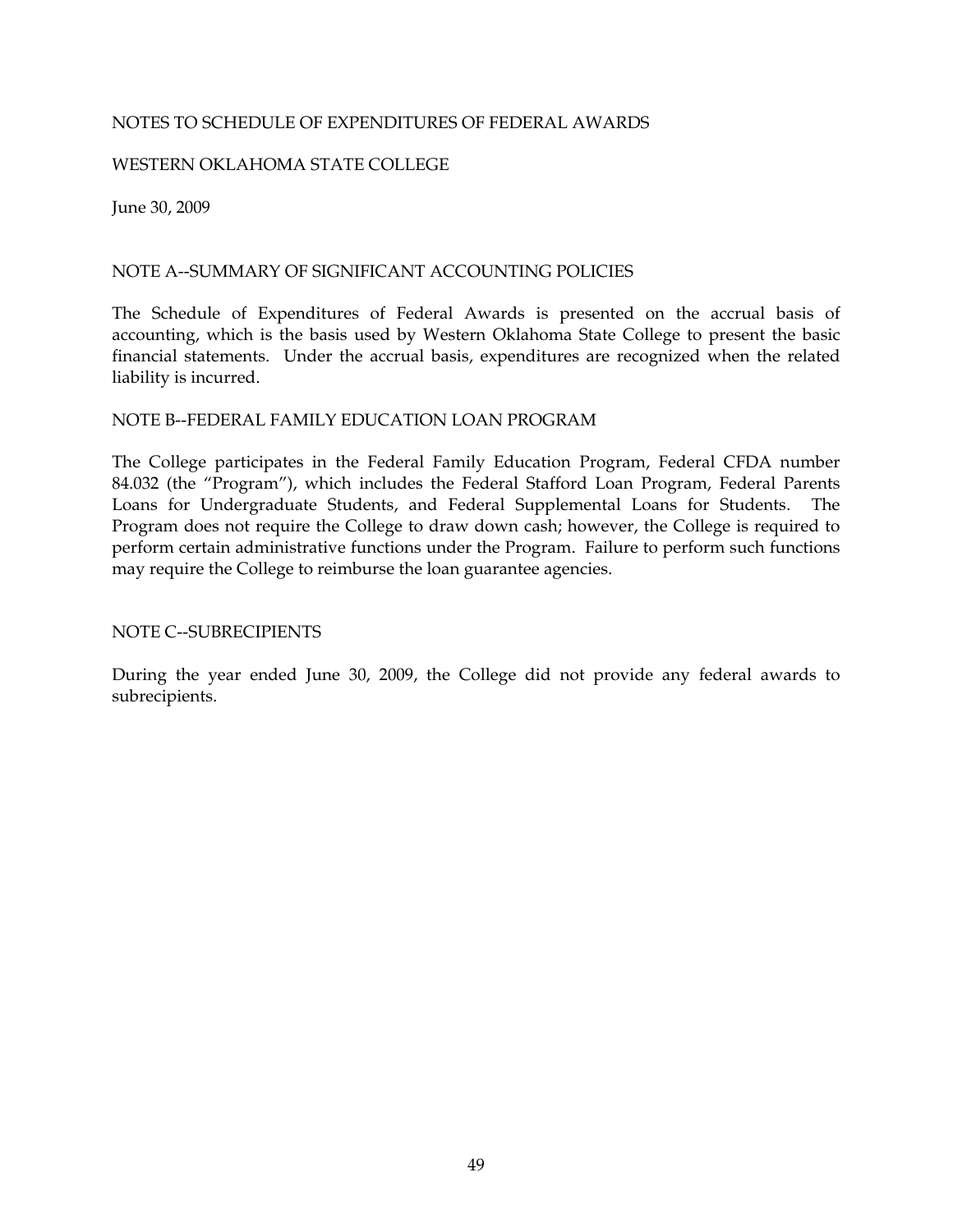## SCHEDULE OF FINDINGS AND QUESTIONED COSTS

#### WESTERN OKLAHOMA STATE COLLEGE

June 30, 2009

## **Section I--Summary of Auditors' Results**

*Financial statements*

| Type of auditors' report issued:                                                                                      | Unqualified              |                    |
|-----------------------------------------------------------------------------------------------------------------------|--------------------------|--------------------|
| Internal control over financial reporting:                                                                            |                          |                    |
| Material weakness(es) identified?<br>٠                                                                                | $\rule{1em}{0.15mm}$ yes | X no               |
| Reported condition(s) identified that are<br>$\bullet$<br>not considered to be material weakness(es)?                 | $\rule{1em}{0.15mm}$ yes | $X$ no             |
| Noncompliance material to financial statements noted?                                                                 | $\rule{1em}{0.15mm}$ yes | $\frac{X}{100}$ no |
| Federal Awards                                                                                                        |                          |                    |
| Internal control over major programs:                                                                                 |                          |                    |
| Material weakness(es) identified?<br>$\bullet$                                                                        | $\rule{1em}{0.15mm}$ yes | X no               |
| Reported condition(s) identified that are<br>$\bullet$<br>not considered to be material weakness(es)?                 | $\rule{1em}{0.15mm}$ yes | $X$ no             |
| Type of auditors' report issued on compliance for major programs:                                                     | Unqualified              |                    |
| Any audit findings disclosed that are required to be reported in<br>accordance with section 510(a) of Circular A-133? | yes                      | $X$ no             |
| Identification of major programs:                                                                                     |                          |                    |
| Program<br>Student Financial Aid Cluster<br>TRIO Program                                                              | CFDA Number<br>*<br>*    |                    |
| Distance Learning and Telemedicine Grant Program                                                                      | *                        |                    |

\* Refer to the Schedule of Expenditures of Federal Awards for CFDA numbers related to these programs.

Dollar threshold used to distinguish between type A and type B programs: \$300,000

| Auditee qualified as low-risk auditee? | X ves |  |
|----------------------------------------|-------|--|
|----------------------------------------|-------|--|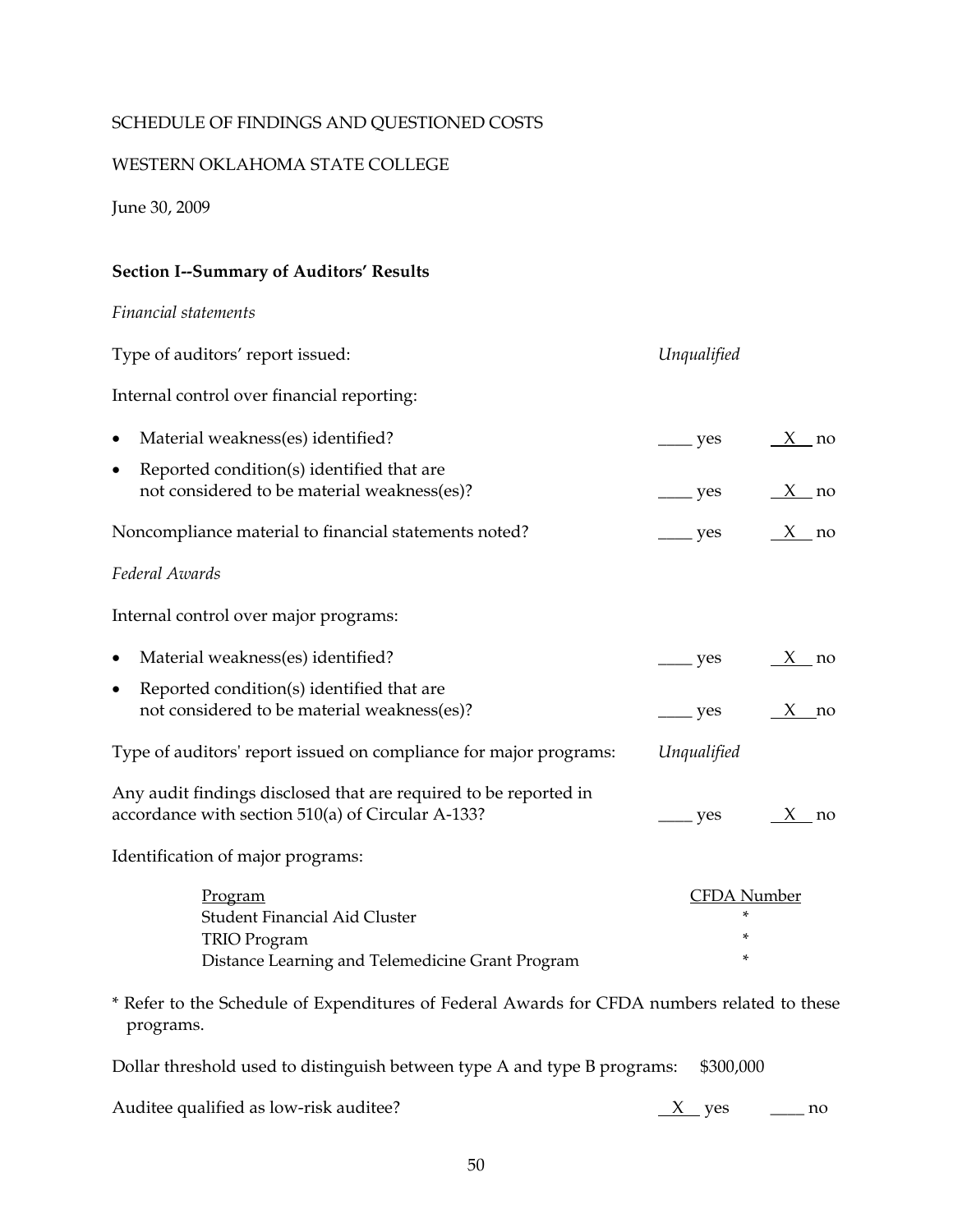## SCHEDULE OF FINDINGS AND QUESTIONED COSTS--Continued

## WESTERN OKLAHOMA STATE COLLEGE

June 30, 2009

# **Section II--Findings Required to be Reported in Accordance with** *Government Auditing Standards:*

None to report for the June 30, 2009 period.

## **Section III--Findings Required to be Reported in Accordance with OMB Circular A-133:**

None to report for the June 30, 2009 period.